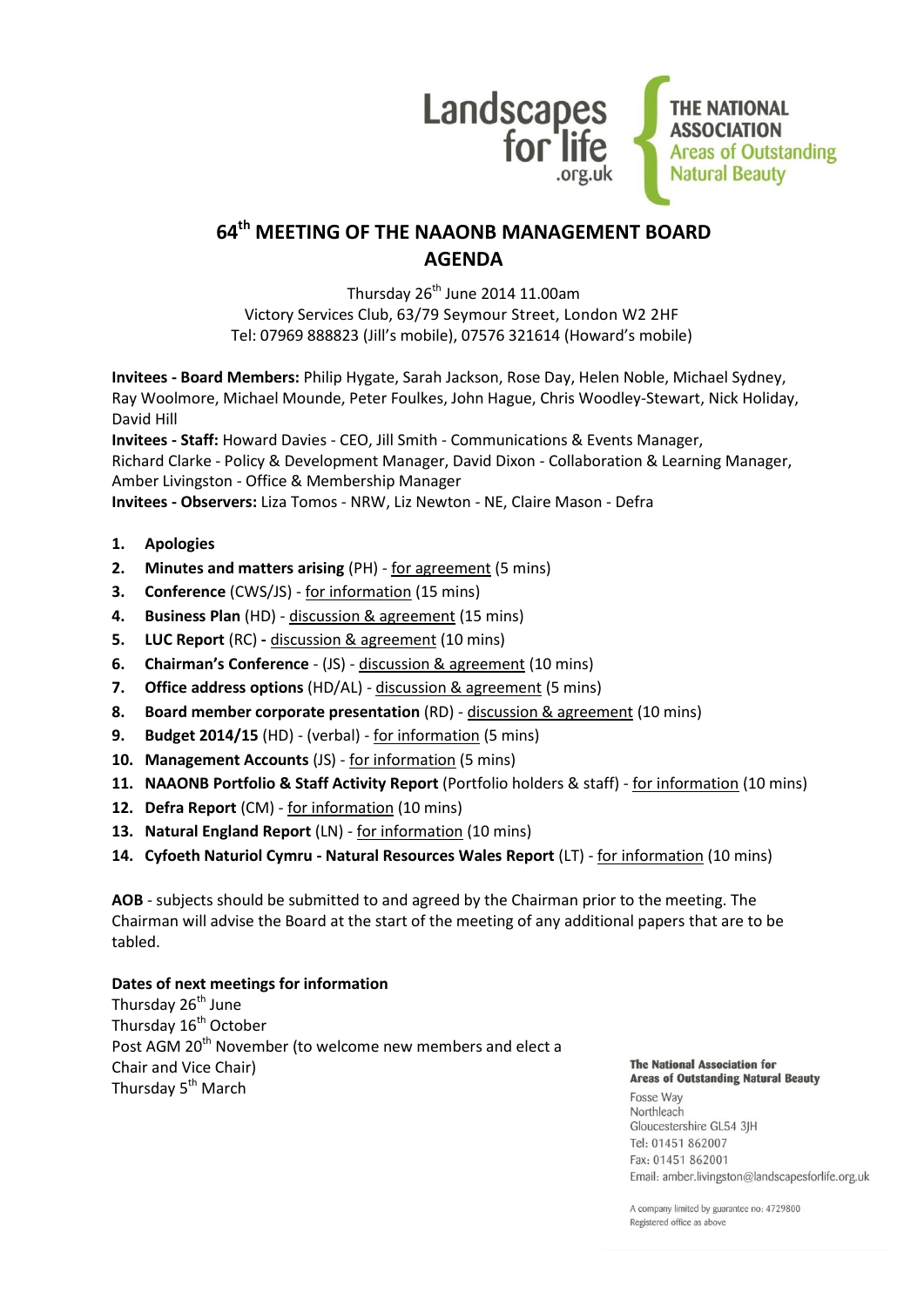## **Item 2 - Minutes and matters arising**

Report to: The Board of the National Association for AONBs Subject: Minutes of the 63<sup>rd</sup> meeting of the NAAONB Management Board Date: 29<sup>th</sup> June 2014 Purpose: For agreement

## **63rd MEETING OF THE NAAONB MANAGEMENT BOARD HELD AT 11.00AM AT CARRS LANE CHURCH, BIRMINGHAM HELD ON 5 MARCH 2014**

**Present:** Philip Hygate, Sarah Jackson, Rose Day, Helen Noble (in attendance via skype), Ray Woolmore, Michael Mounde, Peter Foulkes, Nick Holiday **In attendance:** Howard Davies - CEO, Jill Smith - Communications & Events Manager, David Dixon - Collaboration & Learning Manager, Amber Livingston - Office & Membership Manager, Liza Tomos - CNC, David Henshilwood - NE

## **1. Apologies**

Apologies were received from Michael Sydney, Chris Woodley-Stewart, John Hague, David Hill and Richard Clarke.

## **2. Welcome and Introductions**

The Board members, observers and staff introduced themselves.

## **3. Minutes and matters arising**

The Chairman called for any errata in the minutes of the previous meetings.

P6 Chairman rather than Chairmen

P8 There was a brief discussion around using the abbreviation L4L. It was agreed that in documents or other written material on first use the full version should be used with the abbreviation in brackets. Vocally L4L should only be used for knowledgeable internal audiences. It was noted that #L4L was already used widely for social media.

P8 Smyllie rather than Smilie

**Resolved** that with amendments, the minutes be accepted as a true report**.**

Agreed: Unanimously

## **Matters arising:**

The Chairman was pleased to report that progress has been made on decisions made during the last meeting regarding an employment issue.

The Chairman called for the meeting to go in camera. Jill Smith and David Dixon left the room while this was under discussion.

There was then an in camera discussion on these matters, once this was concluded Jill Smith and David Dixon were welcomed back to the meeting.

Jill Smith and David Dixon were welcomed back to the meeting at this point.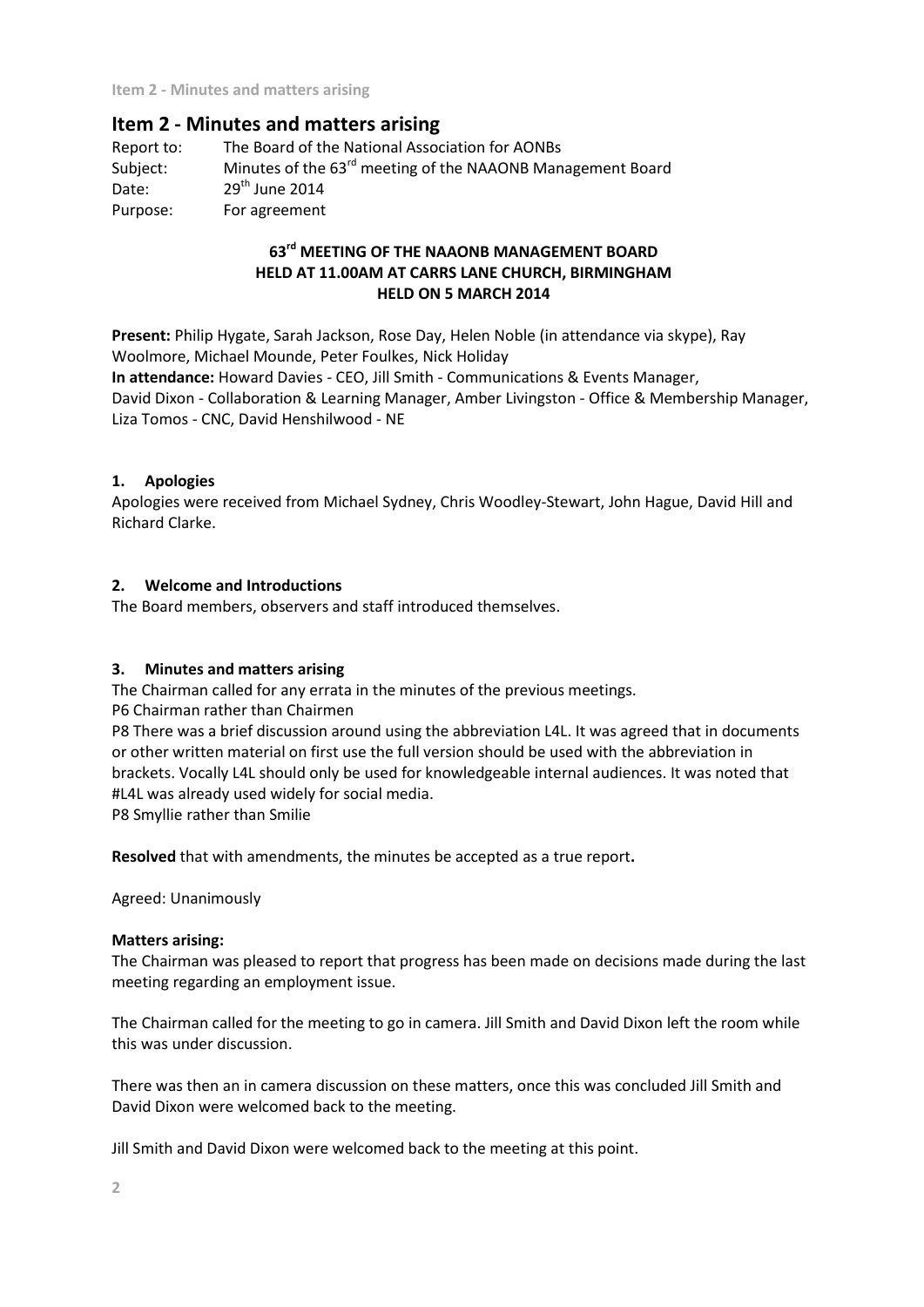The CEO reported that he had written to Richard Benyon thanking him for his support and Richard had responded saying that he would like to continue to support AONBs wherever possible. The CEO has since met with him and with the Chairman is now working with Richard to identify his future role. A meeting has also been arranged with the Permanent Secretary, Bronwyn Hill in May.

A Board member queried whether there is any indication that the seemingly dormant All Party Parliamentary Group for AONBs could be resurrected.

The CEO responded that this is not considered a priority by the Board as it is difficult to establish how valuable the Group is as we do not know which parliamentarians have attended and how often.

## **4. Portfolios**

This report was introduced by the Vice Chairman who suggested a review of the relevance of some of the portfolios.

There was a discussion on the matter during which it was decided that the Conference and Training portfolios did not need to be standalone portfolios but the work could all sit under the Collaborative Working portfolio.

It was also suggested small sub groups for specific tasks could be formed where necessary to assist portfolio work.

The following portfolio allocations were decided

**Advocacy and Policy** - Michael Mounde assisted by Peter Foulkes

**Communications** - Sarah Jackson

**Collaborative Working** - Chris Woodley-Stewart

**Securing and Managing Resources** - Rose Day assisted by Michael Sydney and Nick Holiday (NB: A vote was called between interested volunteers: Rose Day and Michael Sydney.

The Board voted Rose Day as lead unanimously).

**Planning** - Ray Woolmore

**Finance** - Helen Noble

**Governance** - Helen Noble assisted by Philip Hygate and Sarah Jackson. Chris Woodley Stewart offered assistance with their work on the Governance Handbook.

The **Business Plan subgroup**, (formed during item matters arising - Nick Holiday, Rose Day, Michael Mounde) will liaise closely with the Governance portfolio holder.

**Resolved** that the portfolios be revised as set out above.

Proposed: Rose Day New Seconded: Michael Mounde

Agreed: Unanimously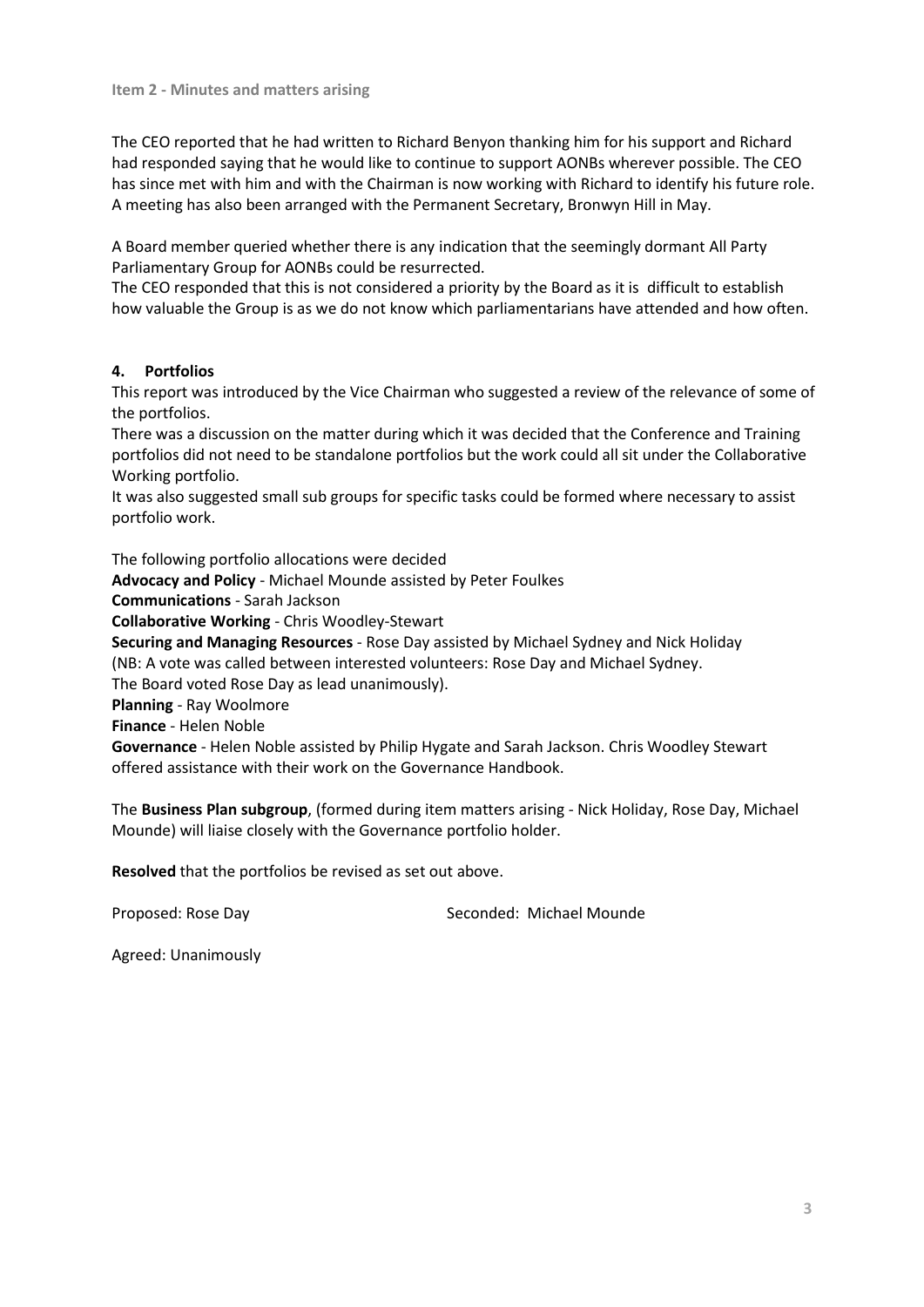### **5. Travel & Subs Guidelines**

This report was introduced by the Vice-chair.

**Resolved** that the amendments as laid out in this paper be agreed.

Proposed: Michael Mounde Seconded: Rose Day

Agreed: Unanimously

#### **6. Political Activity**

This report was introduced by the CEO

A Board member expressed that she is pleased that the Business Plan is to be revised and another Board member added that he is pleased that the guidance is very clear and Howard was thanked for this clarity.

**Resolved** that the paper be noted.

Proposed: Ray Woolmore Seconded: Michael Mounde

Agreed: Unanimously

## **7. Conference**

This report was introduced by Jill Smith. Special mention was made to Helen Hambleton at North Pennines AONB Partnership for her work on the sponsorship documentation.

A Board member highlighted that despite a previous request, a particular NAAONB member organisation, Friends of the Lake District, has not been contacted to seek their input to conference. Jill Smith responded that the membership has not **yet** been contacted but there are plans to ask them how they would like to contribute by the end of the month.

The CEO commented that this raises a further question to be considered in the future: How will we inform decision making when the membership extends beyond the AONB partnerships? A Board member added that she concurs entirely there are proactive members who wish to engage and be a part of it. We should look more externally more often and let someone else challenge us for once.

Nick Holiday commended the idea of having a national protected landscapes conference and offered his assistance to its organisation working with the Chairman of National Parks England and UKANPA.

The CEO welcomed this offer.

**Resolved** that the paper be noted.

Proposed: Michael Mounde Seconded: Rose Day

Agreed: Unanimously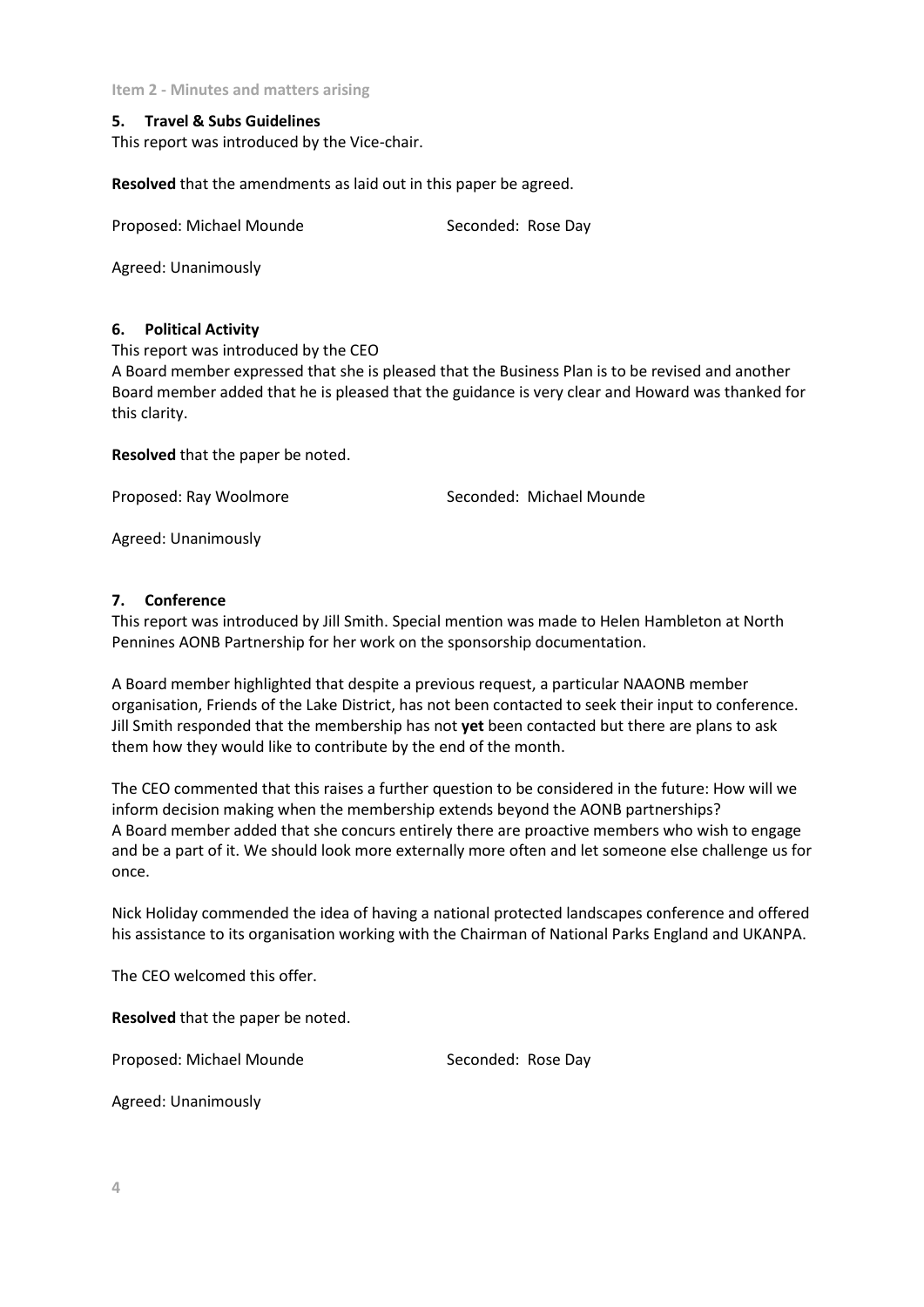## **8. Memorandum & Articles of Association**

This report was introduced by the Vice Chairman.

There was an extensive discussion around the wording on the application to the Charitable Commission in particular the wording of 4.3 (P40). Whether or not the wording "in their charitable activities" or take it out was discussed. It was agreed to take it out.

A Board member added that 4.2 is lacking a cultural element, this was then discussed by the Board. The CEO suggested the wording 'physical, natural, cultural and built environment'. This was agreed.

A Board member added that she is regretful that the name had been reverted back to National Association for Areas of Outstanding Natural Beauty but she understands the comments made. The CEO responded that we can register under National Association for AONBs and operate under another name as we do now with Landscapes for Life.

A Board member asked for clarity on the wording in Section 8 - trustees "reduced to five, not more than nine". It was also asked if the whole Board is to be revamped and not become the Charities Trustees.

The Vice Chair responded that it is the intention that all the Board members, if wishing to take on the roles to be set out in the new Governance Handbook for the charitable company, should stand for election in November. Reducing the size of the Board from 12 to a maximum of nine trustees is to ensure it is an affordable number and is appropriate to the size of the company in terms of budget and staffing. The suggestion of having a transition Board for an initial period was agreed to ensure continuity and retain experience.

A time frame was discussed to include an EGM at the July conference.

**Resolved** that the suggested changes in wording be investigated and instigated for consultation with the membership with a deadline of 30<sup>th</sup> April.

Proposed: Michael Mounde Seconded: Nick Holiday

Agreed: Unanimously

The Chairman thanked Sarah and Chris for their work on this.

## **9. South West Water Application for membership**

This report was introduced by Jill Smith.

The Chairman declared a conflict of interest and he left the room for the duration of this discussion. Details of the pros and cons of accepting such an application were discussed during which it was suggested that accepting applications could be deferred until the NAAONB is up and running as a charitable body. This suggestion was dismissed as there was a general consensus that the benefits will outweigh the risks and that the system can and will be revised once charitable status is realised.

> **ACTION** CEO to write letter to South West Water outlining watertight conditions of membership.

**Resolved** to approve the attached application from South West Water subject to review as we move to a charitable company and consider introducing a corporate membership scheme.

Proposed: Michael Mounde Seconded: Ray Woolmore

Agreed: six with one abstention.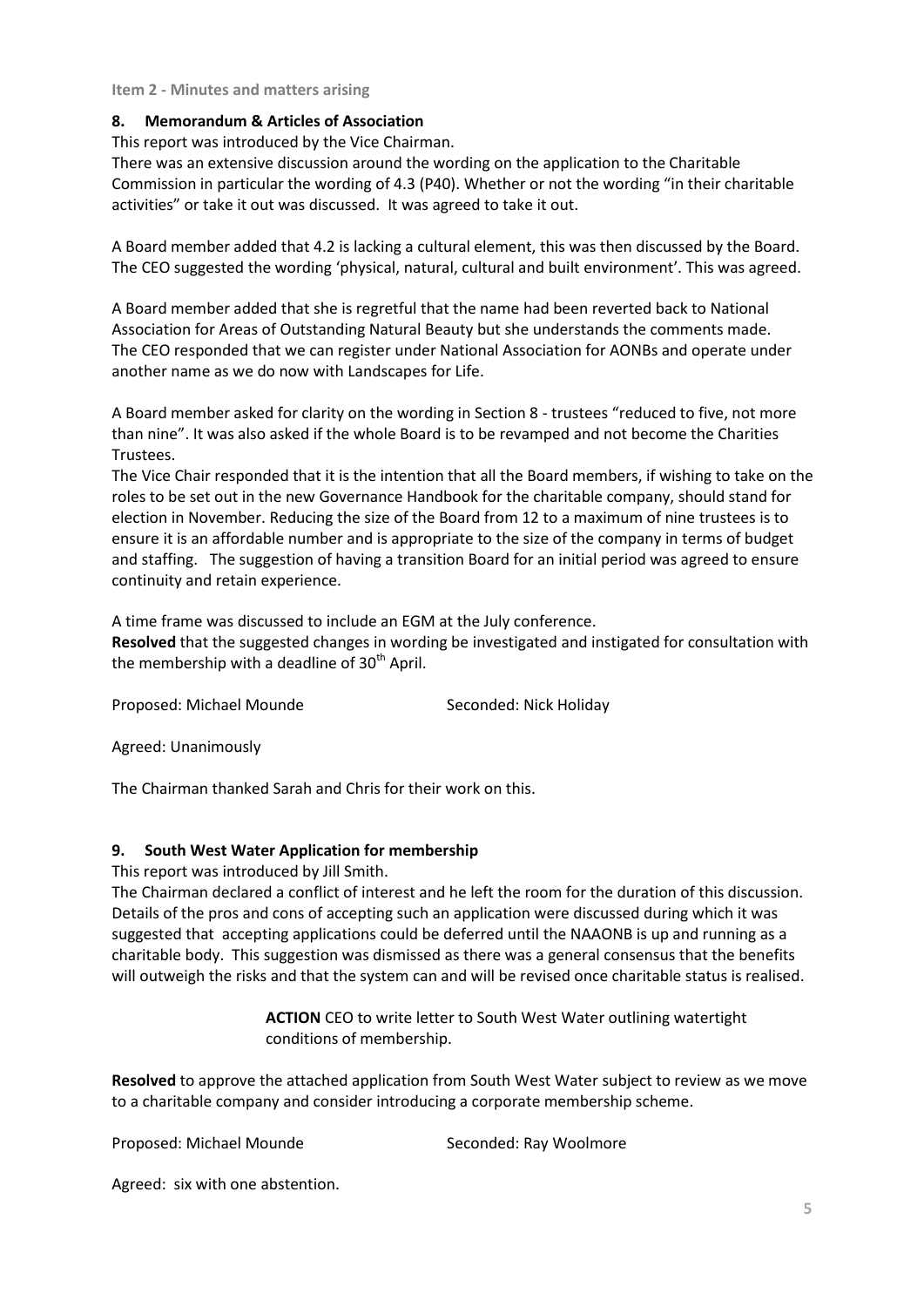## **10. Budget 2014/15**

This report was introduced by the CEO.

The budget lines: Community Renewables and Peer to Peer Mentoring were clarified, as requested, to the Board.

A Board member suggested a budget line for the work being carried out on reworking the Business Plan and MoA. He also highlighted that the money expended by the NAAONB becoming a charity should be properly budgeted and therefore traceable as potentially an application could then be made for funding to cover it. This was discussed.

**ACTION** Howard Davies to set up a meeting to discuss this with Nick Holiday.

## **Resolved** to agree the budget

Proposed: Rose Day Seconded: Michael Mounde

Agreed: Unanimously

## **11. Management Accounts 2013/14**

This report was introduced by Jill Smith.

**Resolved** that the management accounts be agreed

Proposed: Nick Holiday Seconded: Michael Mounde

Agreed: Unanimously

## **12. NAAONB Portfolio & Staff Activity Report**

This report was introduced by the CEO.

A Board member reported that he has not received AONB News or received consultation on a particular matter and a request was made for access to other areas of Basecamp

> **ACTION** Jill Smith to check distribution lists for Ray Woolmore and increase Rose Day's Basecamp access.

## **13. Defra Report**

None received.

## **14. Natural England Report**

This report was delivered by David Henshilwood and questions were taken. The CEO added that as a collective, the AONB Family welcome the discussions being had at the moment and welcome the interest in Landscape.

The Chairman asked that thanks be passed onto Maddy Jago for all her work with us.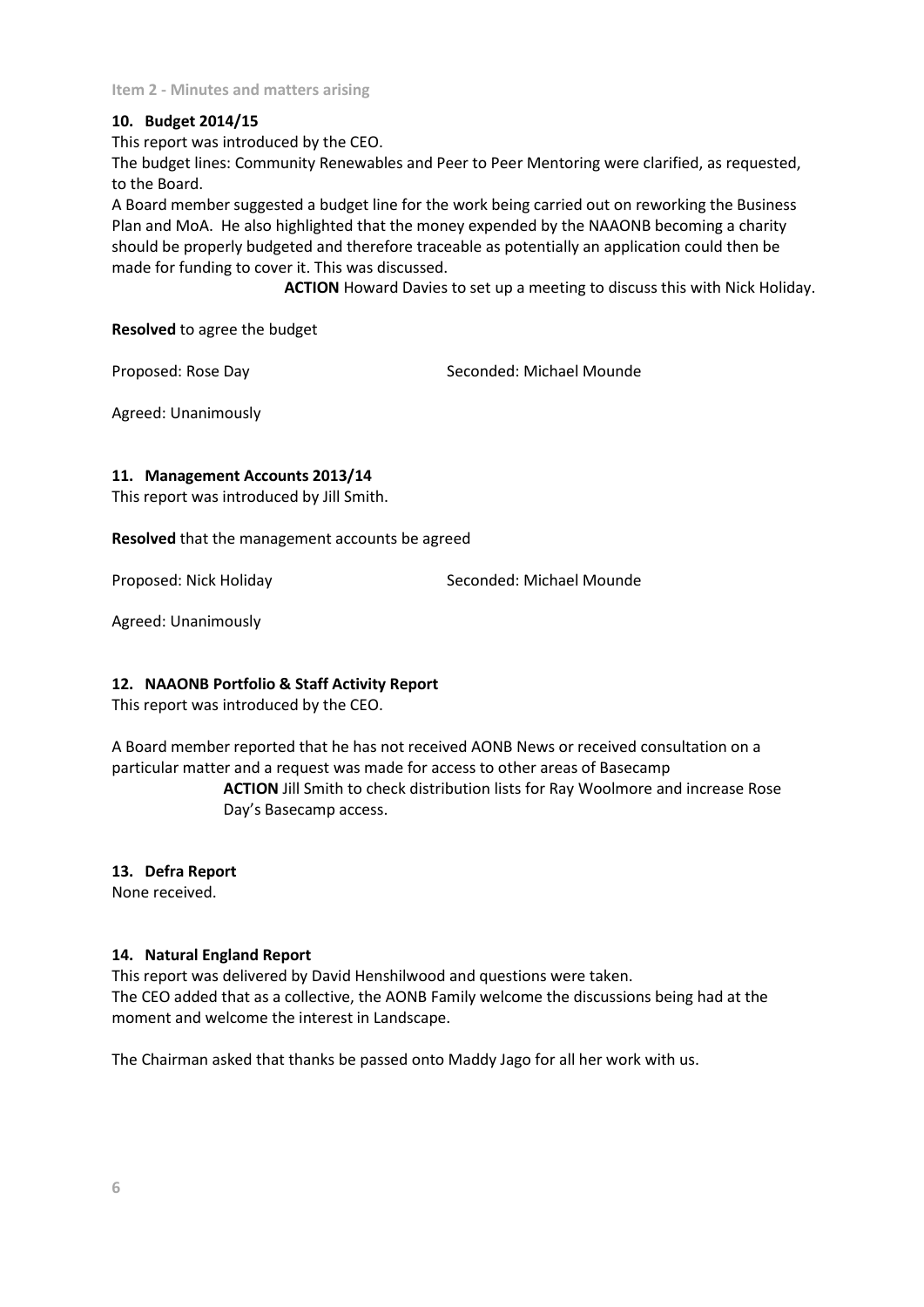## **15. Cyfoeth Naturiol Cymru - Natural Resources Wales Report**

This report was delivered by Liza Tomas and questions were taken.

A Board member suggested that there may be too much emphasis on catchment approach rather than landscape.

The CEO asked a question about the future of grant aid from NRW.

The response was that it is all up in the air with the partnership review that is expected to conclude at end of March.

The CEO asked for clarification about the dissolving of CNP Cymru and how NAAONB should respond to this as an organisation regarding the protected landscape approach in Wales. Lisa agreed to work with Howard on this.

## **AOB**

Chairmen congratulated Rose Day on her recent MBE for services to the environment.

## **The dates for the next meeting were discussed and the preferred choices were as follow**

Thursday 26<sup>th</sup> June

Thursday 16<sup>th</sup> October

Thursday 20<sup>th</sup> November (Post AGM - to welcome new members and elect a Chair and Vice Chair) Thursday 5<sup>th</sup> March

## **Meeting closed at 14.55pm**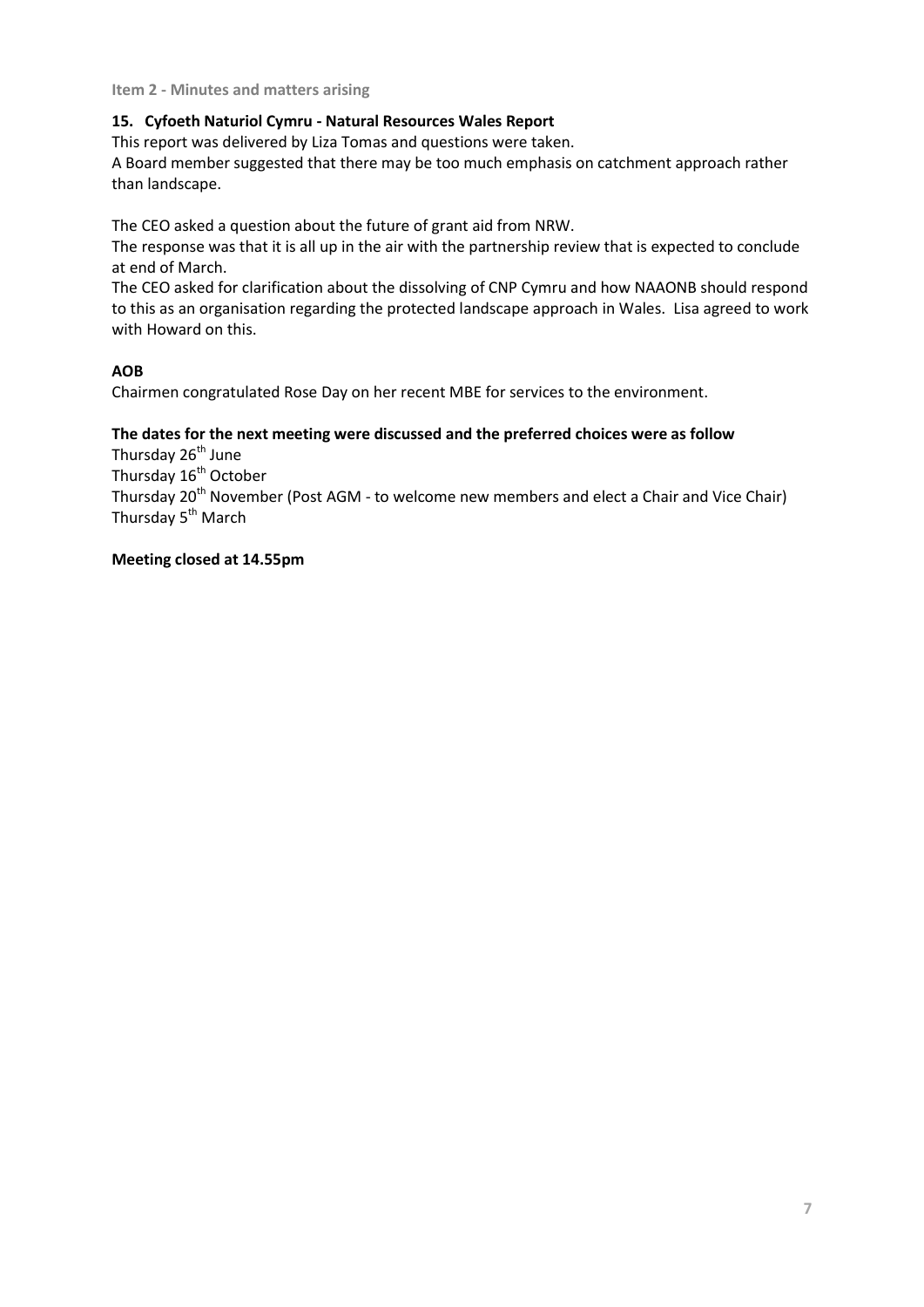## **Item 3 - Conference**

| Report to: | The Board of the National Association for AONBs                                                                                   |  |
|------------|-----------------------------------------------------------------------------------------------------------------------------------|--|
| Subject:   | Landscapes for Life Conference 2014 - Briefing for Board Members                                                                  |  |
| Date:      | $26th$ June 2014                                                                                                                  |  |
| Report by: | Jill Smith (Communications and Events Manager)                                                                                    |  |
|            | Chris Woodley-Stewart (Conference portfolio holder)                                                                               |  |
| Purpose:   | To brief Board members of the theme, activities and key messages of Landscapes for<br>Life Conference 2014 and Board member roles |  |
|            |                                                                                                                                   |  |

| <b>RECOMMENDATIONS</b>                                                                                  |  |
|---------------------------------------------------------------------------------------------------------|--|
| It is recommended that The Board<br>note this paper<br>considers and discusses any further requirements |  |

## **Background**

Landscapes for Life Conference 2014 has the theme of "Sharing, Learning, Inspiring" and is being held at Newton Rigg Agricultural College from  $8^{th} - 10^{th}$  July. The programme and booking details for the Conference were circulated in May and to date  $(11<sup>th</sup>$  June) 111 people have registered for this important annual event. The Board has details of the content and timetables for the event and these are not reproduced here.

The Bowland Award has in recent years been given on the basis of a call for nominations for projects recipients and a vote by the Membership. This is continuing this year, on the theme of "Sharing, Learning, Inspiring". In addition to the paperwork submitted with the nomination, we have also asked that each nominee gives a "final pitch" as part of the conference programme on the afternoon of Day One before voting takes place. This is in response to the membership's request to hear more about the projects and people nominated.

## **Key messages**

The Communications Strategy, recently agreed by the AONB Family has key messages to promote

- 1. our AONBs
- 2. our AONB partnerships , and
- 3. the NAAONB

The Board is asked to read the strategy and use the messages in any influential situations. It is important to use the language provided to ensure consistency of message and brand.

In addition to these key messages, there are a series of key messages associated with this conference and it is important that Board members understand them and communicate them clearly to delegates. These messages are

- The landscape-scale approach taken by AONB partnerships and National Park Authorities locally makes the Protected Landscape Family, as a whole, a strategic national asset.
- Landscape-scale working is and always has been central to the work of AONB Partnerships and Conservation Boards
- There are a wealth of successful projects led by AONB partnerships across England, Wales and Northern Ireland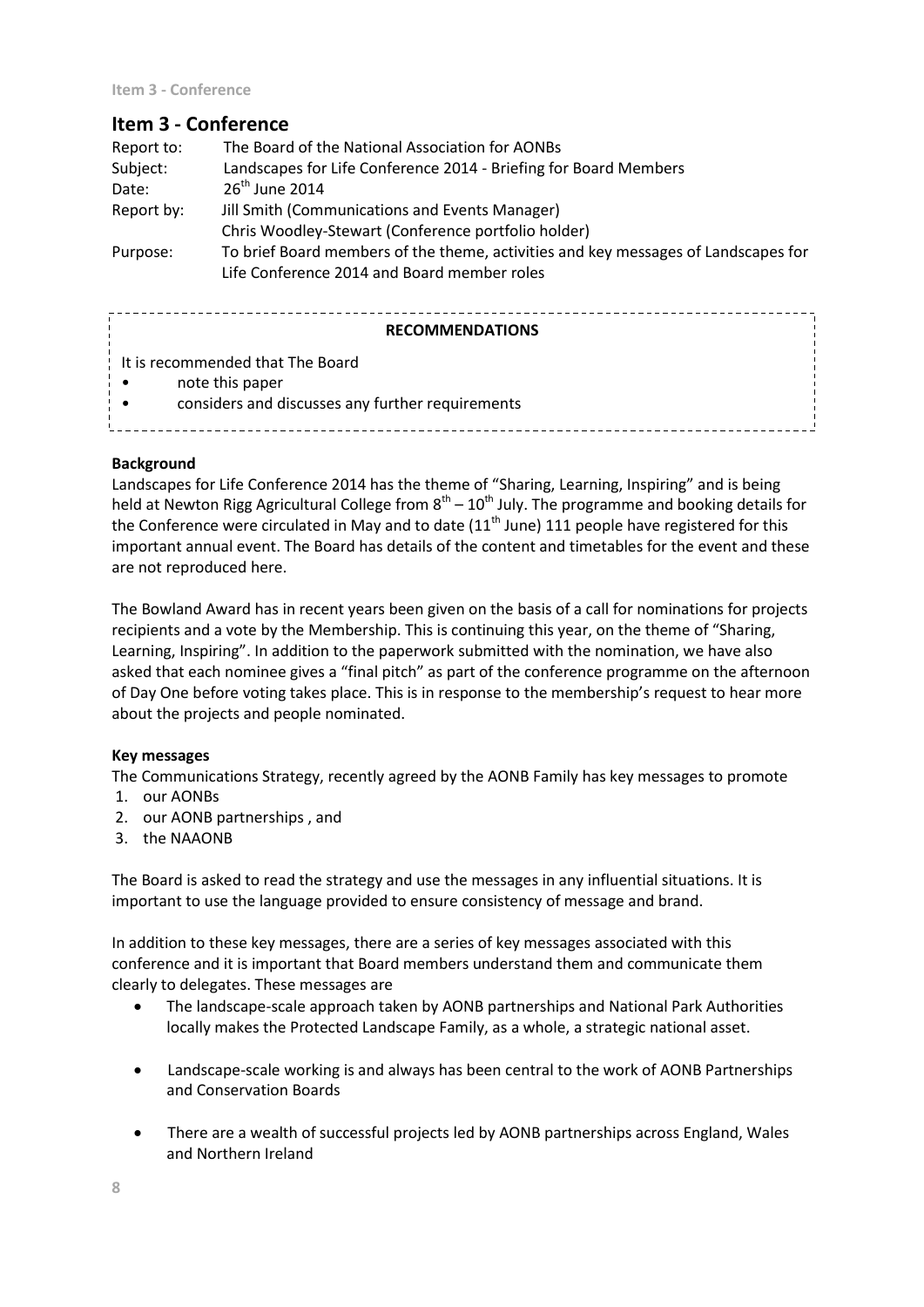- AONBs and National Parks are vibrant, dynamic, functioning landscapes that help underpin the economy and the health and wellbeing of society
- AONBs and National Parks are locally managed, nationally important, and deal with global issues
- **AONBs are Landscapes for Life.**

### **The role of Board members**

Board members will be readily identifiable to delegates through the colour coding on conference badges. Board members should wear their badges at all times during the conference please.

Board members will be allocated certain tasks, namely

- meet and greet specific guest speakers
- host a table at the formal dinner on Tuesday 8th
- ensure that delegates who need help at any stage can be pointed towards Jill Smith or Amber Livingston

The Minister, Lord de Mauley, will present at the conference on the final morning.

### **The Bowland Award**

This year, the NAAONB is seeking nominees for the Bowland Award who for a "best project, best practice or for outstanding contribution to the wellbeing of Areas of Outstanding Natural Beauty deserve to be recognized for Sharing, Learning and Inspiring. Information on this year's award and a call for nominations was sent out on 28<sup>th</sup> May, with a closing date for nominations of  $17<sup>th</sup>$  June. In change from tradition, voting will take place at Landscapes for Life Conference 2014 after a "final pitch" is heard as part of the first day's proceedings. And also in a change from tradition the Award will be made by the previous year's recipient, The Chilterns Conservation Board.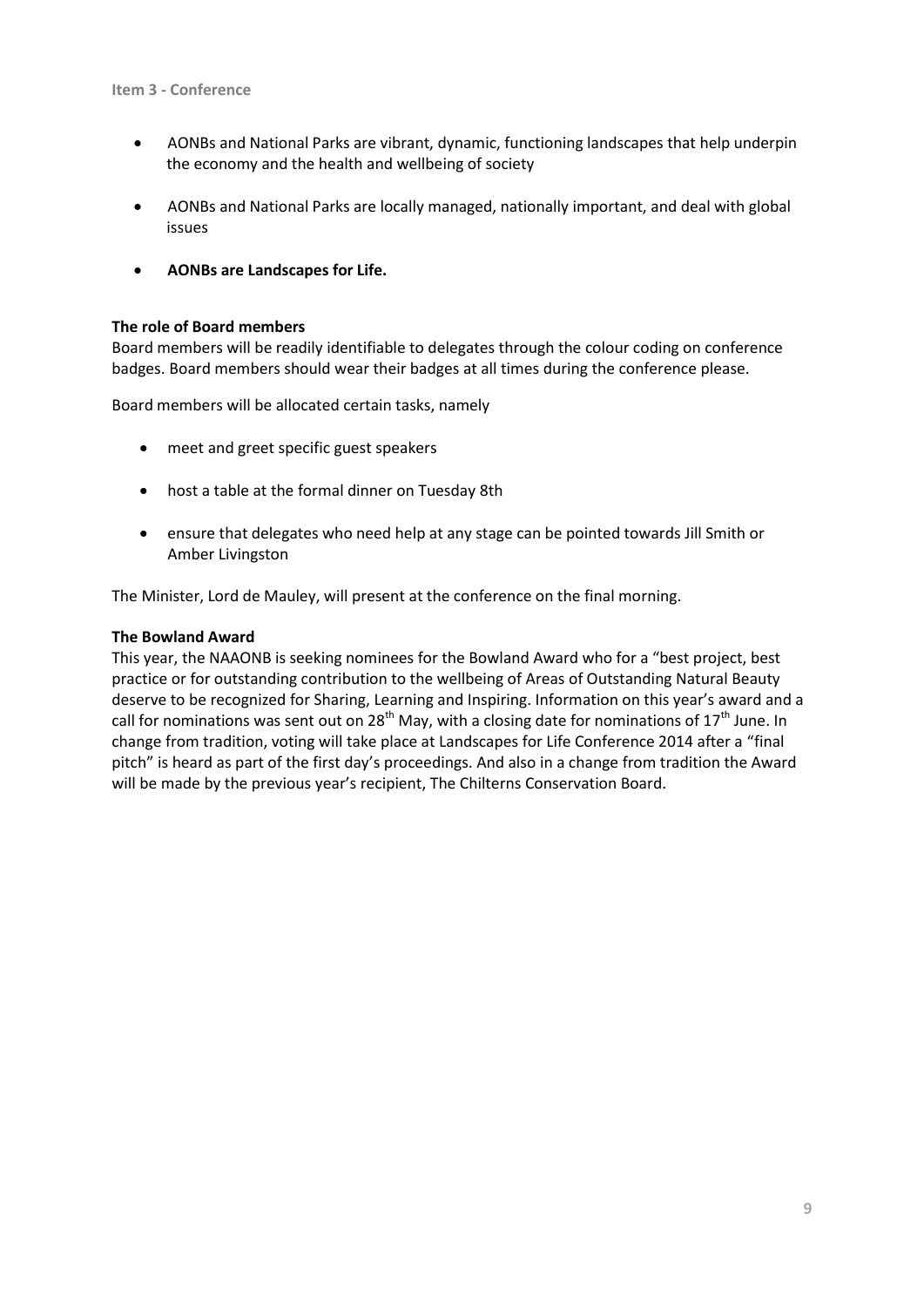## **Item 4 - Business Plan**

| Report to: | The Board of the National Association for AONBs                                                                                                                                      |
|------------|--------------------------------------------------------------------------------------------------------------------------------------------------------------------------------------|
| Subject:   | Review of Strategic and Business Plan                                                                                                                                                |
| Date:      | $26th$ June 2014                                                                                                                                                                     |
| Report by: | Howard Davies (CEO)                                                                                                                                                                  |
| Purpose:   | To update the Board on progress with the Strategic and Business Plan review and set<br>out a process and timetable for bringing draft revised plans to the Board in October<br>2014. |
|            | <b>RECOMMENDATIONS</b>                                                                                                                                                               |

It is recommended that the Board

- notes progress to date on Strategic and Business Plan review,
- confirms support for the 'direction of travel' of the review process set out by the Board Sub –Group, and
- approves the forward work plan and timetable set out by the Board Sub Group for completing the review process

## **Background**

Work has been on-going to review the NAAONB Business Plan 2010-2015. The core team completed a review of existing work streams and activities in October 2013.

At the March 2014 Board Meeting it was agreed to set up a Sub–Group to undertake dedicated work on the review of the Strategic and Business Plan. The Group met on May 30<sup>th</sup> 2014and this paper sets out the key questions addressed by the group, the business 'canvas' the group will use to develop the revised plan and the timetable for completion proposed by the group.

## **Key Questions**

Under the guidance of the Chief Executive the Sub Group addressed a number of key questions that underpin progress with business plan review.

| <b>KEY QUESTIONS</b>                                                                                                    | <b>RESPONSE</b>                                                                                                                                                                                                                                                                                            |
|-------------------------------------------------------------------------------------------------------------------------|------------------------------------------------------------------------------------------------------------------------------------------------------------------------------------------------------------------------------------------------------------------------------------------------------------|
| Do the existing vision, mission and objectives<br>of the NAAONB need to be reviewed for the<br>Business Plan 2015-2020? | The Memorandum and Articles of Association for the NAAONB has been<br>re drafted and been out for consultation across the membership. The<br>M&A wording needs to be cross referenced with the vision, mission and<br>objectives to ensure consistency and clarity.                                        |
| Should the Business Plan mission stress that<br>the NAAONB role is to work across all<br>protected landscapes?          | Working across all protected landscapes should be identified as a work<br>stream for the NAAONB.                                                                                                                                                                                                           |
| Does the existing Business Plan make enough<br>of the leadership role of the NAAONB?                                    | The mission statement should be revised to include articulation of the<br>leadership role of the NAAONB.                                                                                                                                                                                                   |
| Does the Business Plan fully reflect the<br>balance of work activities mapped out by the<br>core team?                  | N <sub>0</sub><br>It needs to ensure that work to facilitate the Board's activities is<br>captured and that there is explicit recognition of the demands placed on<br>the core team to react to fast moving agendas                                                                                        |
| Does the Business Plan fully reflect the<br>demands on staff time presented by<br>devolution in wales?                  | <b>No</b><br>It needs to explicitly recognise demands on staff time resulting from the<br>devolution agenda in Wales. Also, it needs to ensure linkage between<br>Welsh govt funding and staff resources deployed - ideally Welsh<br>funding would cover staff resources demanded to address Welsh issues. |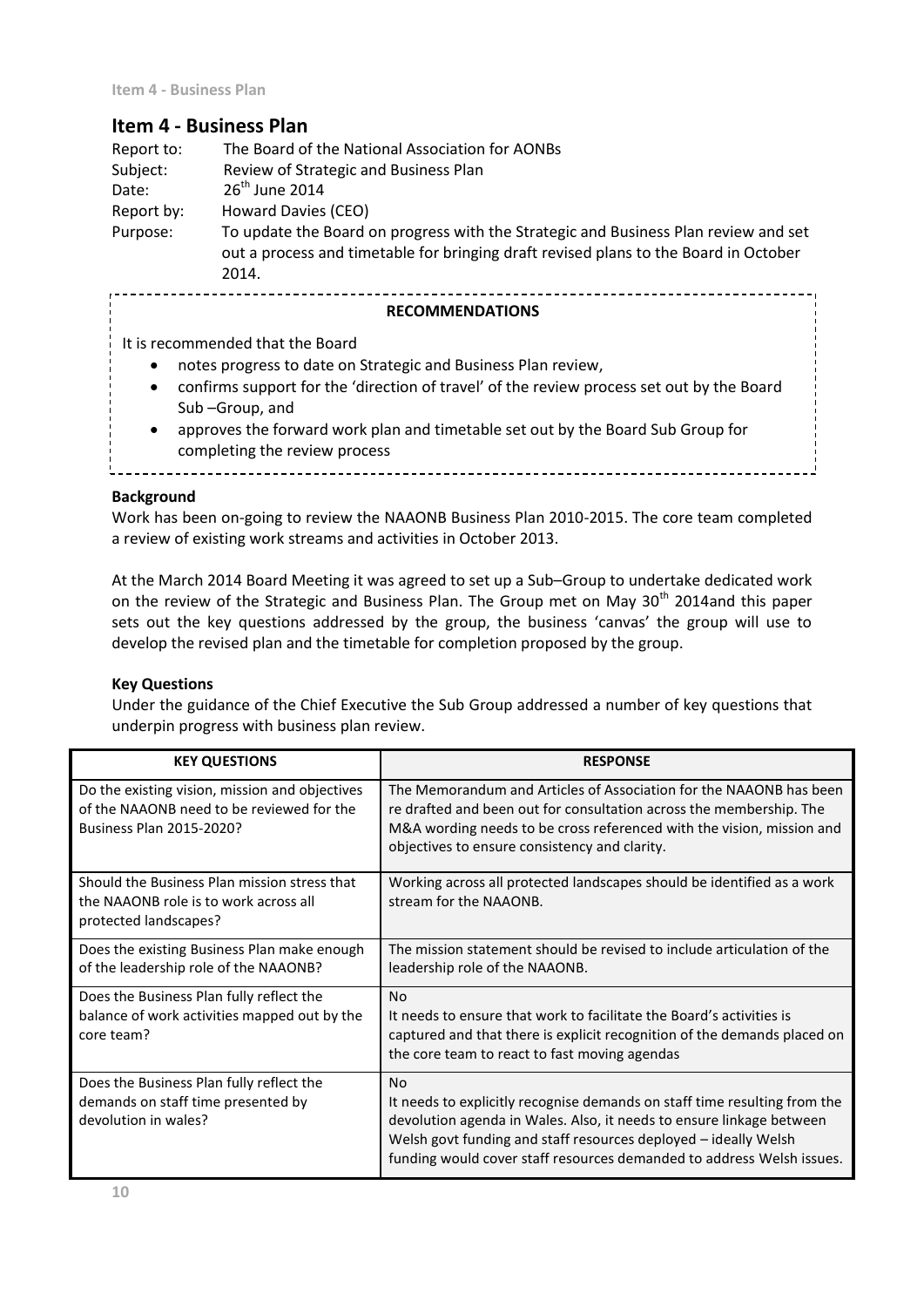## **Developing a Business 'Canvas' for the NAAONB**

The Sub Group agreed that the Business Plan review demands a systematic approach and one that can be easily communicated to members and stakeholders. The Sub Group agreed to adopt a simplified business 'canvas' to guide plan development and consultation.

A business canvas provides a simple and clear tool for setting out the inputs, activities and outputs of our business and poses questions about objectives, assumptions, resource streams and customers (see attached draft Business canvas)

The Sub Group will undertake more work to build content into the business 'canvas' and then use the 'canvas' to undertake consultation with Board members and key 'customers' and stakeholders.

## **Process and Timetable for Business Plan review**

The Sub Group agreed the following process and timetable for completing Business Plan review and bringing a revised plan to the October Board Meeting.

| What                                                                                                | When                    |
|-----------------------------------------------------------------------------------------------------|-------------------------|
| Business canvas further developed by the Board Sub-Group in<br>consultation with Board members.     | 18 July 2014            |
| Business canvas used by Sub Group to undertake consultation with<br>membership and key stakeholders | August / September 2014 |
| Sub Group Meeting to assemble draft plans                                                           | Tbc September 2014      |
| Final draft of both plans to full board                                                             | 16 October 2014         |
| Final plans to membership for sign off at AGM                                                       | 20 November 2014        |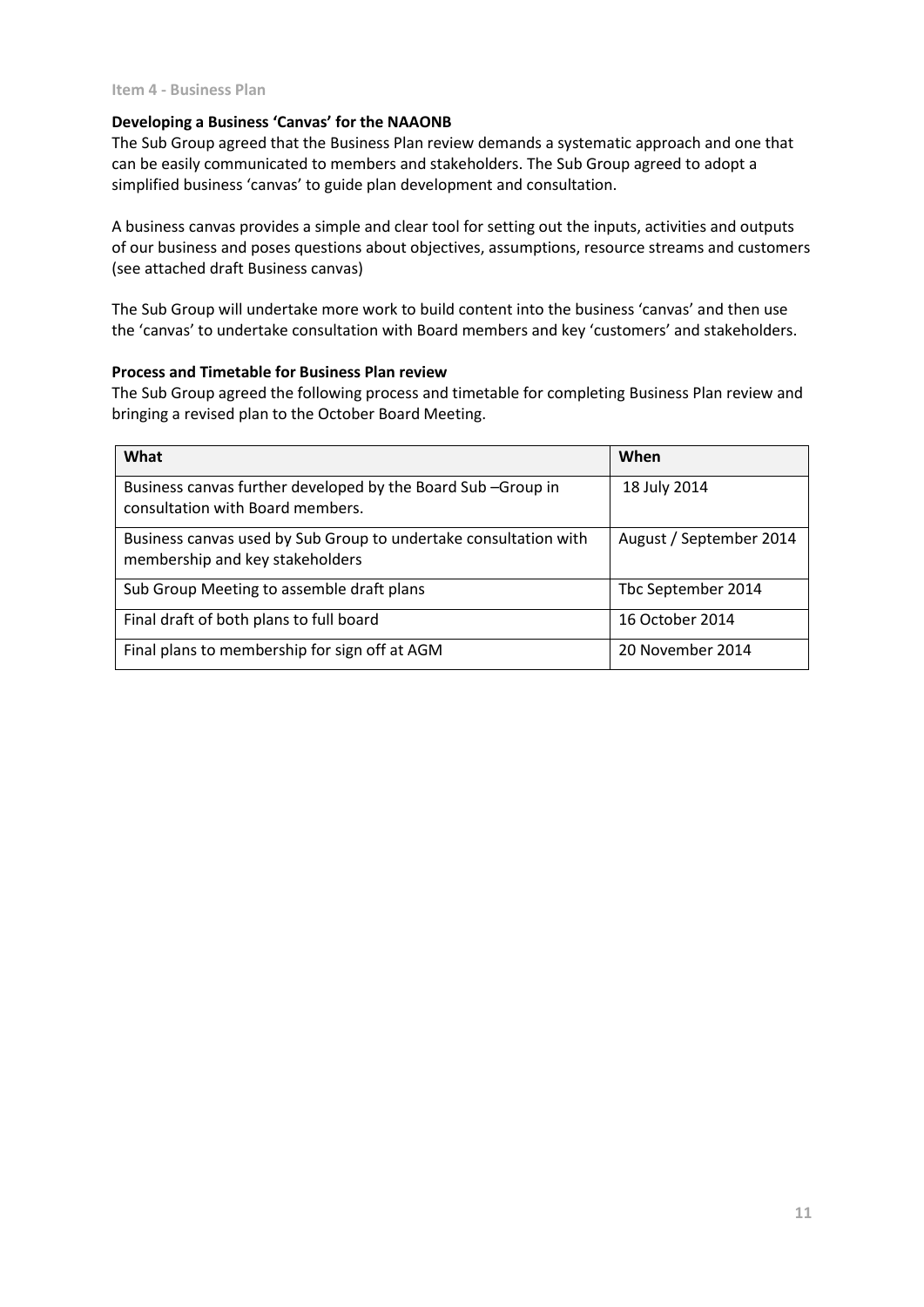# **Annex 1 - NAAONB Business Plan Review Workshop 1**

| <b>KEY QUESTIONS</b>                                                                                                        | <b>RESPONSE</b>                                                                                                                                                                                                                                                                                 |
|-----------------------------------------------------------------------------------------------------------------------------|-------------------------------------------------------------------------------------------------------------------------------------------------------------------------------------------------------------------------------------------------------------------------------------------------|
| Do the existing vision, mission and<br>objectives of the NAAONB need to be<br>reviewed for the Business Plan 2015-<br>2020? | The Memorandum and Articles of Association for the NAAONB has<br>been re drafted and been out for consultation across the<br>membership. The M&A wording needs to be cross referenced with<br>the vision, mission and objectives to ensure consistency and clarity.                             |
| Should the business plan mission stress<br>that the NAAONB role is to work across<br>all protected landscapes?              | Working across all protected landscapes should be identified as a<br>work stream for the NAAONB                                                                                                                                                                                                 |
| Does the existing business plan make<br>enough of the leadership role of the<br>NAAONB?                                     | The mission statement should be revised to include articulation of<br>the leadership role of the NAAONB.                                                                                                                                                                                        |
| Does the business plan fully reflect the<br>balance of work activities mapped out<br>by the staff team?                     | <b>No</b><br>It needs to ensure that work to facilitate the Board's activities is<br>captured and that there is explicit recognition of the demands<br>placed on staff to react to fast moving agendas                                                                                          |
| Does the Business plan fully reflect the<br>demands on staff time presented by<br>devolution in wales?                      | N <sub>0</sub><br>It needs to explicitly recognise demands on staff time resulting<br>from the devolution agenda in wales. Also, need to ensure linkage<br>between Welsh govt funding and staff resources deployed - ideally<br>Welsh funding covers employing staff to deal with Welsh issues. |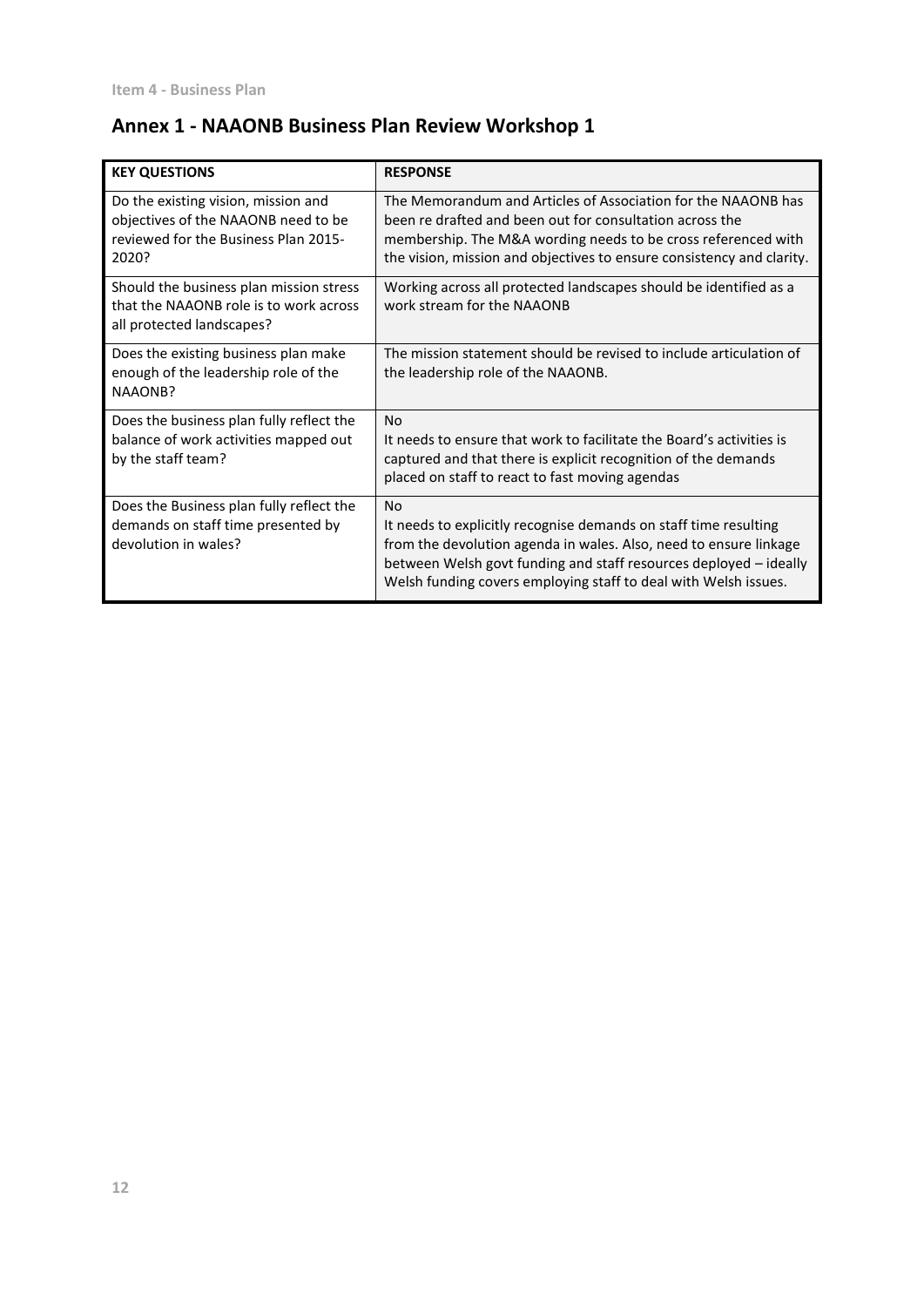**Item 4 - Business Plan**

| <b>ACTIVITY</b>                                                                                                                                                                                                                                                                                                                                                                                                                                                                                                         | <b>OUTPUT</b>                                                                                                                                                                                                                                                                                                                          | <b>OUTCOME: LEARNING</b><br>(SHORT TERM)                                                                                                                                                                                                | <b>OUTCOME: BEHAVIOURAL</b><br>(MEDIUM TERM)                                                                                                                                                                                                                                                                         | <b>OUTCOME: CONDITION</b><br>(LONG TERM)                                                                                                                                                                                                                             |
|-------------------------------------------------------------------------------------------------------------------------------------------------------------------------------------------------------------------------------------------------------------------------------------------------------------------------------------------------------------------------------------------------------------------------------------------------------------------------------------------------------------------------|----------------------------------------------------------------------------------------------------------------------------------------------------------------------------------------------------------------------------------------------------------------------------------------------------------------------------------------|-----------------------------------------------------------------------------------------------------------------------------------------------------------------------------------------------------------------------------------------|----------------------------------------------------------------------------------------------------------------------------------------------------------------------------------------------------------------------------------------------------------------------------------------------------------------------|----------------------------------------------------------------------------------------------------------------------------------------------------------------------------------------------------------------------------------------------------------------------|
| Supporting the effective<br>operation of 46 AONB<br>partnerships across England,<br>Wales and Northern Ireland<br>Developing and maintaining a<br>landscape knowledge<br>development and sharing<br>programme<br>Champion the landscape<br>approach<br>Champion the AONB<br>partnership model across all<br>stakeholders but in particular<br>government minister,<br>departments and national<br>agencies/NGOs<br>Re negotiate the 'tripartite'<br>agreement<br>NAAONB/Defra/NE to reflect<br>full cost recovery model | Conference and training events<br>for members<br>L4L Website and Knowledge<br>Platform<br>Guidance documents<br>Responses to govt consultations<br>Case studies of good practice<br>Meetings, events and<br>conversations with government,<br>national agencies and relevant<br><b>NGOs</b><br>Profile building / brand<br>development | Increased awareness &<br>understanding of the landscape<br>approach (defined as holistic,<br>integrated and collaborative)<br>A learning and knowledge sharing<br>network for landscape practitioners<br>working across protected areas | Increased understanding of the value<br>of AONB designation and the<br>benefits functional landscapes can<br>deliver for people - (explicit<br>recognition of recreation/ education<br>and health benefits)<br>A growing number of large scale<br>collaborative projects delivering<br><b>AONB Family objectives</b> | Healthy and resilient AONB<br>designated landscapes<br>Viable AONB Staff Units producing<br>statutory Management Plans and<br>driving project delivery<br>A respected and influential<br>organisation representing the<br>interests of AONB designated<br>landscapes |
| Collaboration across all<br>protected landscapes to be<br>'tested' as part of responses<br>to the devolution agenda in<br>Wales                                                                                                                                                                                                                                                                                                                                                                                         | Recognising a set of activities for<br>NAAONB specifically linked to<br>the transition of the NAAONB<br>business model: wales/ the<br>board activities and business<br>model                                                                                                                                                           | Consistent and clear communication<br>of the value and needs of AONB<br>designated landscapes<br>Landscape proofing of Government<br>programmes and policies                                                                            | Development of quality standards for<br>AONB landscape management<br>Increased resources for landscape<br>protection from government and<br>non-government sources                                                                                                                                                   |                                                                                                                                                                                                                                                                      |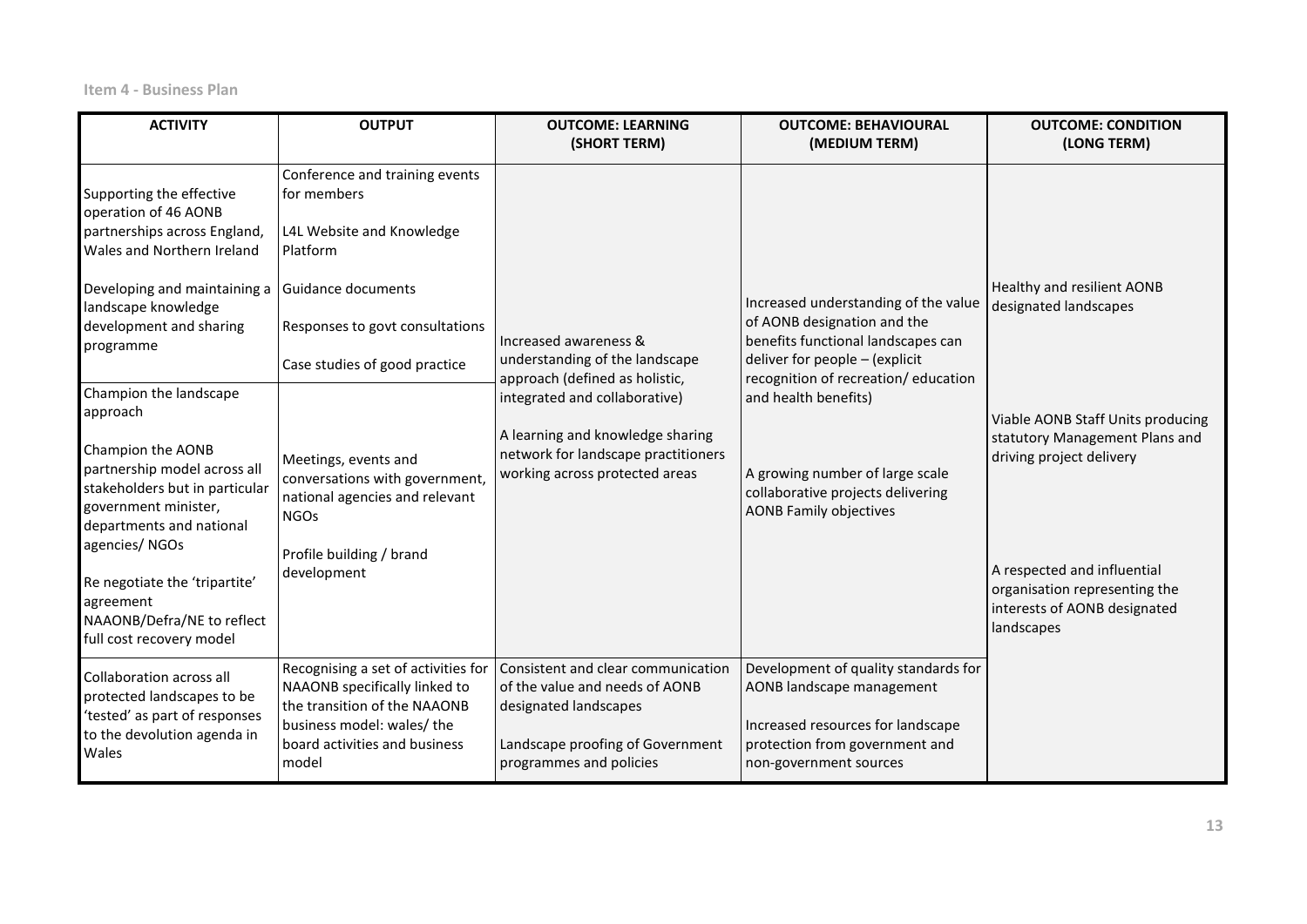**Item 4 - Business Plan**

| <b>INPUTS</b>                                                                                                                                                                                                                        | <b>ASSUMPTIONS</b>                                                                                                                                                                                                                                                                                                                                            |
|--------------------------------------------------------------------------------------------------------------------------------------------------------------------------------------------------------------------------------------|---------------------------------------------------------------------------------------------------------------------------------------------------------------------------------------------------------------------------------------------------------------------------------------------------------------------------------------------------------------|
| Staff - additional staff resource funded through Welsh Govt to deliver<br>NAAONB devolution response                                                                                                                                 | That the standard third sector model of income generation through full cost recovery and project<br>management be adopted by the NAAONB                                                                                                                                                                                                                       |
| Board members - reduced numbers - linked to providing specialised input/<br>expertise that align with outcomes required by Business Plan                                                                                             | That the NAAONB business model is in transition and that the process needs to be completed -<br>probably beyond this timeframe of this business plan review.                                                                                                                                                                                                  |
| Specialist skills                                                                                                                                                                                                                    | Landscape Approach involves stakeholders in mapping and understanding the ecological and<br>cultural assets that constitute landscape character and developing appropriate land and business                                                                                                                                                                  |
| Networking connections<br>15-20% head room to deal with "reactive' workload                                                                                                                                                          | models that deliver effective conservation and enhancement of defined landscape units<br>The AONB partnership model brings together local and national stakeholders around the production<br>and delivery of the statutory AONB management plan - It is a tried and tested approach to holistic,<br>integrated and joined up delivery of landscape management |
| Specific identification of facilitating board activity as important draw on<br>staff time                                                                                                                                            | That the challenges to national organisations presented by devolution should be explicitly<br>recognised in the business plan whilst recognising that impacts are fast moving and fluid.                                                                                                                                                                      |
| <b>REVENUE STREAMS</b>                                                                                                                                                                                                               | <b>CUSTOMERS</b>                                                                                                                                                                                                                                                                                                                                              |
| Govt Funding - Defra/NE/NRW grants costed against workloads demands<br>generated by these bodies (full cost recovery model to apply)                                                                                                 |                                                                                                                                                                                                                                                                                                                                                               |
| Membership fee                                                                                                                                                                                                                       |                                                                                                                                                                                                                                                                                                                                                               |
| Grant income                                                                                                                                                                                                                         | 38 AONB partnerships                                                                                                                                                                                                                                                                                                                                          |
| Sponsorship                                                                                                                                                                                                                          | Others to be identified and engaged in consultation process for the NAAONB Business Plan                                                                                                                                                                                                                                                                      |
| Initiate an exploration of how earned income through consultancy activity<br>might be incorporated into the NAAONB business model should be a defined<br>piece of work (a discussion with Europarc and AONB Chairs as a start point) |                                                                                                                                                                                                                                                                                                                                                               |
| Welsh Govt/ NRW resources linked to testing collaboration approach as<br>consequence of devolution                                                                                                                                   |                                                                                                                                                                                                                                                                                                                                                               |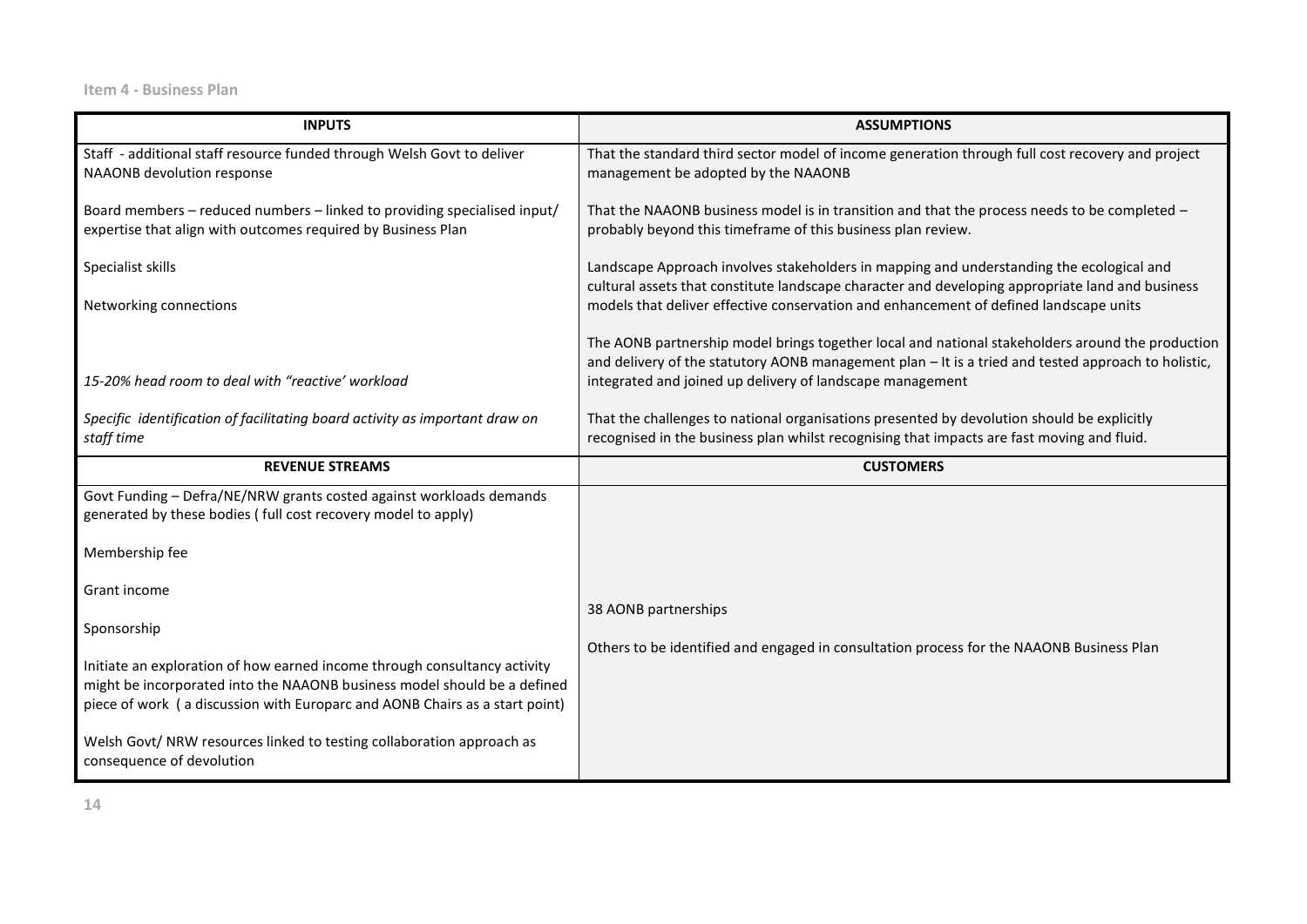| Report to: | The Board of the National Association for AONBs                                                                      |
|------------|----------------------------------------------------------------------------------------------------------------------|
| Subject:   | Maximizing Protected Landscape Revenues Report                                                                       |
| Date:      | $26th$ June 2013                                                                                                     |
| Report by: | <b>Richard Clarke</b>                                                                                                |
| Purpose:   | To seek guidance from the Board on responding to the LUC Report on Maximizing<br><b>Protected Landscape Revenues</b> |

#### **RECOMMENDATIONS**

. 2 2 2 2 2 2 2 2 2 2 2

It is recommended that the Board

 considers the draft responses to the LUC report on Maximizing Protected Landscape Revenues and

\_\_\_\_\_\_\_\_\_\_\_\_\_\_\_\_\_

- discusses how these responses should be taken forward.
- **Background**

At the end of 2013 Defra contracted Land Use Consultants (LUC), supported by economic consultants SQW, to undertake a study into Maximizing Protected Landscape Revenues. This work was funded, in part, by the Cabinet from the Contestable Policy Fund and therefore will not only be scrutinised by Defra ministers but also Cabinet Office ministers.

In compiling the report, the consultants worked with the individual Protected Landscape organisations, the NAAONB and National Parks England. The final report was completed in March 2014 and has since been released on a restricted basis (circulated separately to this Board paper).

#### **Introduction**

It is proposed that the NAAONB Board formally responds to this report in two ways; a strategic comment to Lord de Mauley, the Defra minister with responsibility for Protected Landscapes and a more detailed response to officials in Defra, setting out technical comments and the actions proposed by the NAAONB in response to the recommendations.

The NAAONB core team has started to draft both the strategic and technical responses to the LUC report and these early drafts are attached to this Board paper in Annexes 1 and 2 respectively. It should be noted that these are early draft responses and that more work is needed. In particular, the technical response needs to address findings set out in Chapter 4 of the LUC report and consider carefully the recommendations made.

These draft responses are being brought to the NAAONB Board meeting to ask for guidance from the Board. Specifically, in responding to the LUC report, should the NAAONB be highlighting the disparity between the funding regimes for AONB Partnerships/Conservation Boards and National Park Authorities and should the NAAONB be asking Defra to review the funding arrangements in the light of the LUC report?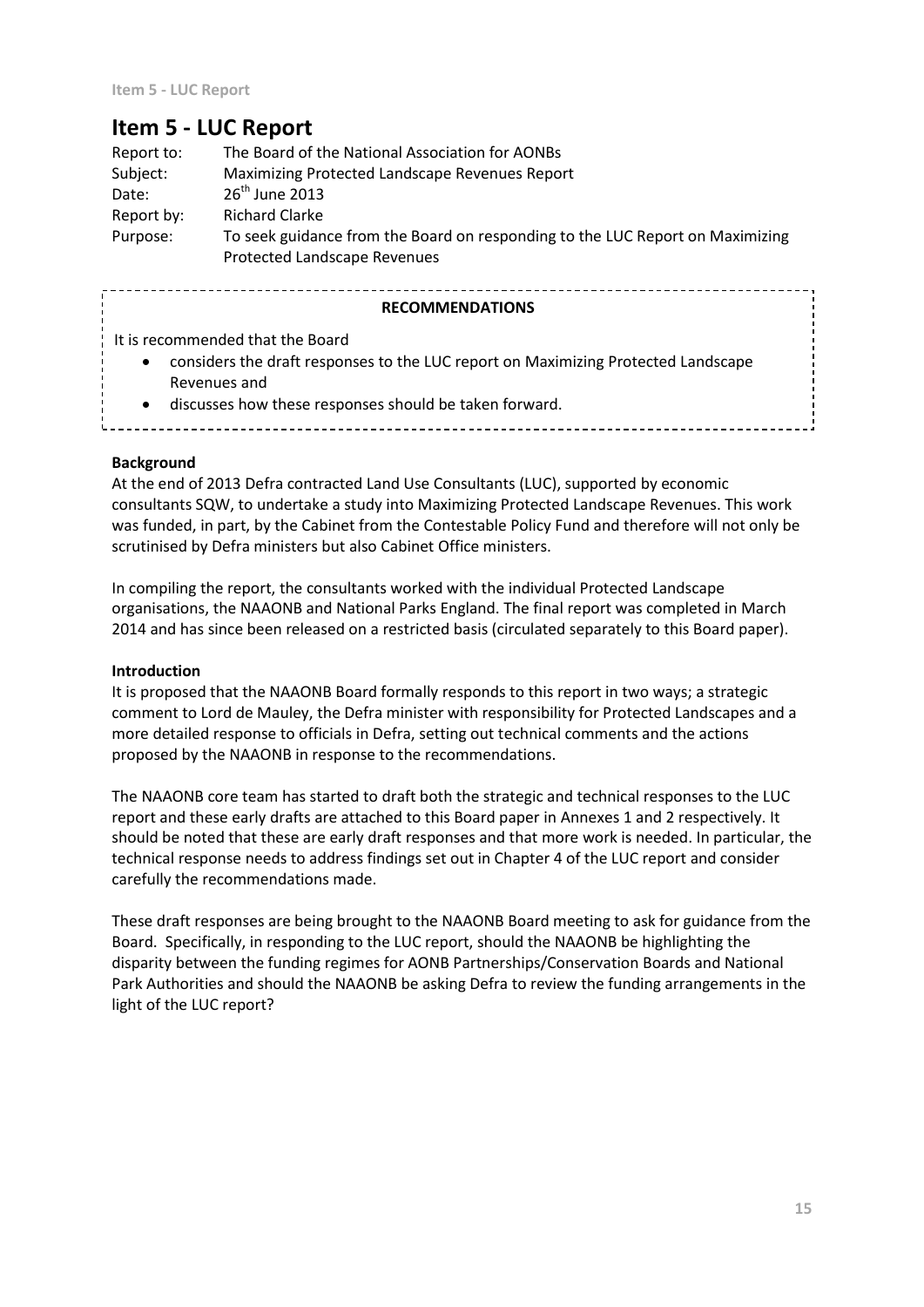# **Annex 1 - A Draft Strategic Comment from the NAAONB Board to the Defra Minister**

## **Setting the Story Straight**

A Response by the Board of the National Association for Areas of Outstanding Natural Beauty (NAAONB) to the Land Use Consulting (LUC) Report on Maximising Revenues for Protected landscapes.

The NAAONB regrets the failure of the Final LUC Report to adequately reflect the inequitable funding crisis facing England's 34 Areas of Outstanding Natural Beauty partnerships<sup>1</sup>. This response seeks to address some of the inaccuracies and misinterpretations that have arisen.

It was expected that the Report would clearly reflect the successful changes made by AONB partnerships over the last four years to adapt to the changing fiscal context and highlight the critical situation AONB partnerships currently face. This expectation was not met.

The report highlights the relative levels of grant aid from Defra to the AONB partnerships and National Park authorities (NPAs). The decision to exclude the SQW data gathered during the early stages of report preparation resulted in the full extent of the disparity of funding between AONB partnerships and NPAs remaining hidden.

Defra allocates £59.2 million to support the core costs associated with managing AONBs and National Parks but despite the landscapes being of the same landscape quality, attracting the same statutory protection, and delivering the same public service per unit area, only 11% (£6.7 million) of this budget is directed towards funding the larger 65% of this land that is designated AONB, whereas 89% (£54.9 million) is directed towards funding the smaller 35% designated National Park.

This disparity of funding has far reaching implications for the ability for AONB partnerships to secure additional non-exchequer funding. The cumulative impact over years of this funding disparity has been exacerbated by more recent reductions in local authority spending, and is now forcing AONB partnerships to consider their future.

The recent in-year cut to AONB partnerships of a further 1.9% is highly damaging as it has reduced, and in some cases destroyed, the ability of the AONB teams to continue the transformation they have been making, often very effectively, over the last four years. This additional cut has also sent a very strong signal to local authority partners that Defra does not value AONB partnerships highly enough to protect their funding.

The Report discusses Local Authority funding to AONB partnerships. This funding stream is vitally important but the Report fails to highlight just how precarious this funding is in some areas of the country. Because of the lean structures adopted by AONB partnerships to deliver, they are especially vulnerable to local authority cuts or, in some cases, the almost complete withdrawal of funding.

The NAAONB welcomes the recognition that the funding and spending profiles of the two designations are substantially different, with AONB partnerships having much smaller budgets, a lower proportion of central government core funding to total income and being more reliant on project-based funding than NPAs.

1

 $^1$  AONB partnerships, with a lower case p, is the generic term used by the NAAONB to refer to AONB Partnerships, Conservation Boards and any other organisation recognised as the lead governance body for an AONB.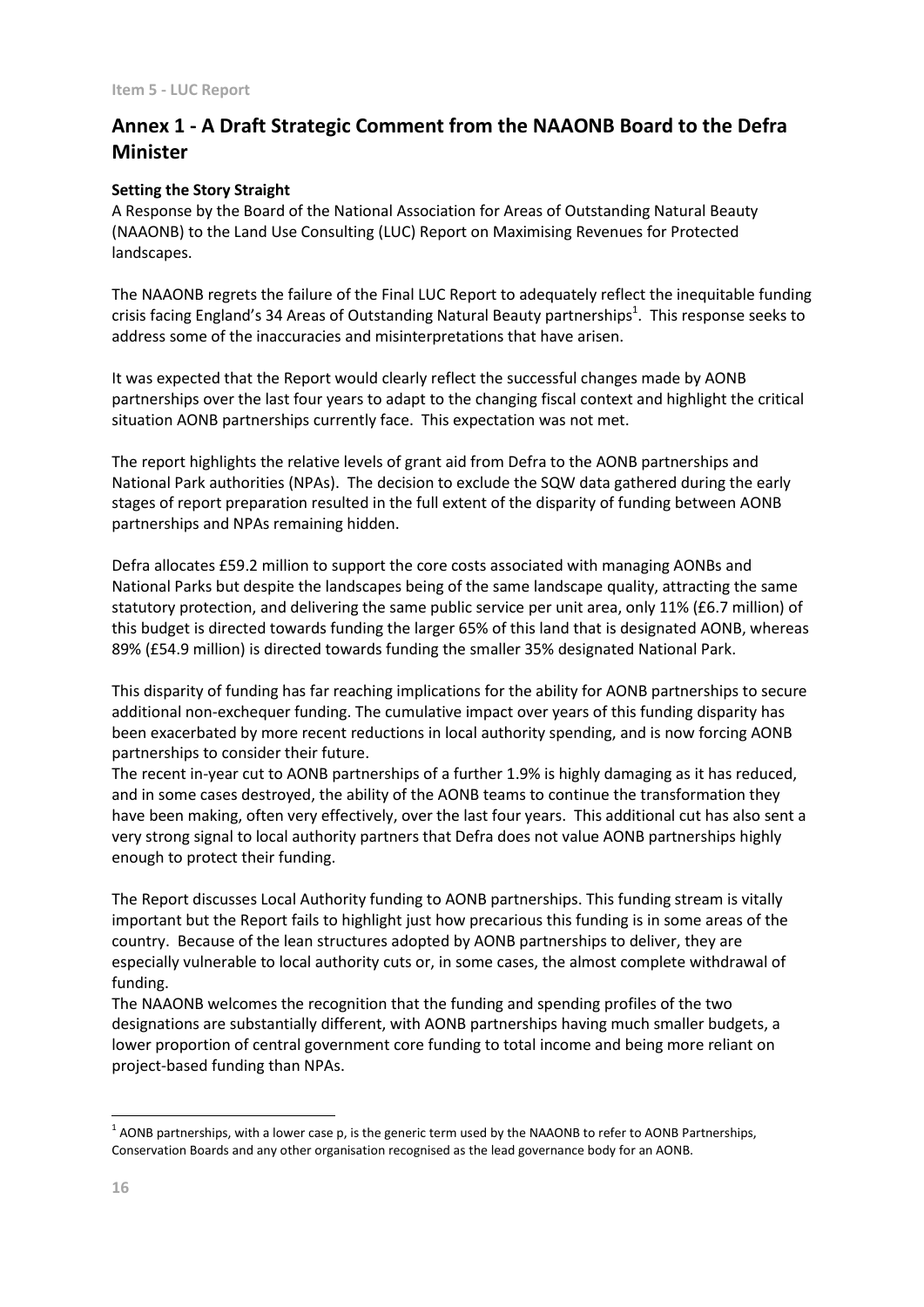The NAAONB welcomes government's interest in exploring ways to maximise revenue for protected landscapes. It has always been our intention to adopt a protected landscape approach to landscape issues in England, working in partnership with the National Park organisations to achieve shared outcomes.

AONBs and National Parks are equal in status. We do not believe, however, that government treats them equally. Consequently many AONB partnerships find themselves at a crisis point. The AONB Family had expected this Report to reflect the current reality accurately in order to propose a sensible way forward. The NAAONB does not believe that the Report adequately reflects the current situation and would like to work with government in order to address this.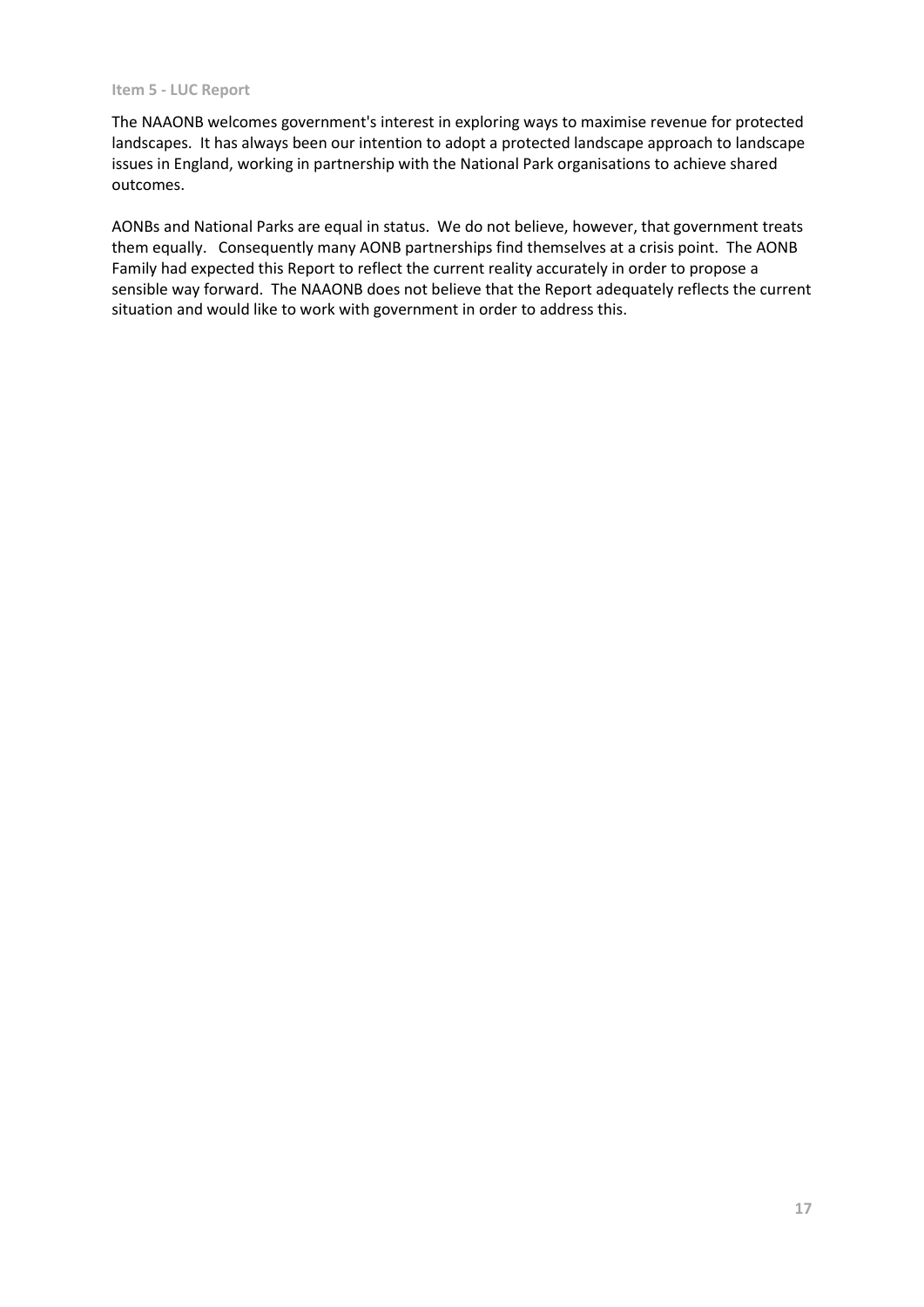## **Annex 2 - A draft detailed technical response from the NAAONB Board to Defra**

### **Setting the Story Straight**

A Response by the Board of the National Association for Areas of Outstanding Natural Beauty (NAAONB) to the Land Use Consulting (LUC) Report on Maximising Revenues for Protected landscapes.

The NAAONB regrets the failure of the Final LUC Report to adequately reflect the inequitable funding crisis facing England's 34 Areas of Outstanding Natural Beauty partnerships<sup>2</sup>. As a result, this response seeks to address some of the inaccuracies and misinterpretations that have arisen.

Our response is on behalf of the AONB Family, and is in two parts. The first part reflects our collective thoughts on the report as a whole and the second comprises detailed comments on the key findings and recommendations.

#### **The status and objectives of the report**

The Maximising Revenues for Protected Landscapes work was funded in part by the Cabinet Office from the Contestable Policy Fund. The work was intended to be both wide ranging and provide guidance beyond that given by the civil service.

Given its provenance, this Report represents a once-in-a-generation opportunity to understand and plan a course forward for how Areas of Outstanding Natural Beauty and National Parks might be funded into the future.

#### **Part 1**

#### **The reality**

There was a high level of expectation around the report from within AONB partnerships. Following detailed and wide ranging input from AONB lead officers and the NAAONB, it was expected that the report would clearly reflect the changes made by AONB partnerships over the last four years to adapt to the changing fiscal context and highlight the critical situation AONB partnerships currently face. This expectation was not met.

In Section 2, the report seeks to set down the reality of the situation faced by Protected Landscapes in 2014 after 4 years of the government's deficit reduction measures. It is very important that the report presents an accurate and comprehensive picture of the current reality. The NAAONB feel that this part of the report contains a number of inaccuracies or misrepresentations that require addressing.

Section 2 of the report discusses the current situation in terms of the total public funding coming to Protected Landscapes and how this is used to attract funding from other sources. Here the aggregated figures are presented for Areas of Outstanding Natural Beauty and National Parks together.

In presenting this information for Protected Landscapes as a whole the significant disparity between levels of funding for AONB partnerships and National Park authorities (NPAs) is not made clear. In addition, figure 2.1 of the report not only obscures the real situation but it distorts the message. In figure 2.1 there is a change in the scale along the X axis in order to accommodate the funding

1

 $^2$  AONB partnerships, with a lower case p, is the generic term used by the NAAONB to refer to AONB Partnerships, Conservation Boards and any other organisation recognised as the lead governance body for an AONB.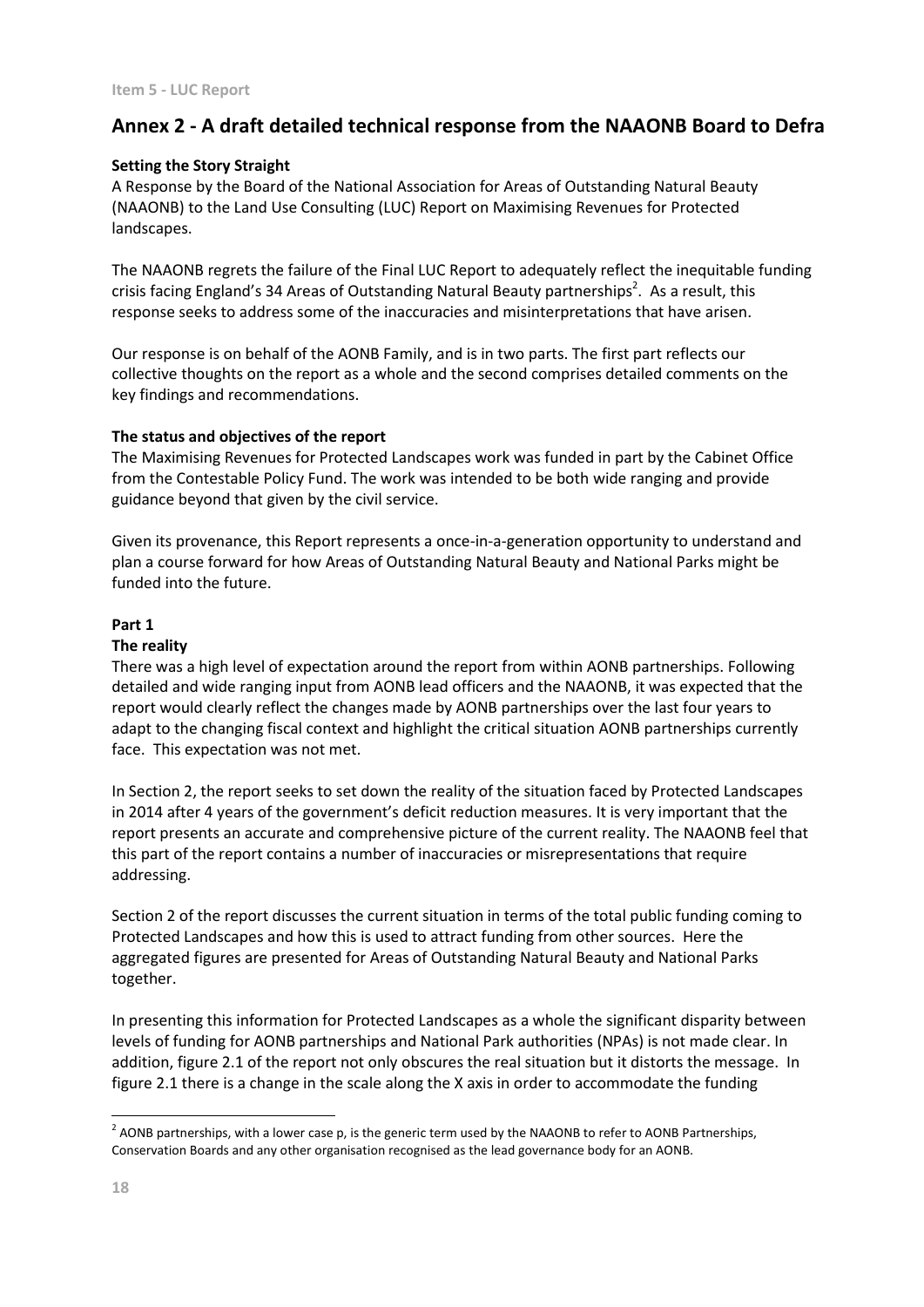received for AONB partnerships and NPAs on the same graph. This gives a graphical representation of the frequency distribution of income to Protected Landscapes that provides little purpose other than to obscure the significant disparity between AONB partnership and NPA funding.

At the Steering group In January 2014, figures from SQW were presented that clearly demonstrated the total relative incomes to both AONB partnerships and NPAs and the sources of income. This was a clear and easily understood representation, but omitted from the final report (Fig 1).<sup>3</sup>



**Figure 1 Total amount of Income during the last financial year and by source.**

Paragraph 2.26 of the report highlights the relative levels of grant aid from Defra to the AONB partnerships and NPAs. Without the data shown in Figure 1 (above) the full extent of the disparity of funding between AONB partnerships and NPAs remains hidden.

Defra allocates £59.2 million to support the core costs associated with managing AONBs and NPs but despite the landscapes being of the same landscape quality, attracting the same statutory protection, and delivering the same public service per unit area, only 11% (£6.7 million) of this budget is directed towards funding the larger 65% of this land that is designated AONB, whereas 89% (£54.9 million) is directed towards funding the smaller 35% designated National Park. The NAAONB feels that the figure we present here is an accurate representation (Fig 2).



**Figure 2 Distribution of total income across AONBs and National Parks in England (not all labels represented)**

<sup>1</sup>  $3$  SQW findings presented to the project steering group 22<sup>nd</sup> January 2014.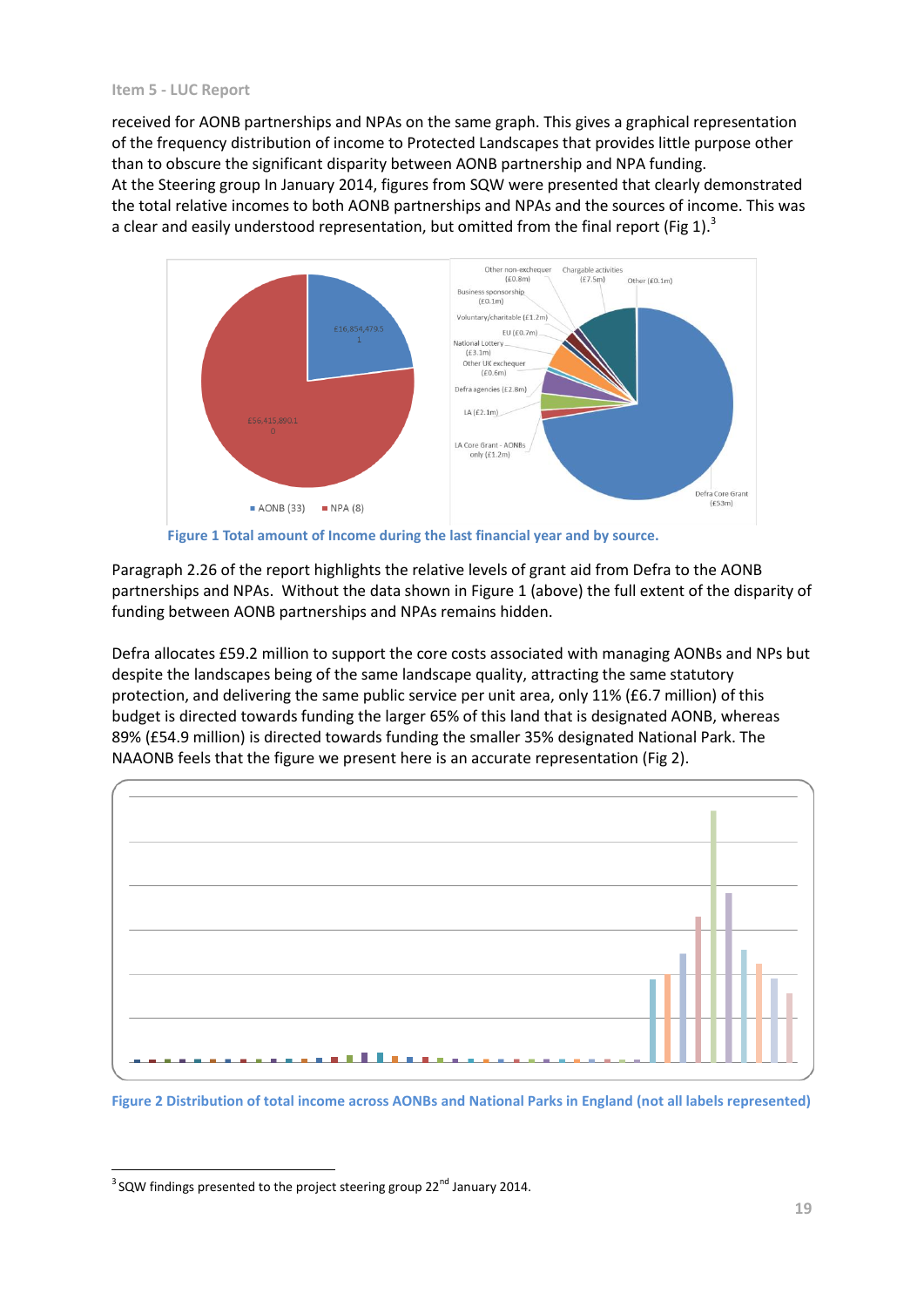Not only is it extremely difficult to justify this disparity of funding but it has far reaching implications for the ability for AONB partnerships to secure additional non-exchequer funding. The cumulative impact over years of this funding disparity has been exacerbated by more recent reductions in local authority spending, and is now forcing AONB partnerships to consider their future. The historical argument made to justify the disparity between NPA and AONB partnership funding centres on the additional statutory duties that NPAs have. The NAAONB accepts this in principle, but challenges the actual impact that this has on grant aid. One AONB lead officer in responding to the report has tested this argument against his own funding arrangements.

Direct financial comparisons are not straight forward because of the extra functions undertaken by NPAs - so for my own understanding of the situation, I took a look at the 2011-2012 accounts for a neighboring NPA - being the recipient of one of the smaller Defra grants (among NPAs). If you exclude the costs of development control, forward planning and corporate/democratic services and those attributed to recreation, understanding and rangers (even though some AONBs deliver on those fronts too), the 2011-12 Defra allocation to carry out the same functions as are expected of AONBs totals £1.1M (a £500k/£600ksplit between conservation & enhancement of natural environment and cultural heritage respectively). It is half the area of the AONB for which I am responsible which received c£230k in the same period.

The recent in-year cut to AONB partnerships of a further 1.9% is highly damaging as it has reduced, and in some cases destroyed, the ability of the AONB teams to continue the transformation they have been making, often very effectively, over the last four years. This additional cut has also sent a very strong signal to local authority partners that Defra does not value AONB partnerships highly enough to protect their funding. The fact that some NPAs have been recipients of additional grant aid over the same period has strengthened the argument around inequality.

Paragraph 2.26 also makes reference to AONB partnerships receiving funding from their constituent local authorities and the report suggests that NPAs do not receive local authority funding. This is inconsistent with the findings of earlier work by SQW, that indicates that the NPAs receive £1.8 million of local authority funding in comparison to  $E1.4$  million received by AONB partnerships.<sup>4</sup>

Paragraph 2.29 discusses Local Authority funding to AONB partnerships. This funding stream is vitally important but the report fails to highlight just how precarious this funding is in some areas of the country. Because of the lean structures employed by AONB partnerships to deliver, they are especially vulnerable to local authority cuts and in some cases the almost complete withdrawal of funding. Significant AONB staff resources each year are required to keep local authority partners involved and committed as Statements of Intent/Memoranda of Agreement are only honoured if there is the political will to do so.

Paragraphs 2.33 -2.35 identified National Lottery Fund as a source of funding that AONB partnerships have been utilising for years. Up to 2011, 36% of all HLF Landscape Partnership Schemes had been in AONBs in contrast to only 10% being in NPs. NP authorities are now clearly in competition with AONB partnerships for HLF funding, but as NPAs have far greater capacity to prepare bids, find match funding and provide greater levels of security to the HLF they have a distinct market advantage. One AONB lead officer described the situation as AONB partnerships being "completely outgunned in this competition". This has further exacerbated the inequality of the situation.

1 <sup>4</sup>SQW findings presented to the project steering group 22nd January 2014.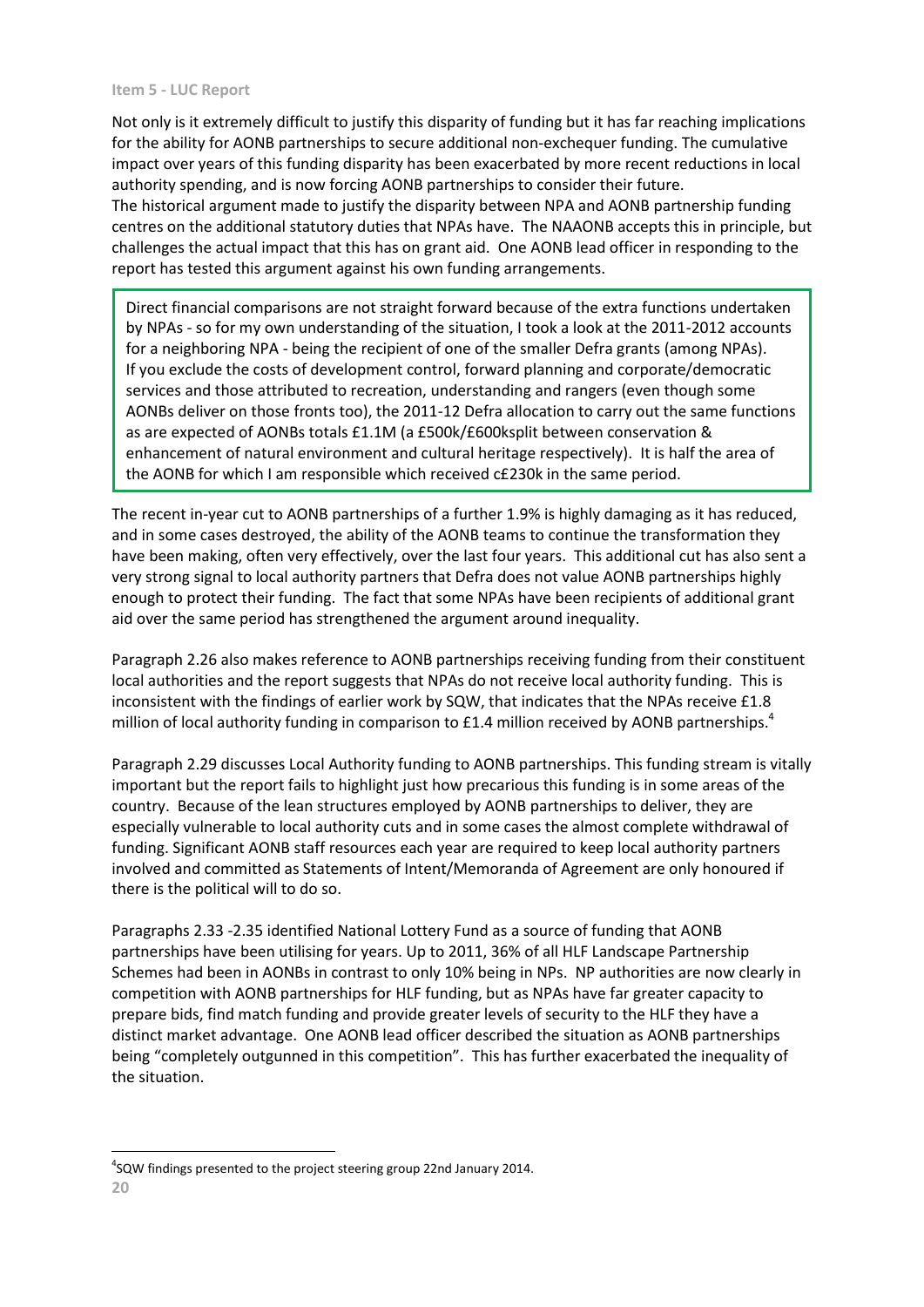Paragraph 2.46 highlights the potential for protected landscapes to secure limited funding from providing pre-application planning advice. This has been trialed by some AONB teams but local authority partners have objected on grounds that a) this is seen to compete with the local authority's approach to charging for advice and b) they are already funding the AONB team to provide advice so there is no basis for charging.

Paragraphs 2.53 – 2.58 set out a discussion around a distinction between core and project funding, which is becoming a progressively esoteric concept to the AONB Family. As budgets to AONB partnerships are cut, project budgets have almost completely disappeared. This is a significant lost opportunity given the success AONB partnerships have had in past in attracting significant additional non-exchequer funding to match monies additional to that needed to run core activities. This ability of AONB partnerships to "multiply" funds is briefly mentioned in paragraph 2.54, but to understand its true significance it should be given further consideration.

The ratio of the multiplier in AONBs varies between areas and over time, but the mean multiplier for AONBs as a whole is around 3 with an AONB partnership in 2013/14 achieving a multiplier of 8.8 therefore for every £1 of exchequer funding they were able to lever in a further £8.80. The increasing necessity to multiply funds is directly correlated with decreasing grants from the

public purse. The figures for AONB partnerships contrast favorably with figures estimated for the NPAs which are not, by necessity, of the same order of magnitude.

Paragraphs 2.61 – 2.65 It is difficult to see how the lessons in funding models from the arts and culture sector can be easily applied to AONBs as AONB partnerships on the whole do not have assets e.g. own buildings/land to earn income.

The NAAONB welcomes statements made in the "Key findings" section 2.66. In particular

"The funding and spending profiles of the two designations are substantially different, with AONB partnerships having much smaller budgets, a lower proportion of central government core funding to total income and being more reliant on project-based funding than NPAs."

"By far the largest source of income received by protected landscape bodies comes from Defra's annual grant-in-aid settlement. For AONB partnerships this is matched (roughly in the ratio 3:1) by core funding from the constituent local authorities."

"All protected landscape bodies, and particularly many AONB partnerships, have been effective at using their core public funding to lever funding from a variety of sources to deliver projects."

The NAAONB feels that these important statements would have benefited from greater elucidation in the main body of the chapter and they appear to be somewhat "buried" at the end of the chapter. With reference to the discussion regarding HLF funding, it is important to repeat the warning that up until recently AONB partnerships have been very successful at securing Landscape Partnership Awards. However, recent evidence suggests that the reduced capacity of AONB partnerships means that it will be difficult for them to compete with other organisations without a level playing field in the future.

The Chapter 3 discussion on "Using existing resources more effectively" though important to include by way of encouraging any authorities who have not already consider the options to do so, is for AONB partnerships an activity that has been undertaken some time ago. All AONB partnerships given they are under the intense scrutiny of local authority partners, have had to justify expenditure to the last penny. Efficiency savings and joint working as set out in this Chapter have been considered and where possible adopted.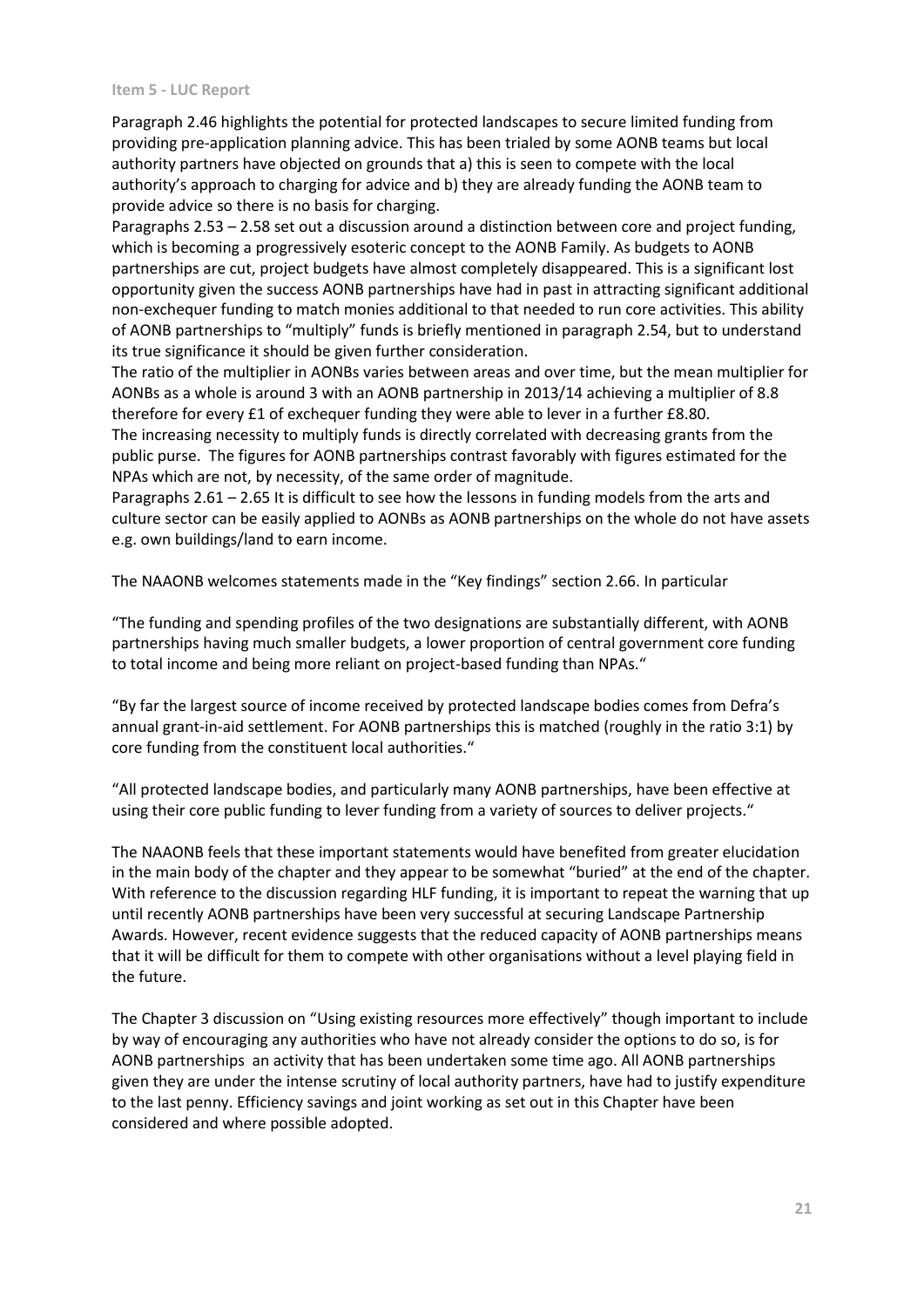In the AONB Family, we have even reached the point where two separate AONBs are managed by a single AONB team. The NAAONB considers that this may be a saving too far as the distinct identities of each of the separate areas may suffer.

### **Part 2**

Comments on the Key Findings, our detail comments regarding the individual recommendations are set in Annex 1.

The NAAONB applauds the principles stated in paragraphs 5.4 and 5.5, but fears that for some of the smaller AONBs where the local authorities have not been able to be supportive, that point may have passed. There will be some AONB partnerships, albeit a few, where the funding they receive is only sufficient to deliver the core responsibilities. For those, investing in securing new funding streams is not an option.

For some AONB partnerships, the risks associated in investing time and money into a speculative bid or application are too great. Bid failure could lead to partnership failure. For example, it is estimated that the cost of properly preparing a bid to an HLF Landscape Partnership Scheme is at least £20k and for a moderate size bid, the cost is around £40k. On a similar line, bids invariably require match funding of a minimum of 5%. If the bid is for a £1M over 3 years that will require match of £15-20k per annum. If the total core budget for all the AONB partnership's activity is £200k, to make a Landscape Partnership Bid means risking 20% of your total annual budget and then allocating 10% for the next three years. The scale of funding in NPAs, being so much greater, places the NPAs at a distinct advantage when competing with AONB partnerships to secure grants to protect these nationally important landscapes.

In some AONB partnerships, Sustainable Development Fund budgets are now non-existent.

The NAAONB strongly disagrees with the statement in Paragraph 5.8 in relation to AONB partnerships, for reasons already outlined.

The NAAONB welcomes the statement made in Paragraphs 5.10-5.15. In Paragraph 5.16, it is important to note that the current trend is for funding providers not to permit full cost recovery in applications. A further development of this theme is that AONB partnerships and the NAAONB when engaging with or advising government are expected to meet the costs involved (staff time etc.) regardless of the complexity and frequency of the requests.

Perversely, initiatives developed by government departments to improve policy or engagement with protected landscapes can become heavy drains on the limited resources of the AONB partnerships and the NAAONB. When a new initiative or activity is proposed that will require engagement with AONB partnerships or the NAAONB resources need to be identified to enable that engagement. The NAAONB feels strongly that this should be developed as a standalone recommendation.

#### **In Summary**

**The NAAONB welcomes government's interest in exploring ways to maximise revenue for protected landscapes. It has always been our intention to adopt a protected landscape approach to landscape issues in England, working in partnership with the National Park organisations to achieve shared outcomes.** 

**22 propose a sensible way forward. The NAAONB does not believe that the Report adequately reflects the Areas of Outstanding Natural Beauty and National Parks are equal in status. We do not believe, however, that government treats them equally. Consequently many AONB partnerships find themselves at a crisis point. The AONB Family had expected this Report to reflect the current reality accurately in order to current situation and would like to work with government in order to address this.**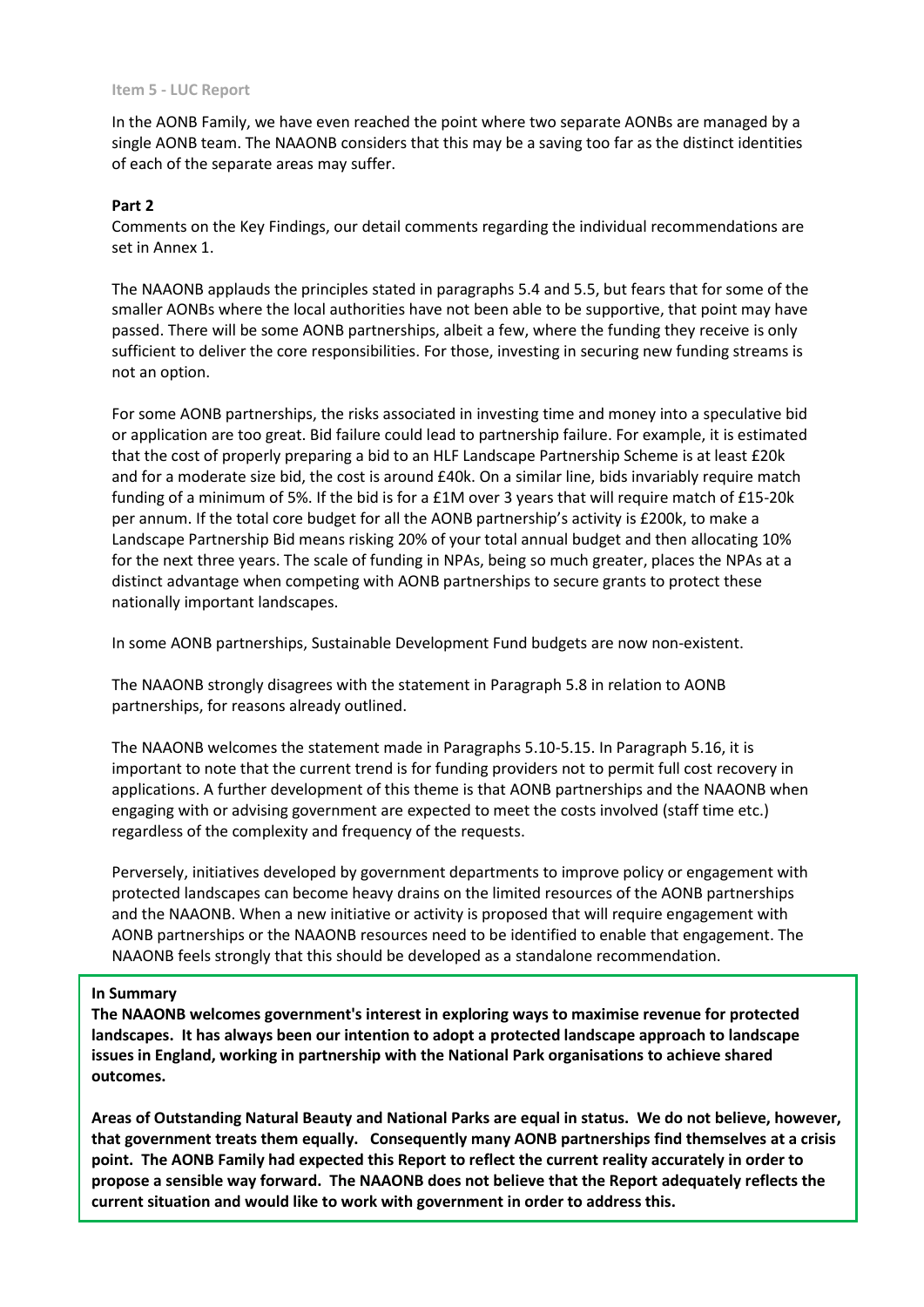## **Item 6 - Chairmen's Conference**

| Report to:      | The Board of the National Association for AONBs                   |
|-----------------|-------------------------------------------------------------------|
| Subject:        | Chairmen's Conference 2014                                        |
| Date:           | $26th$ June 2014                                                  |
| Report by:      | Jill Smith (Communications and Events Manager)                    |
| <b>Purpose:</b> | To brief Board members on proposal for Chairmen's Conference 2014 |

#### **RECOMMENDATION**

It is recommended that The Board

- note this paper,
- considers and discusses any further requirements, and
- preparations forward. agrees the theme of the Chairmen's Conference and mandate the core team to take

Following the success of last year's Chairmen's Conference, the Board agreed a work programme which included a further one day conference in Autumn this year.

It is proposed that Chairmen's Conference 2014

- takes place on Thursday  $20<sup>th</sup>$  November 2014 in London,
- has as its theme, the LUC Report "Maximising Revenues for Protected Areas",
- invites Lord de Mauley as English keynote speaker and Alun Davies AM as Wales keynote speaker and LUC as a facilitation speaker,
- invites both AONB Chairmen and National Park Chairmen as the audience,
- incorporates the NAAONB AGM, and
- makes a charge of £75.00 pp to cover costs

The LUC Report remains unpublished but has been circulated on a restricted basis to both the AONB and National Park Families. The NAAONB Board response to this will be presented as a separate agenda item, but we propose to use it as a catalyst for discussion at the Chairmen's Conference as it highlights the critical issue facing all protected landscapes in the next few years. The future funding of both Areas of Outstanding Natural Beauty and National Parks is the main focus of the LUC study, but the study does not necessarily consider all the options. The Chairman's Conference 2014 provides a timely and valuable opportunity to take thinking forward.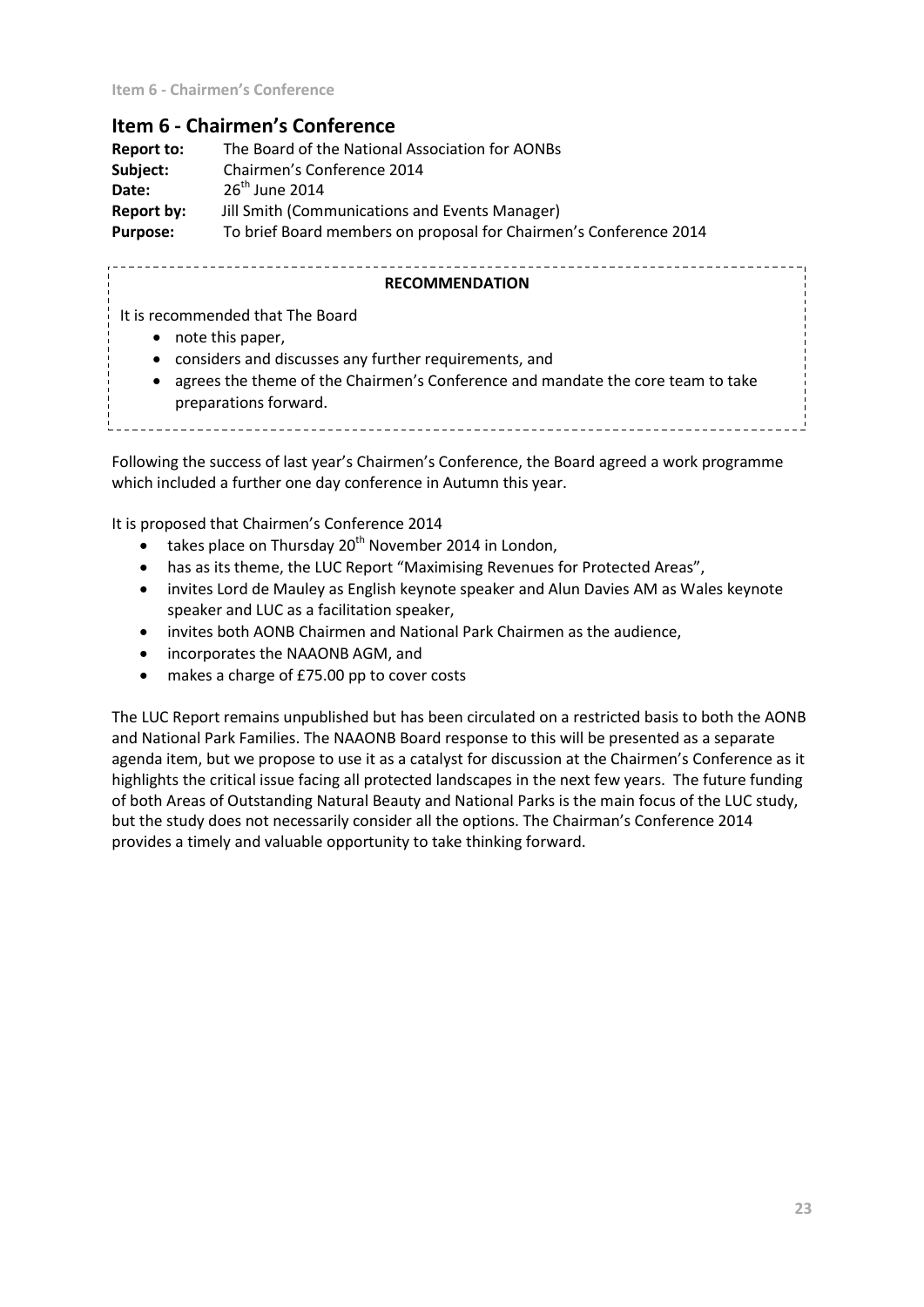## **Item 7 - Office address options**

| Report to:      | The Board of the National Association for AONBs  |
|-----------------|--------------------------------------------------|
| Subject:        | Office address options                           |
| Date:           | $26th$ June 2014                                 |
| Report by:      | Amber Livingston (Office and Membership Manager) |
| <b>Purpose:</b> | For discussion and agreement                     |

### **RECOMMENDATION**

\_\_\_\_\_\_\_\_\_\_\_\_\_\_\_\_\_\_\_\_\_\_\_\_\_\_\_\_\_\_\_\_\_\_\_\_\_\_

It is recommended that the Board

- review the options laid out below, and
- agree a suitable plan for NAAONB future address

\_\_\_\_\_\_\_\_\_\_\_\_\_\_\_\_\_\_\_\_\_

\_\_\_\_\_\_\_\_\_\_\_\_\_\_\_\_\_\_\_\_\_\_\_\_

### **Background**

The NAAONB has rented desk and storage space from the Cotswolds Conservation Board (formerly Cotswolds AONB Partnership) since February 2000.

The address is NAAONB, Fosse Way, Northleach, Gloucestershire, GL54 3JH

It has been our Companies House registered address since the NAAONB became a company limited by guarantee in 2004.

As it may no longer be appropriate for the NAAONB to use the address at the Cotswolds Conservation Board, we have been investigating alternative options. These are listed in Annex 1 with alternatives for telephone, IT, and storage.

The Board is asked to discuss the options and, if appropriate, form a small sub group to make a decision on how to go forward.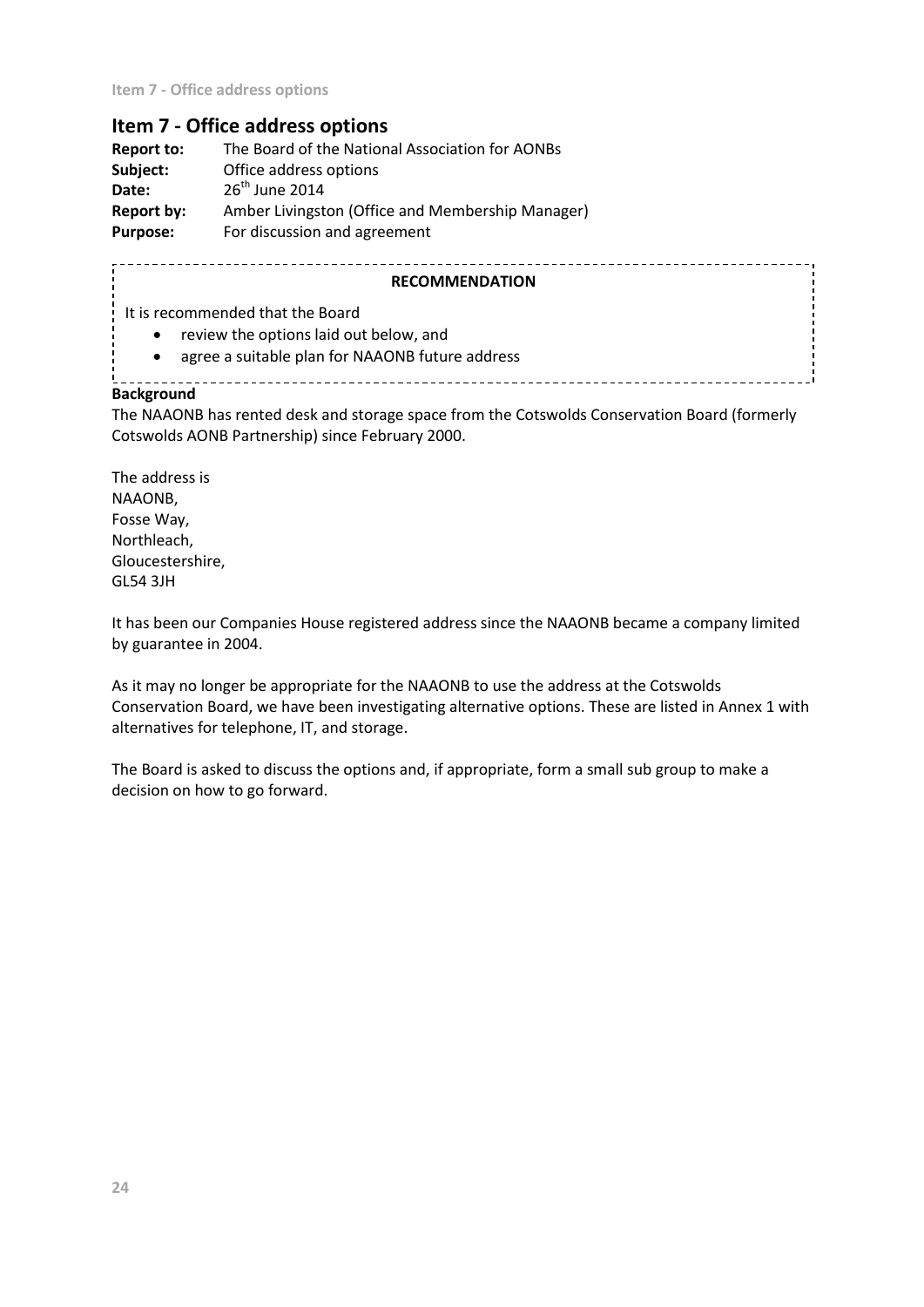## **Annex 1 - Alternative Options**

Currently post sent to the above address is redirected by Royal Mail to the Office Manager's home address. The NAAONB has been using this service for two and a half years and have come to the end of the timeframe allowable by Royal Mail (there is a two year limit which was extended by special agreement by six months in January - mail will be redirected until July 2014). The redirection service has been costing the NAAONB approximately £120/year.

## **Options**

- a) New address SLA with another AONB partnership(annex 1)
	- Possible AONB partnerships: Cranborne Chase, Wye Valley, North Wessex Downs
- b) A contract with an organisation offering a postal address, forwarding service and Companies House registration.
	- Research into this has shown that such contracts cost in the region of £140/year and can be cheaper if post is picked up rather than forwarded. The address can be located in central London but this attracts premium rates.

The postal forwarding on many of these schemes seems complicated as they charge a flat rate up to a number of items but then extra if post is unusually shaped/heavy or the monthly limit is exceeded.

- c) Use our current bookkeeper's address and mail forwarding at approximately £30/month. However, as we hope to draw the finances back in house as much as possible, this might not be the best option at the current time.
- d) SLA with another friendly organisation with similar requirements as option a.

## **IT services**

The NAAONB have many issues with the current IT system including: no out of office functionality, a high quantity of SPAM emails, software/hardware incompatibility across the team, barely portable laptops and instances of use of personal IT equipment to overcome these and other issues. There are several old email addresses in operation and also the defunct www.aonb.org.uk. These are hosted through Cotswolds Conservation Board by Cheltenham Computer Company. No communication with this company appears to be acted upon including several requests to discontinue the old email addresses (these email addresses seem it be a high source of SPAM).

The landscapesforlife email addresses are currently run by our web designers Generate UK. The service is very basic, has limitations (such as no functioning out of office) and IT support is not provided within the annual hosting cost.

In order to have a better running email system, an exchange server may be necessary – this could be arranged through an arrangement with an AONB partnership.

Office 365 provides a number of services including a smoother running email system, accessible from many devices, higher spam protection, a shared calendar, and a space to share documents and a messenger similar to Skype for team calls. The cheapest business rate is £47.52/user per year (£4.68/user per month). For the team it would cost £237.60 per year. The possibility of having all this for free is currently being looked into as there is a special dispensation available for not-for-profit companies.

## **Landline phone number**

The landline at Cotswolds may be discontinued, and if so there will no longer be a voicemail message redirecting callers to call the office manager's mobile. Alternatives to this are

- dispensing with a landline number
- unmanned landline at an AONB partnership with an automatic redirect
- pay for a Skype phone number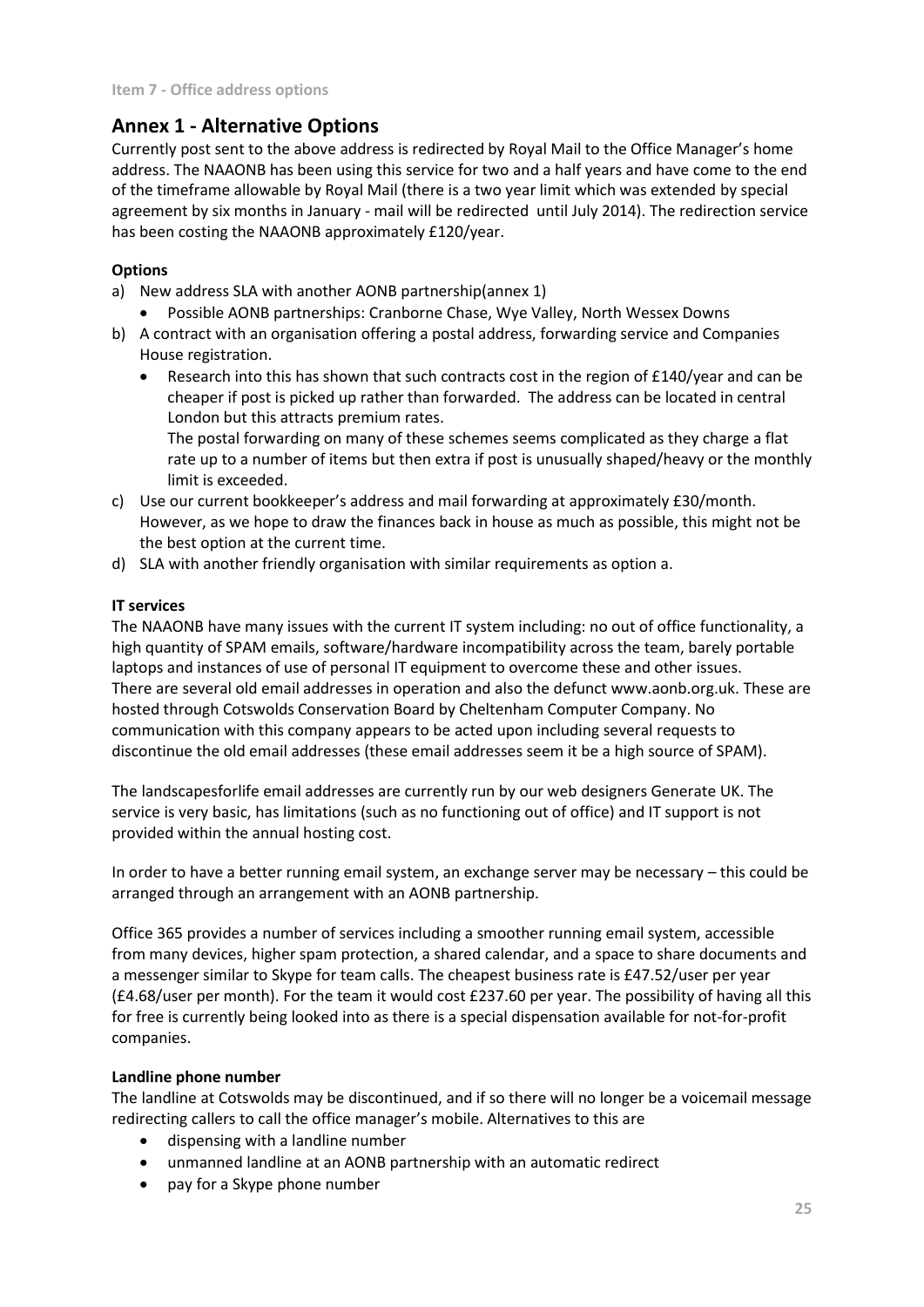## **Storage space**

There are a number of boxes containing paperwork in the office space which NAAONB rent from Cotswolds Conservation Board. These will need to be relocated or put in storage. Alternatives for this are

- this could be included in an SLA with an AONB/other organisation,
- 9 square foot (a large locker) at Big Yellow Storage Co. would cost approximately £75/year inc. VAT.

## **Annex 2 - DRAFT Service Level Agreement (SLA)**

For: [Organisation/AONB name]

By: National Association for AONBs

Effective Date: [July 2014] Version: [1] [Approval signatures]

Agreement to be reviewed annually, next review date [June 2015]

#### **Agreement Overview**

This Agreement represents a Service Level Agreement between the National Association for AONBs and [Organisation/AONB name] for the provisioning of an office address, mail forwarding and phone line.

## **Agreement Details**

Use of address for NAAONB "central/head office address", as provided publically on websites, email signatures, business cards, and any documents produced (this list is not exhaustive). The address will be registered with Companies House and it will also provide a postal location to receive all NAAONB post. No physical office is necessary as all NAAONB staff work from home offices.

Mail forwarding should occur once or twice a week depending on volume of post. There will be an agreed reimbursement for envelopes, labels, postage and staff time [annual figure to be worked out but can be subject to review after an initial period of 3 months].

A small amount of storage space will also be required for archive files. This can be in the form of shelves or cupboards and may require occasional access by NAAONB staff.

A standalone landline for redirecting calls – line and installation fee covered by NAAONB. Possible integration of NAAONB into current IT system.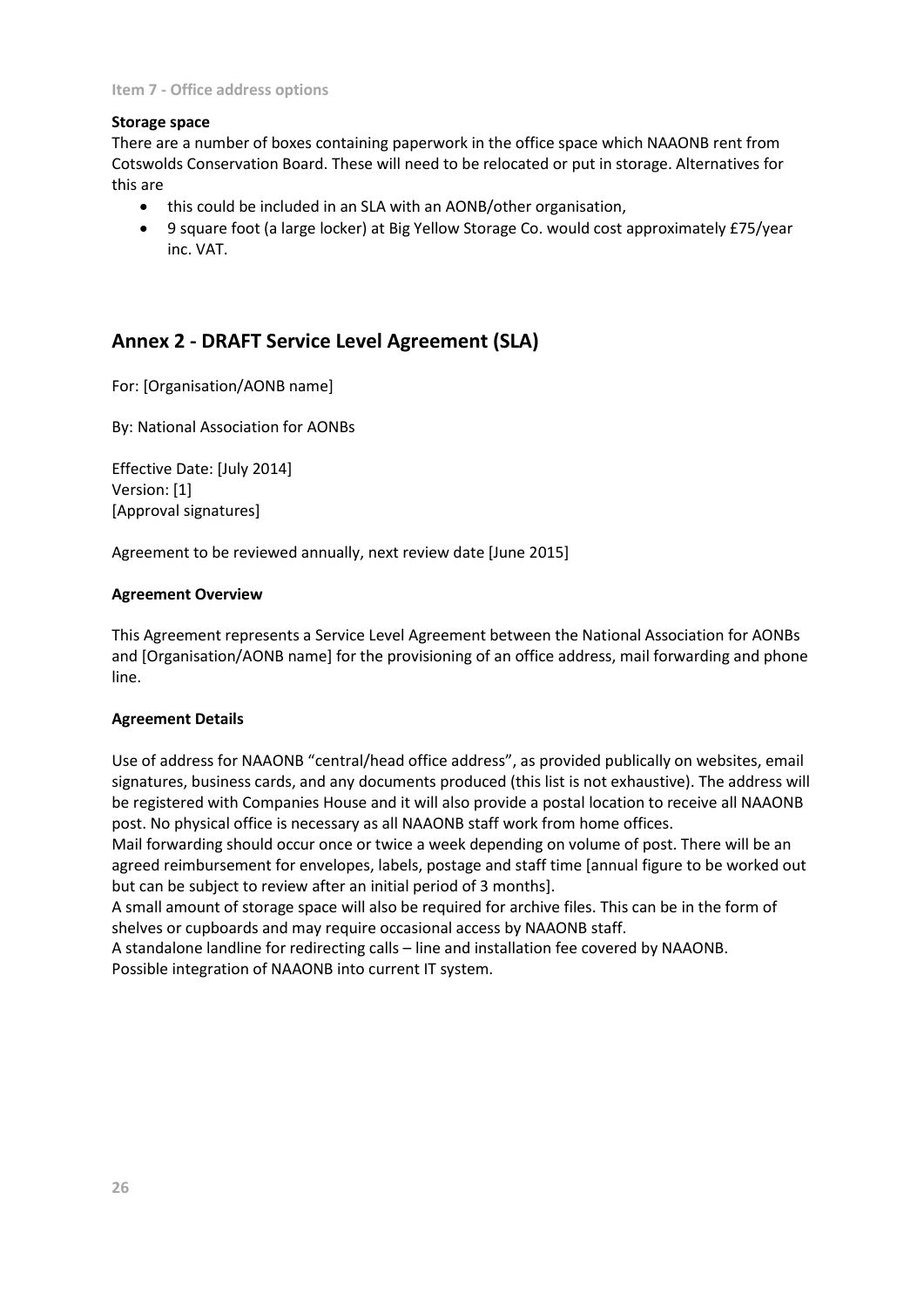**Item 8 - Board member corporate presentation**

## **Item 8 - Board member corporate presentation**

| <b>Report to:</b> | The Board of the National Association for AONBs                                      |  |
|-------------------|--------------------------------------------------------------------------------------|--|
| Subject:          | Board member corporate presentation                                                  |  |
| Date:             | $26th$ June 2014                                                                     |  |
| Report by:        | Rose Day (Portfolio Holder for Securing and Managing Resources) and                  |  |
|                   | Richard Clarke (Policy and Development Manager)                                      |  |
| <b>Purpose:</b>   | To present for discussion a paper in preparation for the Board's new role in seeking |  |
|                   | Corporate Sponsorship                                                                |  |

## **RECOMMENDATION**

It is recommended that the Board

- notes the background to this paper
- confirms the objectives as set out in this paper
- sanctions the resources required to action these objectives from the NAAONB's reserves

#### **Background**

In the challenging economic climate, it is important that the NAAONB explores new and innovative ways of securing sponsorship.

To meet this challenge, following attendance at the 8th International Conference on Responsible Tourism in Manchester in May, a meeting has been secured with the CEO of VisitEngland, and meetings with a national tourism operator and the Heritage Lottery Fund are also being arranged.

In addition, the NAAONB now has its first corporate member, and the Board will be looking to extend corporate membership opportunities in the future.

The Board needs to be prepared to meet these, and new, challenges.

## **Objectives**

In order to compete in the highly competitive corporate world, it is essential that Board members and officers have the necessary business tools to showcase the importance of the NAAONB, in order to be able to champion the NAAONB/AONB Family wherever possible and appropriate

This would entail

- the preparation of targeted promotional literature prepared to a high professional standard for specific corporate sectors, setting out the special qualities of AONBs, what advantages the NAAONB and AONB Family can offer to corporate organisations, and what the corporate organisations can offer us
- the provision of NAAONB/Landscapes for Life lapel badges to be worn by Board members to promote the NAAONB and AONB Family
- the provision of NAAONB ID badges on lanyards to be worn by NAAONB Board members and officers when attending meetings, conferences, etc.
- the provision of quality NAAONB/Landscapes for Life business cards for key portfolio holders and officers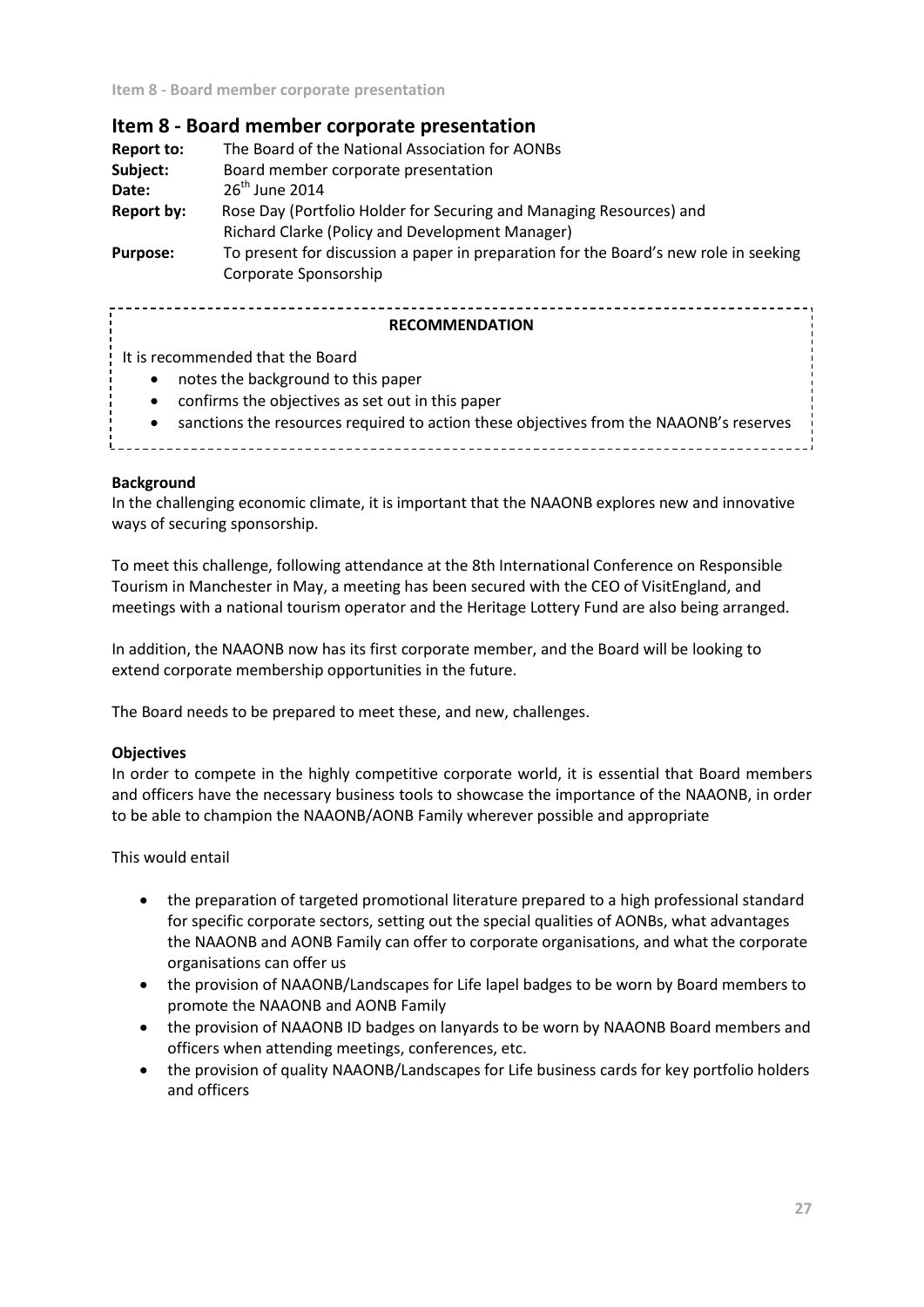#### **Conclusion**

In order to raise the awareness of the NAAONB/Landscapes for Life brand in a corporate and funding context, it is essential that the NAAONB portrays a strong business image. Not only are we competing with commercial and other environmental organisations, we are also in competition with other landscape designations.

The objectives set out above are the minimal, and most cost-effective, measures to allow the NAAONB to compete and raise awareness in the corporate world.

It is anticipated that Board members would wish to wear their lapel and ID badges with pride, in order to promote wider awareness of the NAAONB/Landscapes for Life brand. It is also anticipated that they will, wherever appropriate, register their membership of the NAAONB Board at meetings and conferences, and actively seek to encourage new corporate sponsors.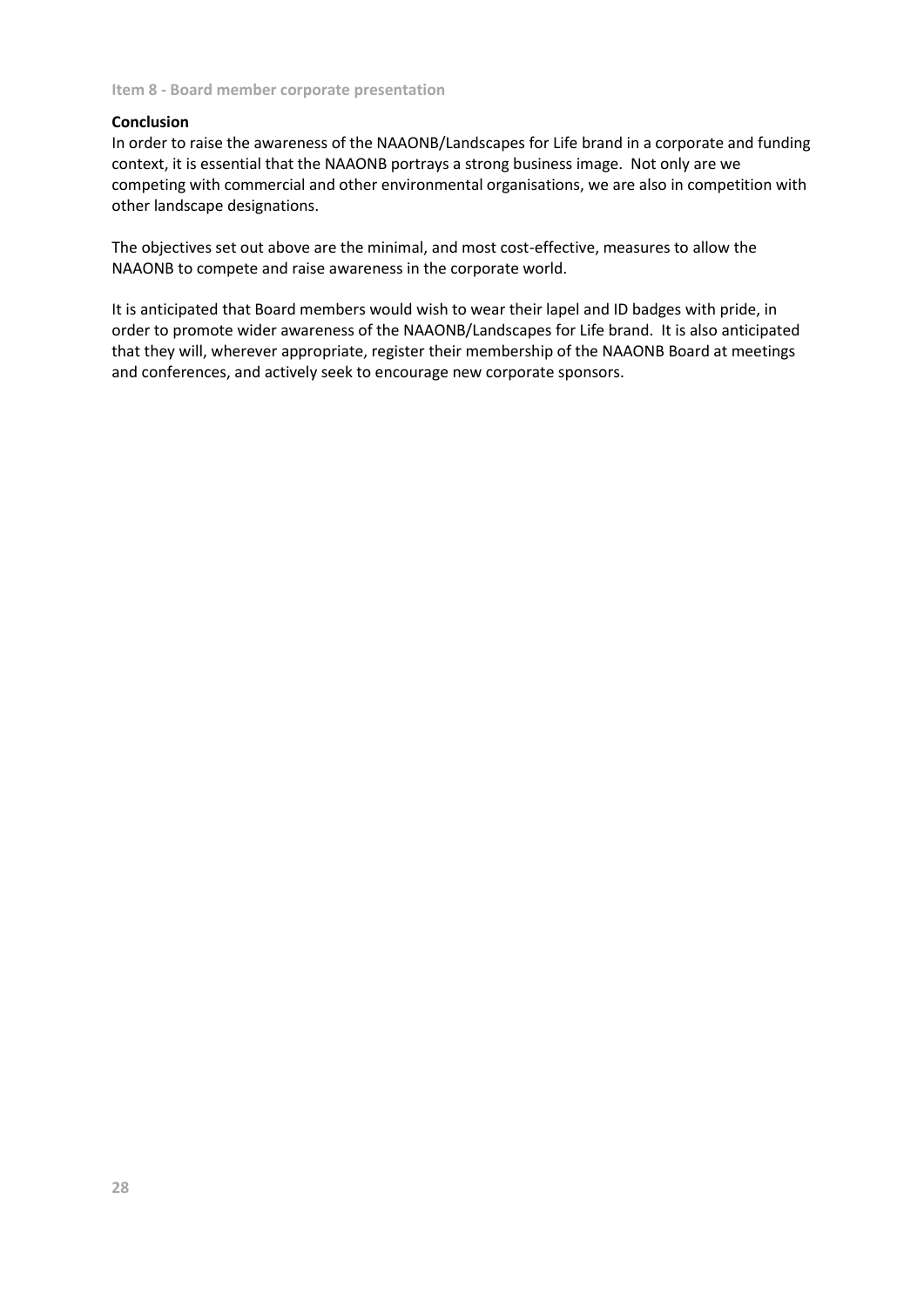## **Item 10 - Management Accounts**

| <b>Report to:</b> | The Board of the National Association for AONBs                                          |
|-------------------|------------------------------------------------------------------------------------------|
| Subject:          | <b>Management Accounts</b>                                                               |
| Date:             | $26th$ June 2014                                                                         |
| Report by:        | Jill Smith (Communications and Events Manager)                                           |
| <b>Purpose:</b>   | To provide an account of income/expenditure of the NAAONB for the FY 2014/15 to<br>date. |

#### **RECOMMENDATION**:

It is recommended that the Board

 notes the background to this paper approves the Management Accounts set out as Appendix 1 to this paper.

### **Background**

Management Accounts are considered and approved by the Board at their quarterly meetings.

Updates are made before each meeting reflecting additional income/expenditure since the previous meeting. A number of estimates have been provided for items for which we await invoices.

#### **Objectives**

- To provide a realistic account of income/expenditure of the NAAONB for the FY 2014/15 to date.
- To provide financial clarity and transparency to staff, Board members and grant aiding bodies.

## **Conclusion**

Subject to the estimates of outstanding income/expenditure being realistic, the figures show that a deficit of £13329.00 will be carried forward to 2015/2016.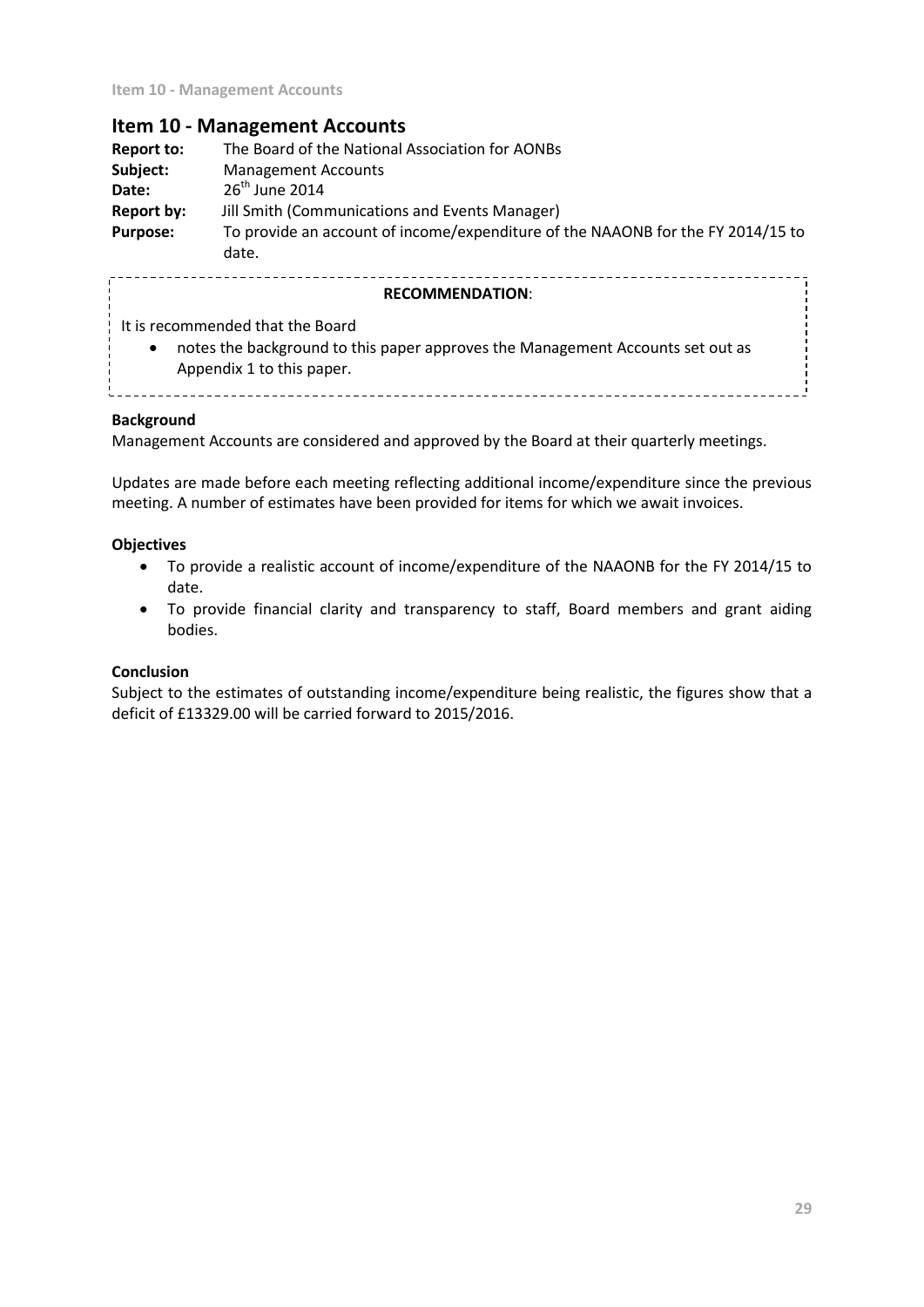# **Annex 1 - Management Accounts: Year 1st April 2014 to 31 March 2015**

| <b>Account</b>                 | <b>Budget</b> | Income /<br><b>Expenditure</b><br>to date as<br>at 30/05/14 | <b>Further</b><br>contracted<br>commitments:<br>$01/06/14$ -<br>31/03/15 | <b>Further</b><br>estimated<br>commitments:<br>$01/06/14$ -<br>31/03/15 | <b>Total</b><br>predicted<br>spend -<br>01/04/14-<br>31/03/15 | Variance     |
|--------------------------------|---------------|-------------------------------------------------------------|--------------------------------------------------------------------------|-------------------------------------------------------------------------|---------------------------------------------------------------|--------------|
| Expenditure                    |               |                                                             |                                                                          |                                                                         |                                                               |              |
| <b>Admin and Finance</b>       | (21, 167.00)  | (1, 193.70)                                                 | 0.00                                                                     | (19, 973.30)                                                            | (21, 167.00)                                                  | 0.00         |
| Core                           | (255, 168.00) | (21,968.69)                                                 | (84, 231.03)                                                             | (148, 968.28)                                                           | (255, 168.00)                                                 | 0.00         |
| Projects                       |               |                                                             |                                                                          |                                                                         |                                                               |              |
| <b>Big Lottery</b>             | 0.00          | 0.00                                                        | 0.00                                                                     | 0.00                                                                    | 0.00                                                          | 0.00         |
| <b>CEPM</b>                    | (42, 260.00)  | 0.00                                                        | (7,500.00)                                                               | (34,760.00)                                                             | (42, 260.00)                                                  | 0.00         |
| Chairman's Conference          | (2,700.00)    | 0.00                                                        | 0.00                                                                     | (2,700.00)                                                              | (2,700.00)                                                    | 0.00         |
| Communications                 | 0.00          | 0.00                                                        | 0.00                                                                     | 0.00                                                                    | 0.00                                                          | 0.00         |
| Consultancy                    | 0.00          | 0.00                                                        | 0.00                                                                     | 0.00                                                                    | 0.00                                                          | 0.00         |
| Down Stream Thinking           | 0.00          | 0.00                                                        | 0.00                                                                     | 0.00                                                                    | 0.00                                                          | 0.00         |
| <b>Future Landscapes</b>       | 0.00          | 0.00                                                        | 0.00                                                                     | 0.00                                                                    | 0.00                                                          | 0.00         |
| <b>HLF</b>                     | (15,360.00)   | 0.00                                                        | (3,353.90)                                                               | (12,006.10)                                                             | (15,360.00)                                                   | 0.00         |
| Landscapes for Life Conference | (26, 102.00)  | (1,500.00)                                                  | 0.00                                                                     | (24,602.00)                                                             | (26, 102.00)                                                  | 0.00         |
| <b>Press Cuttings</b>          | (4,000.00)    | (587.40)                                                    | 0.00                                                                     | (5.50)                                                                  | (592.90)                                                      | 3,407.10     |
| Sustainable Tourism            | 0.00          | 0.00                                                        | 0.00                                                                     | 0.00                                                                    | 0.00                                                          | 0.00         |
| Wales Landscape Partnership    | (1,000.00)    | 0.00                                                        | 0.00                                                                     | (1,000.00)                                                              | (1,000.00)                                                    | 0.00         |
| <b>Welsh Member Training</b>   | (4,635.00)    | 0.00                                                        | 0.00                                                                     | (4,635.00)                                                              | (4,635.00)                                                    | 0.00         |
| Misc Expenditure               | 0.00          | 0.00                                                        | 0.00                                                                     | 0.00                                                                    | 0.00                                                          | 0.00         |
| Sub total - Expenditure        | (372, 392.00) | (25, 249.79)                                                | (95,084.93)                                                              | (248, 650.18)                                                           | (368, 984.90)                                                 | 3,407.10     |
| Income                         |               |                                                             |                                                                          |                                                                         |                                                               |              |
| Core income                    |               |                                                             |                                                                          |                                                                         |                                                               |              |
| <b>Membership Core Funding</b> |               |                                                             |                                                                          |                                                                         |                                                               |              |
| England                        | 82,500.00     | 0.00                                                        | 82,500.00                                                                | 0.00                                                                    | 82,500.00                                                     | 0.00         |
| Wales                          | 4,560.00      | 0.00                                                        | 4,560.00                                                                 | 0.00                                                                    | 4,560.00                                                      | 0.00         |
| Northern Ireland               | 1,140.00      | 0.00                                                        | 0.00                                                                     | 0.00                                                                    | 0.00                                                          | (1, 140.00)  |
| <b>Local Authorities</b>       | 7,800.00      | 0.00                                                        | 9,000.00                                                                 | 0.00                                                                    | 9,000.00                                                      | 1,200.00     |
| Associates                     | 3,000.00      | 0.00                                                        | 1,100.00                                                                 | 0.00                                                                    | 1,100.00                                                      | (1,900.00)   |
|                                |               |                                                             |                                                                          |                                                                         |                                                               |              |
| Defra Main                     | 64,976.00     | 0.00                                                        | 64,976.00                                                                | 0.00                                                                    | 64,976.00                                                     | 0.00         |
| Defra Regional 1               | 30,748.00     | 0.00                                                        | 30,748.00                                                                | 0.00                                                                    | 30,748.00                                                     | 0.00         |
| Defra Regional 2               | 33,276.00     | 0.00                                                        | 33,276.00                                                                | 0.00                                                                    | 33,276.00                                                     | 0.00         |
| <b>NRW</b>                     | 12,687.00     | 0.00                                                        | 12,687.00                                                                | 0.00                                                                    | 12,687.00                                                     | 0.00         |
| <b>Other Project Grants</b>    | 15,000.00     | 0.00                                                        | 0.00                                                                     | 0.00                                                                    | 0.00                                                          | (15,000.00)  |
| Projects                       |               |                                                             |                                                                          |                                                                         |                                                               |              |
| <b>Big Lottery</b>             | 0.00          | 0.00                                                        | 0.00                                                                     | 0.00                                                                    | 0.00                                                          | 0.00         |
| <b>CEPM</b>                    | 54,486.00     | 0.00                                                        | 0.00                                                                     | 54,486.00                                                               | 54,486.00                                                     | 0.00         |
| Chairman's Conference          | 3,750.00      | 0.00                                                        | 0.00                                                                     | 3,750.00                                                                | 3,750.00                                                      | 0.00         |
| Communications                 | 0.00          | 0.00                                                        | 0.00                                                                     | 0.00                                                                    | 0.00                                                          | 0.00         |
| Consultancy                    | 0.00          | 0.00                                                        | 0.00                                                                     | 0.00                                                                    | 0.00                                                          | 0.00         |
| Down Stream Thinking           | 0.00          | 0.00                                                        | 0.00                                                                     | 0.00                                                                    | 0.00                                                          | 0.00         |
| <b>Future Landscapes</b>       | 0.00          | 0.00                                                        | 0.00                                                                     | 0.00                                                                    | 0.00                                                          | 0.00         |
| <b>HLF</b>                     | 15,370.00     | 0.00                                                        | 600.00                                                                   | 14,770.00                                                               | 15,370.00                                                     | 0.00         |
| Landscapes for Life Conference | 36,102.00     | 0.00                                                        | 0.00                                                                     | 36,102.00                                                               | 36,102.00                                                     | 0.00         |
| <b>Press Cuttings</b>          | 5,000.00      | 0.00                                                        | 0.00                                                                     | 450.00                                                                  | 450.00                                                        | (4,550.00)   |
| Sustainable Tourism            | 0.00          | 0.00                                                        | 0.00                                                                     | 0.00                                                                    | 0.00                                                          | 0.00         |
| Wales Landscape Partnership    | 1,000.00      | 0.00                                                        | 0.00                                                                     | 1,000.00                                                                | 1,000.00                                                      | 0.00         |
| <b>Welsh Member Training</b>   | 5,650.00      | 0.00                                                        | 0.00                                                                     | 5,650.00                                                                | 5,650.00                                                      | 0.00         |
| Misc Income                    | 0.00          | 0.00                                                        | 0.00                                                                     | 0.00                                                                    | 0.00                                                          | 0.00         |
| Sub total - income             | 377,045.00    | 0.00                                                        | 239,447.00                                                               | 116,208.00                                                              | 355,655.00                                                    | (21, 390.00) |
| total this year                | 4,653.00      | (25, 249.79)                                                | 144,362.07                                                               | (132, 442.18)                                                           | (13, 329.90)                                                  | (17, 982.90) |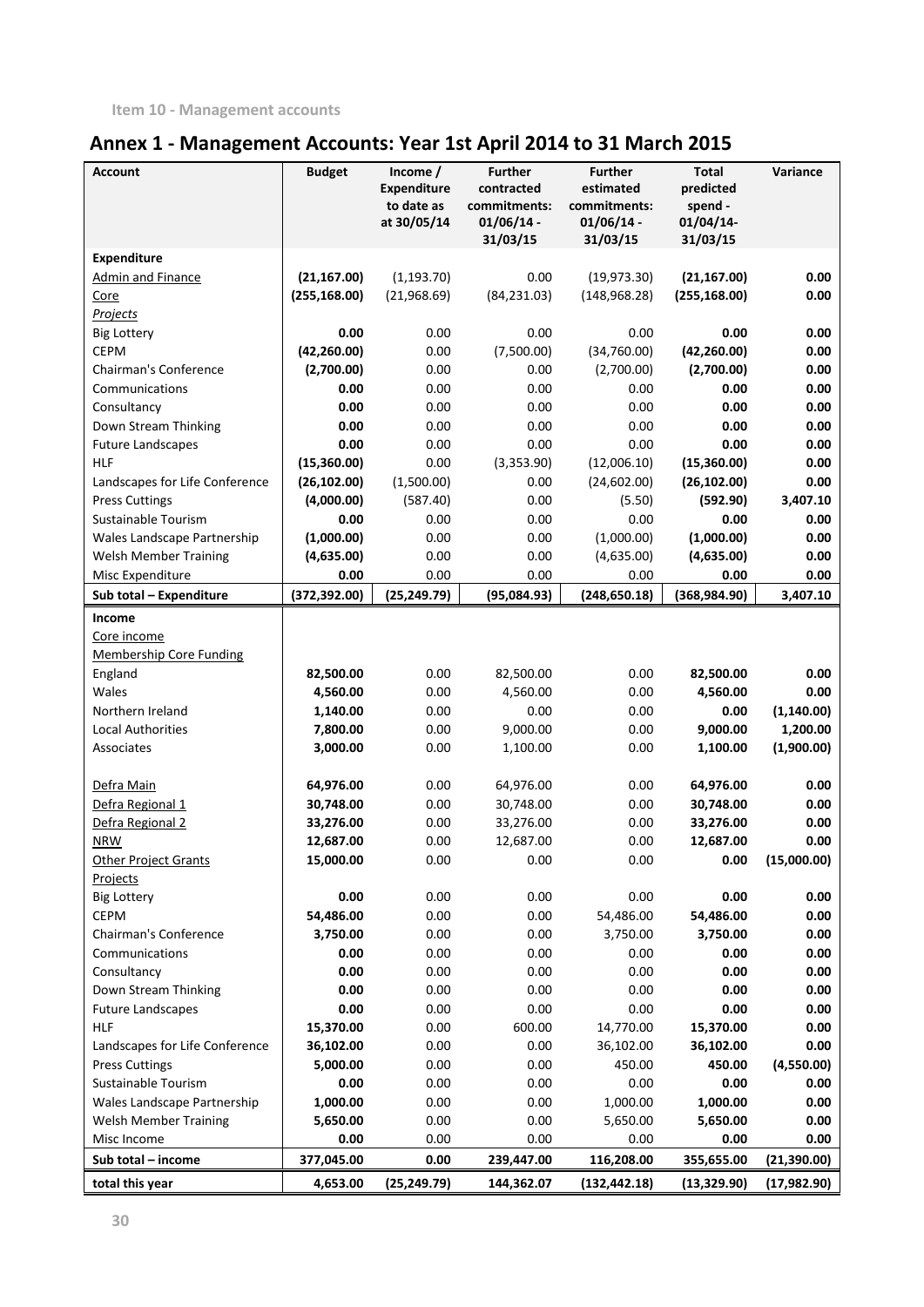## **Item 11 - NAAONB Portfolio & Staff Activity Report**

| Report to: | The Board of the National Association for AONBs                                      |
|------------|--------------------------------------------------------------------------------------|
| Subject:   | NAAONB Portfolio and Staff Activity Report                                           |
| Date:      | $26th$ June 2014                                                                     |
| Report by: | Portfolio holders and staff                                                          |
| Purpose:   | To update on operational activity that has taken place since the last Board meeting. |

## **Background**

This report reflects those activities undertaken by officers and Board members working on operational issues for the NAAONB since the last Board meeting. It highlights those activities directly linked to the delivery of business plan objectives but does not include the organisational activity that underpins them. The report highlights, in a RAG (red, amber, green) format progress to date.

## **Objectives**

- To inform Board members and membership of activities taking place in order to deliver the NAAONB Business Plan
- To highlight progress towards objectives

## **Conclusion**

This is a report of activities for information only.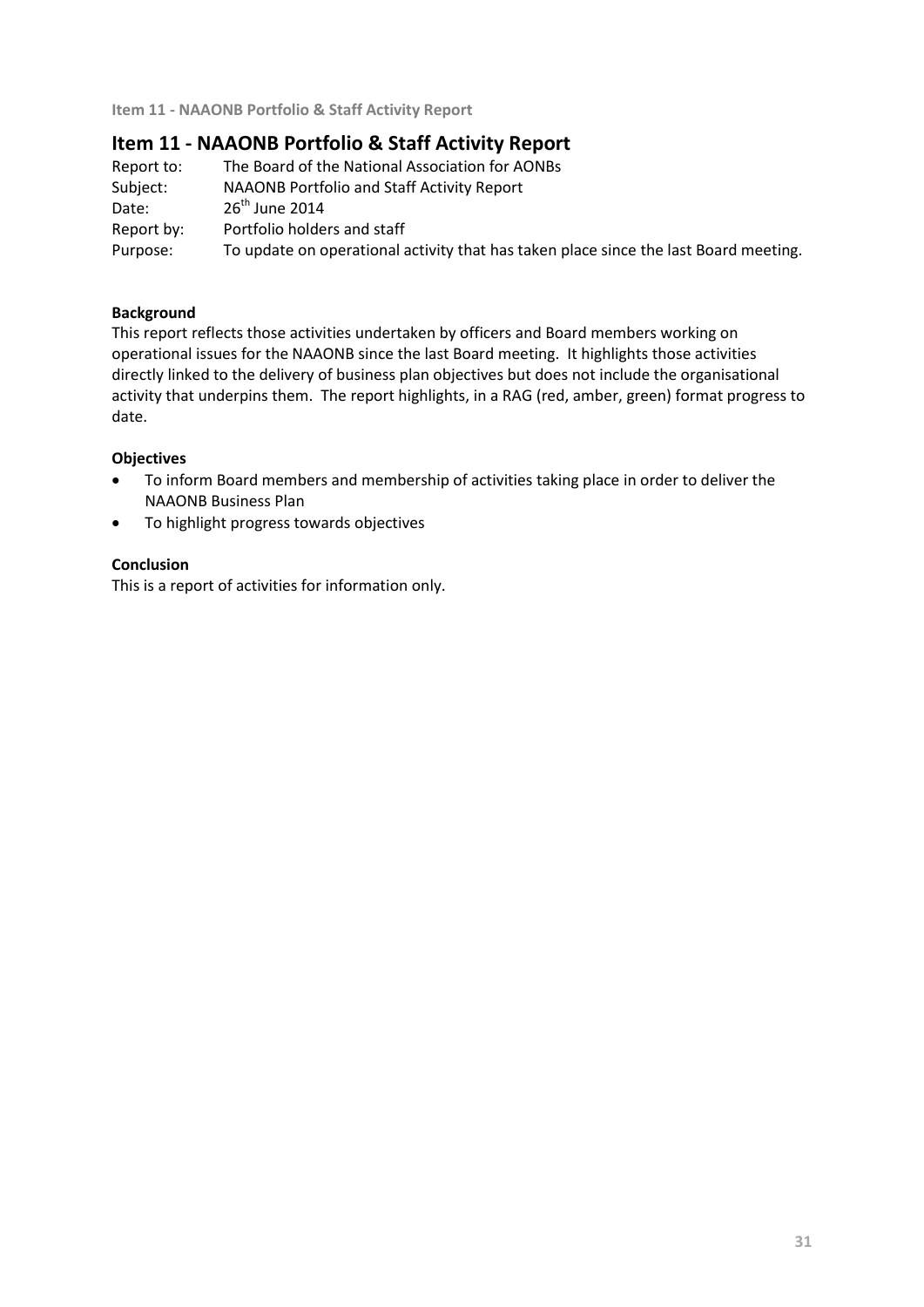| Objective 1 - support policies for conserving and enhancing natural beauty - Portfolio Holder: Michael Mounde, Lead Officer: Howard Davies                           |                                                                                        |                               |           |                                                                                                                                                                                                                                                                                                                                                                                                                                                                                                                                                |  |
|----------------------------------------------------------------------------------------------------------------------------------------------------------------------|----------------------------------------------------------------------------------------|-------------------------------|-----------|------------------------------------------------------------------------------------------------------------------------------------------------------------------------------------------------------------------------------------------------------------------------------------------------------------------------------------------------------------------------------------------------------------------------------------------------------------------------------------------------------------------------------------------------|--|
| <b>Action</b>                                                                                                                                                        | <b>Milestone</b>                                                                       | By when/whom                  |           | <b>NARRATIVE</b>                                                                                                                                                                                                                                                                                                                                                                                                                                                                                                                               |  |
| 1.1 Seek regular meetings with Ministers and<br>other senior figures of Government and<br>Opposition parties                                                         | Advocacy and<br>engagement<br>programme agreed by<br>Board                             | March 2014/CEO                |           | Meeting with John Griffiths AM on the recommendations of the Williams<br>Commission.<br>Accompanied a visit by Lord de Mauley to the Dedham Vale AONB and<br>the Suffolk Coast and Heaths AONB<br>Meeting with Karen Bradley MP on the interest in designating the<br>Churnet Valley an AONB<br>Worked with the Wye Valley AONB and NRW to host a visit to the Wye<br>Valley of Peter Matthews, Chair NRW<br>Input to working groups, chaired by Dave Webster NE CEO on NE's new<br>way of working and their approach to protected landscapes. |  |
| 1.2 Provide briefings and support to the AONB<br>Family on issues that are of national<br>importance                                                                 | Minimum of 3 briefings<br>produced annually                                            | On-going CEO/RC               | $\bullet$ |                                                                                                                                                                                                                                                                                                                                                                                                                                                                                                                                                |  |
| 1.3 Support the All Party Parliamentary Group<br>on AONBs                                                                                                            | 1 scoping meeting with<br>chair of All Party<br><b>Parliamentary Group</b><br>on AONBs | <b>March 2013</b><br>Chairman |           | Agreement that this is not a priority.                                                                                                                                                                                                                                                                                                                                                                                                                                                                                                         |  |
| 1.4 Use the wide range of expertise within the<br>AONB Family to prepare responses to all<br>Government consultations judged to be<br>particularly relevant to AONBs | Develop prioritisation<br>mechanism for<br>consultations                               | March 2014/DD                 |           | Re convening a technical group of planning specialists to assist with<br>identifying and responding to national consultations.<br>Evidence presented to WG on the value of AONB partnerships ins<br>supporting rural tourism.<br>Presented a comprehensive response to the Williams Commission on                                                                                                                                                                                                                                              |  |

 $\blacksquare$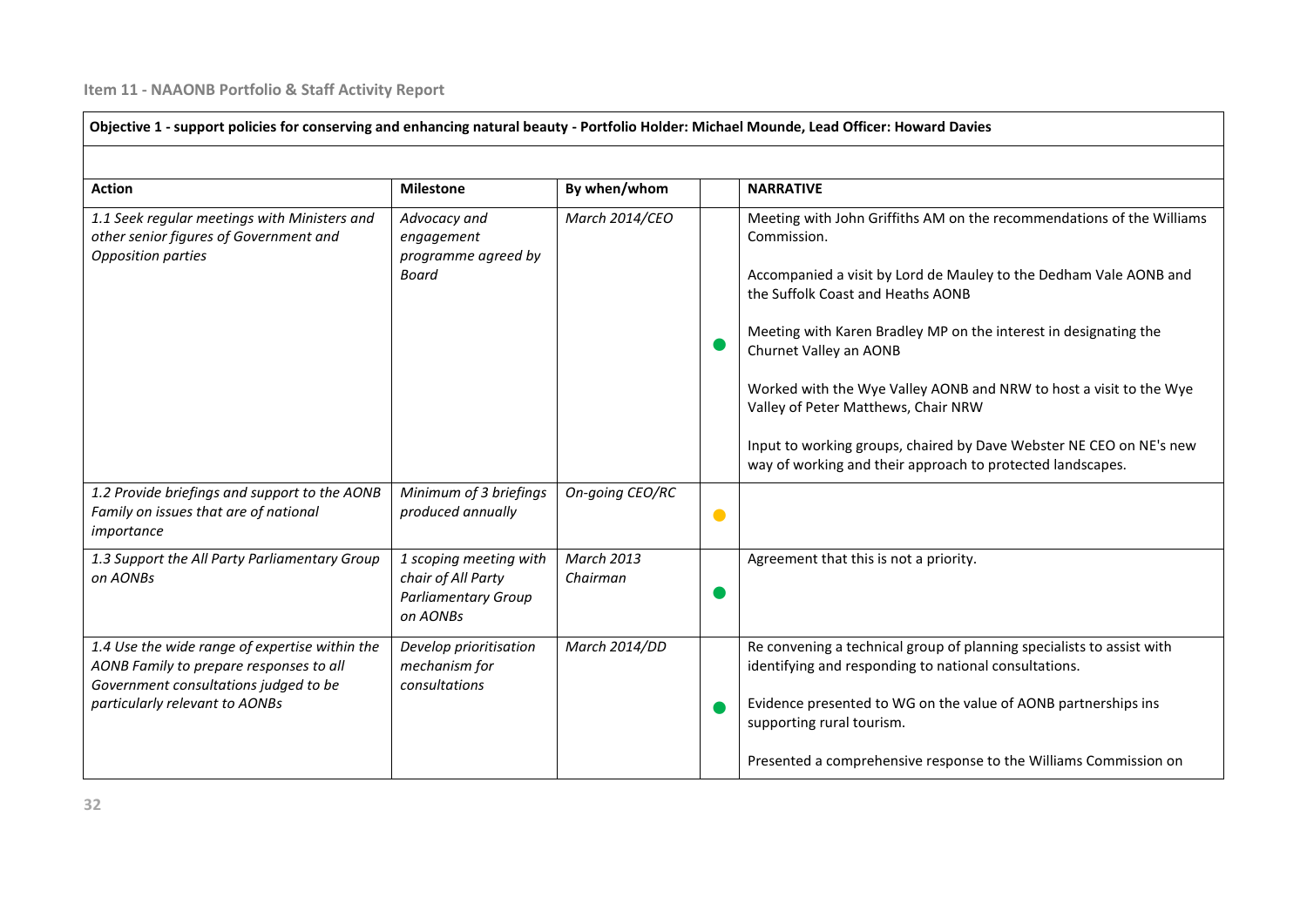|                                                              |                                                                                              |                 | public service delivery in Wales                                                                                                    |
|--------------------------------------------------------------|----------------------------------------------------------------------------------------------|-----------------|-------------------------------------------------------------------------------------------------------------------------------------|
|                                                              |                                                                                              |                 | Input to consultation on Marine Planning through the Alliance of National<br>Parks Cymru                                            |
|                                                              | Pilot migrated to new<br>site                                                                | July 2013/DD    | Completed. Updates on relevant national consultations posted to<br>Basecamp at least monthly.                                       |
|                                                              | Responses as and when<br>required                                                            | On-going/DD/JS  | The following responses have been made since the last Board meeting<br>and can be found in the Reference Library of www.aonb.org.uk |
|                                                              |                                                                                              |                 | NAAONB Responses to Defra Proposal for Co-operation element of<br><b>NELMS</b>                                                      |
|                                                              |                                                                                              |                 | NAAONB Response to Commons Select Committee - NPPF Two Years On                                                                     |
|                                                              |                                                                                              |                 | NAAONB Response to DECC Oli & Gas Licensing                                                                                         |
|                                                              |                                                                                              |                 | NAAONB Response to NE Draft template for Planning Protocols with<br><b>AONB</b> partnerships                                        |
|                                                              |                                                                                              |                 | Response to Welsh Assembly request for evidence concerning the<br>Assembly's support for the development of Tourism in Wales.       |
| 1.5 Build and maintain alliances with other<br>organisations | Draft accords /<br>agreement with<br>English Heritage /<br>CADW presented to<br><b>Board</b> | End 2013/CEO/JS | Completed. Will be signed and launched at Landscapes for Life<br>Conference 2014                                                    |
|                                                              | <b>Wildlife Trusts Accord</b><br>adopted                                                     | July2012/CWS/JS | Completed.                                                                                                                          |
|                                                              | Wildlife Trusts adopted                                                                      | July 2012/DD/JS | Completed.                                                                                                                          |
|                                                              | <b>English National Park</b><br><b>Authorities Association</b><br>agreement adopted          | End 2012/CEO    | Completed.                                                                                                                          |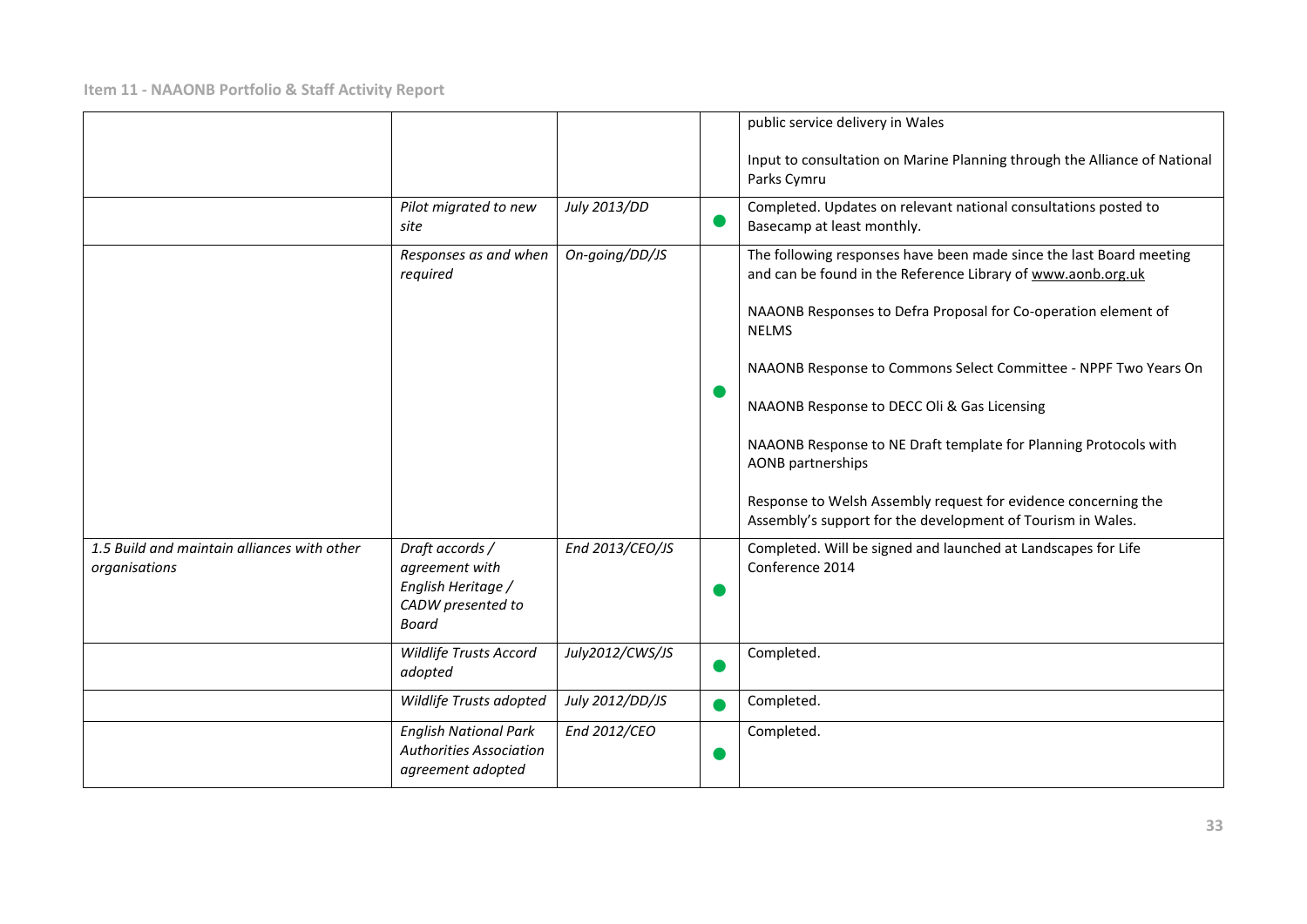|                                                                                                                                                                          | Working with Defra,<br>and Visit England to<br>agree an Accord for<br>Sustainable Tourism in<br>England                        | May 2014/RC              |   | NAAONB attended the Responsible Tourism and Destinations conference<br>in April. This was the first time that this International Conference had<br>been in the UK. Important contacts were made across the private/public<br>sector and with academics working in Responsible Tourism.<br>NAAONB participated in the Visit England - England House debate as part<br>of International Festival for Business in Liverpool. The debate focused on<br>the role of rural tourism and will feed into the National Tourism Strategy. |
|--------------------------------------------------------------------------------------------------------------------------------------------------------------------------|--------------------------------------------------------------------------------------------------------------------------------|--------------------------|---|--------------------------------------------------------------------------------------------------------------------------------------------------------------------------------------------------------------------------------------------------------------------------------------------------------------------------------------------------------------------------------------------------------------------------------------------------------------------------------------------------------------------------------|
|                                                                                                                                                                          | Defra Roundtable LEP<br>meetings and Tourism<br>Sub group.                                                                     | Ongoing/RC               |   | NAAONB is working with the Chilterns Conservation Board and<br>Buckinghamshire Thames Valley LEP to develop a pilot project on<br>Sustainable Tourism and Access. It is hoped to involve the Ramblers<br>Association.                                                                                                                                                                                                                                                                                                          |
| 1.6 Maintain a close and supportive working<br>relationship with Local Authorities, the Local<br>Government Association and Welsh Local<br><b>Government Association</b> | 1 scoping meeting with<br><b>Local Government</b><br>Association / Welsh<br><b>Local Government</b><br>Association             | End 2012/CEO             |   |                                                                                                                                                                                                                                                                                                                                                                                                                                                                                                                                |
|                                                                                                                                                                          | Programme of Chair<br>and lead officer<br>meetings                                                                             | On-going/JS              |   | The regional meetings have been replaced by a single Chairmen's<br>Conference in London in November.                                                                                                                                                                                                                                                                                                                                                                                                                           |
| 1.7 Periodically collate high level feedback on<br>AONB partnership performance monitoring<br>for Defra                                                                  | Tbc                                                                                                                            | On-going/CEO             | O |                                                                                                                                                                                                                                                                                                                                                                                                                                                                                                                                |
| 1.8 Explore mechanisms for closer working<br>with National Park Authorities to increase<br>effectiveness and improve environmental<br>outcomes                           | Agreed collaboration<br>programme with<br><b>English National Park</b><br><b>Authorities Association</b><br>presented to Board | Mid 2014<br>CEO/DD/RC/JS |   | Close working with the Alliance of National Parks Cymru, and maintained<br>dialogue with CNP throughout the process, including input to the drafting<br>of the ToR and protocols.                                                                                                                                                                                                                                                                                                                                              |
|                                                                                                                                                                          | 2 meetings with<br><b>English National Park</b><br><b>Authorities Association</b><br>/Natural England                          | Annually/CEO<br>/DD/RC   |   |                                                                                                                                                                                                                                                                                                                                                                                                                                                                                                                                |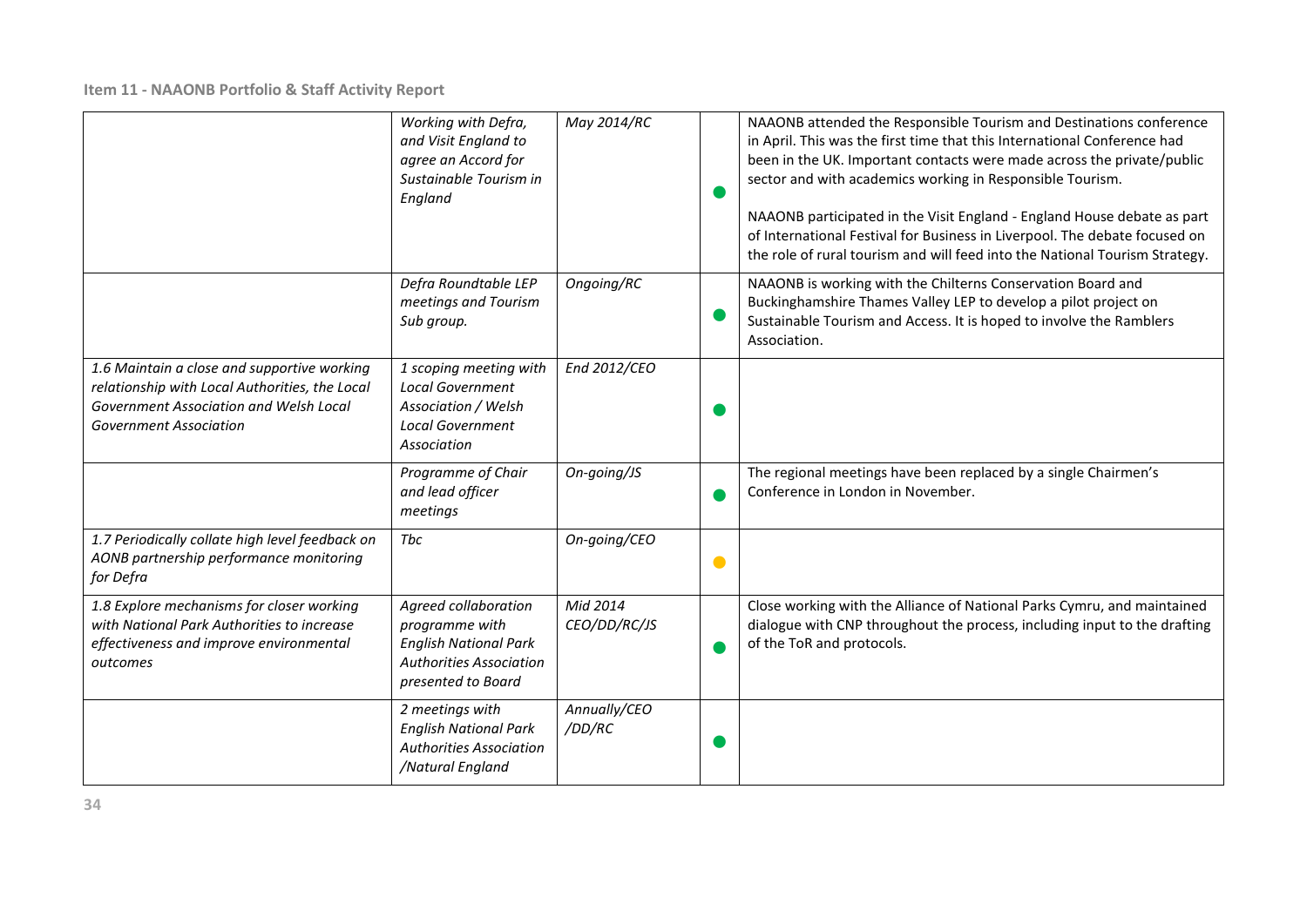|                                                                                       | 2 meetings with<br><b>National Parks</b><br>Wales/Natural<br><b>Resources Wales</b>                      | Annually/CEO/DD/<br>RC/JS | NAAONB has met with the Welsh AONBs to review the progressive impact<br>of further devolution.                                                                                                                                                                                                                                                                                                                                                                                                                                                    |
|---------------------------------------------------------------------------------------|----------------------------------------------------------------------------------------------------------|---------------------------|---------------------------------------------------------------------------------------------------------------------------------------------------------------------------------------------------------------------------------------------------------------------------------------------------------------------------------------------------------------------------------------------------------------------------------------------------------------------------------------------------------------------------------------------------|
| 1.9 Disseminate advice on the discharge of<br>duty to have regard to the AONB purpose | Scoping of circular                                                                                      | <b>Early 2012/RC</b>      |                                                                                                                                                                                                                                                                                                                                                                                                                                                                                                                                                   |
|                                                                                       | Co-ordinated AONB<br>Family consensus<br>reached on circular                                             | End 2012/CEO              |                                                                                                                                                                                                                                                                                                                                                                                                                                                                                                                                                   |
|                                                                                       | Provide clear<br>leadership and<br>consistency in our<br>response                                        | End 2012/CEO              |                                                                                                                                                                                                                                                                                                                                                                                                                                                                                                                                                   |
| 1.10 Provide technical support to government<br>agencies as and when required         | Reports                                                                                                  | On-going/CEO              | Representation of AONB Family on Defra Agri-Environment Stakeholders<br>Group with report backs to Basecamp March & May 2014<br>Representation of AONB Family on Defra Terrestrial Biodiversity Delivery<br>Group incl report backs and webinar programme April & June 2014<br>The Maximizing Revenue for Protected Landscapes report has been<br>finalized and the NAAONB along with a number of AONB partnerships<br>have met with the Minister to review some of the recommendations. The<br>NAAONB will be formally responding to the report. |
|                                                                                       | Defra Rural Tourism<br>Programme.                                                                        | May2014/RC                | Baseline, Performance Management and Evaluation Framework has been<br>finalized, with input from NAAONB. The baseline work highlighted some<br>important facets of tourism in AONBs along with some important<br>opportunities. The emphasis of monitoring element of this work will be<br>on the delivery of the Tourism Accord.                                                                                                                                                                                                                 |
|                                                                                       | Defra contract to<br>evaluate "The<br><b>Economic Contribution</b><br>of<br><b>Protected Landscapes"</b> | May 2014                  | The NAAONB provided input to this study, sat on the steering group and<br>took part in the concluding workshop. It will work with Defra to consider<br>how it can be taken forward.                                                                                                                                                                                                                                                                                                                                                               |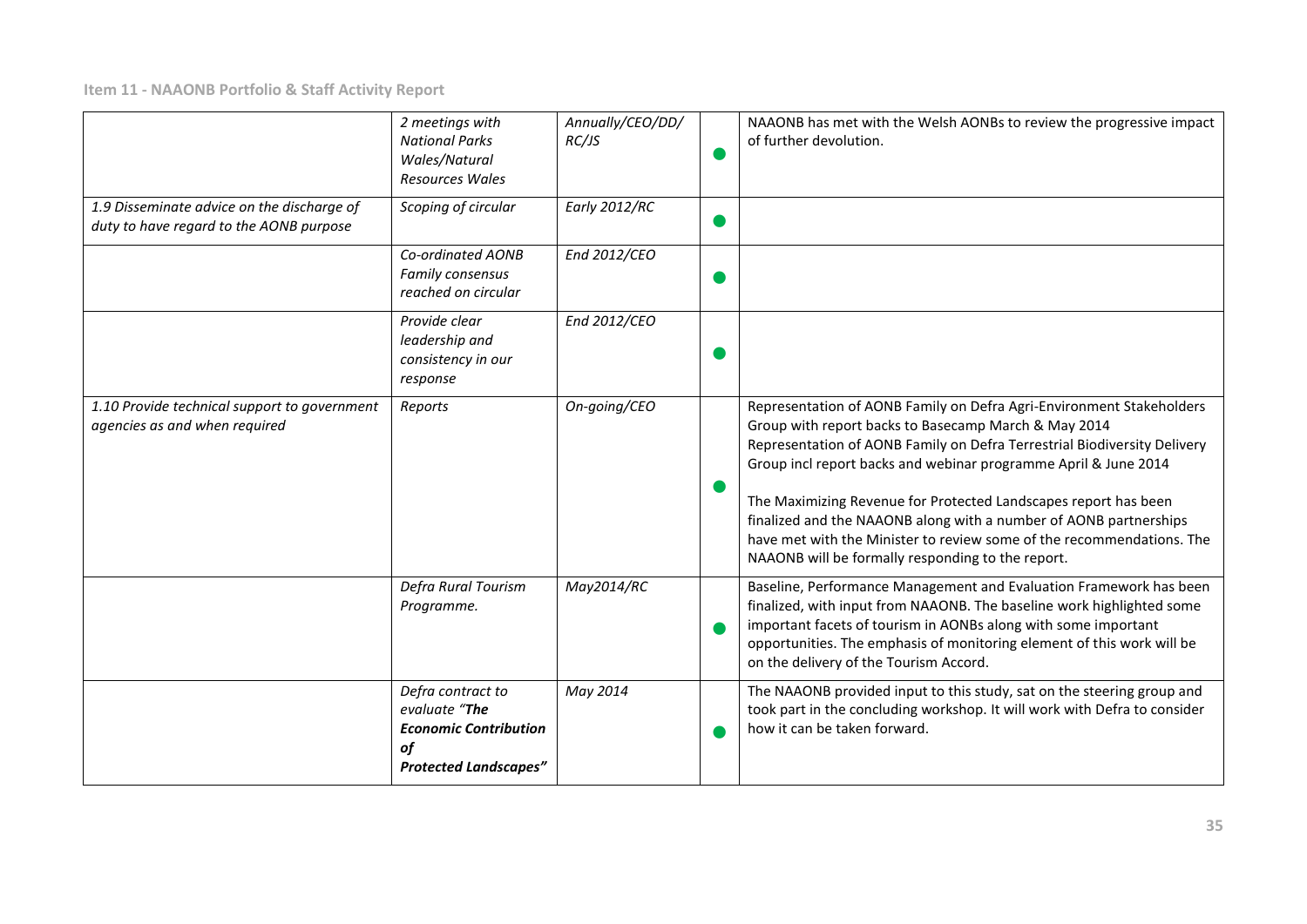| 1.11 Actively engage in policy making<br>processes and decisions at international,<br>national and regional levels                                                    | Agreed way forward re<br><b>IUCN</b> categorisation                               | Early 2012/CEO        |           | Complete.                                                                                                                             |
|-----------------------------------------------------------------------------------------------------------------------------------------------------------------------|-----------------------------------------------------------------------------------|-----------------------|-----------|---------------------------------------------------------------------------------------------------------------------------------------|
|                                                                                                                                                                       | Resources gained for<br>co-ordinated response<br>if required                      | Mid 2012/CEO          |           | Complete.                                                                                                                             |
|                                                                                                                                                                       | Completion of<br>re-categorisation                                                | End 2012/HD/JS        |           | Complete.                                                                                                                             |
| 1.12 Continue to support Natural England in<br>the development and future implementation<br>of the protected landscape environmental<br>outcome monitoring framework. | Agreed approach to<br>coordinated and robust<br>monitoring framework<br>for AONBs | End 2013/RC           |           | Complete.                                                                                                                             |
|                                                                                                                                                                       | Timely reporting on<br><b>AONB</b> input to<br>monitoring                         | On-going /RC          |           |                                                                                                                                       |
| 1.13 Work with Natural England and Defra on<br>the development of a vision and strategic<br>framework for AONBs and the wider<br>protected landscape family           | Strategic Plan fully<br>developed                                                 | End 2012/CEO          | $\bullet$ |                                                                                                                                       |
|                                                                                                                                                                       |                                                                                   |                       |           |                                                                                                                                       |
| Objective 2 - Develop understanding of AONB Partnerships and the issues they face - Portfolio Holder: Sarah Jackson, Lead Officer: Jill Smith                         |                                                                                   |                       |           |                                                                                                                                       |
|                                                                                                                                                                       |                                                                                   |                       |           |                                                                                                                                       |
| 2.1 Support the Communications sub-group in<br>developing a communication strategy around<br>key messages                                                             | Meeting of<br>Communications<br><b>Working Group</b>                              | April 2014/FL ALS     |           | Complete.                                                                                                                             |
|                                                                                                                                                                       | <b>Draft Communication</b><br>Strategy produced                                   | April 2014/FL ALS     |           | Complete.                                                                                                                             |
|                                                                                                                                                                       | Communication<br>Strategy agreed by                                               | Summer 2014/FL<br>ALS |           | Strategy complete and agreed. Development of Action Plan is part of the<br>"briefing" sessions at Landscapes for Life Conference 2014 |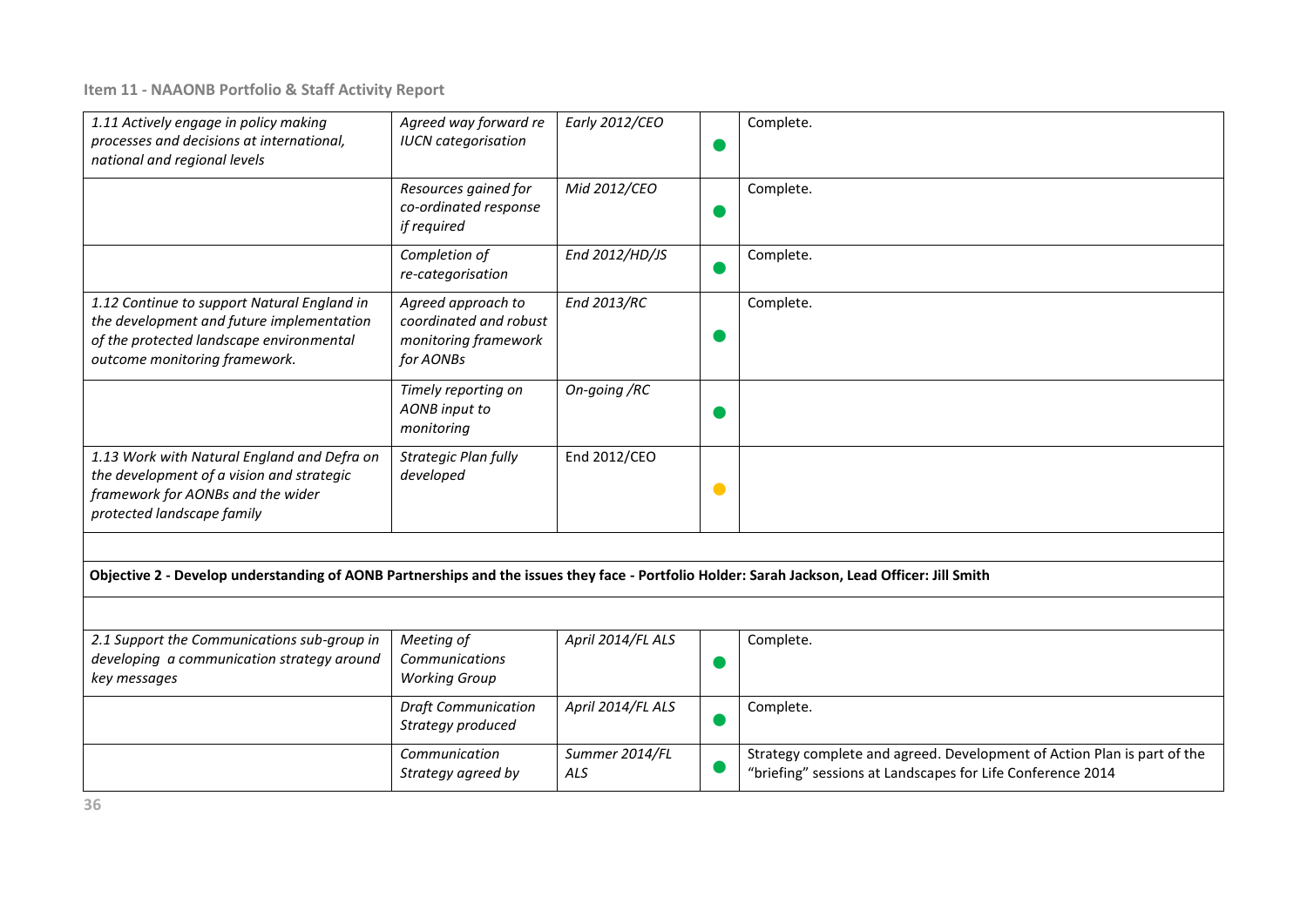|                                                                                            | membership                                                               |                        |           |                                                                                                                                                                                                                                                                                                                                                                                                                                                                                                                                                                                                                                                                                                         |
|--------------------------------------------------------------------------------------------|--------------------------------------------------------------------------|------------------------|-----------|---------------------------------------------------------------------------------------------------------------------------------------------------------------------------------------------------------------------------------------------------------------------------------------------------------------------------------------------------------------------------------------------------------------------------------------------------------------------------------------------------------------------------------------------------------------------------------------------------------------------------------------------------------------------------------------------------------|
| 2.2 Develop and manage the Landscapes for<br>Life brand                                    | Scope brand strategy                                                     | Summer 2014/JS         | $\bullet$ | Now that the Communications Strategy has been completed a brand<br>strategy will be developed as an appendix to it. An audit of current usage<br>will be undertaken before scoping takes place. It is intended to set up a<br>sub group to lead on this at Landscapes for Life Conference 2014                                                                                                                                                                                                                                                                                                                                                                                                          |
|                                                                                            | <b>Draft Branding</b><br>Strategy produced                               | Summer 2014/JS         | $\bullet$ | See above.                                                                                                                                                                                                                                                                                                                                                                                                                                                                                                                                                                                                                                                                                              |
|                                                                                            | <b>Branding Strategy</b><br>agreed by membership                         |                        |           | See above.                                                                                                                                                                                                                                                                                                                                                                                                                                                                                                                                                                                                                                                                                              |
| 2.3 Develop www.landscapesforlife.org                                                      | Architecture in place -<br>new site up and<br>running                    | April 2014/JS/DD       |           | The recent successful HLF catalyst fund bid is funding the development of<br>a Knowledge Platform to incorporate information and documents from<br>the HLF work, www.aonb.org.uk Reference Library and SWPL Forum<br>archive                                                                                                                                                                                                                                                                                                                                                                                                                                                                            |
| 2.4 Maintain public profile through presence<br>at targeted national events and activities | 1 x targeted national<br>public event<br>representing the AONB<br>Family | Annually/JS/CEO        |           | Twitter - a new account @AONBFamily has been set up to compliment<br>@NAAONB. @AONBFamily will concentrate on promoting events and<br>happenings within the 46 AONBs and @NAAONB will continue to be the<br>more policy and strategy directed twitter feed. An audit undertaken<br>recently to gather figures for AONB Family Twitter followers and<br>Facebook Likes showed followers of over 60,000. This information was<br>fed into sponsorship package that the NAAONB put together for<br>conference and which has so far resulted in £8500 of sponsorship for<br>Landscapes for Life Conference 2014<br>Attended and provided input to a Seascapes and Marine Planning seminar<br>hosted by CPRW |
| 2.5 Provide advice to Defra on all aspects of<br>AONB Partnerships as appropriate          | Coordinated responses                                                    | On-going/CEO           |           | Focus on the impact of local authority funding cuts, specifically regarding<br>the situation in Somerset<br>Feedback on the impact of the proposed additional in-year 1.9% budget<br>cut                                                                                                                                                                                                                                                                                                                                                                                                                                                                                                                |
| 2.6 Organise annual Landscapes for Life<br>Conference                                      | <b>Establishment of team</b>                                             | January 2014<br>JS/CWS |           | L4L2014 is being organised by the Conference Portfolio Holder and<br><b>Communications and Events Manager</b>                                                                                                                                                                                                                                                                                                                                                                                                                                                                                                                                                                                           |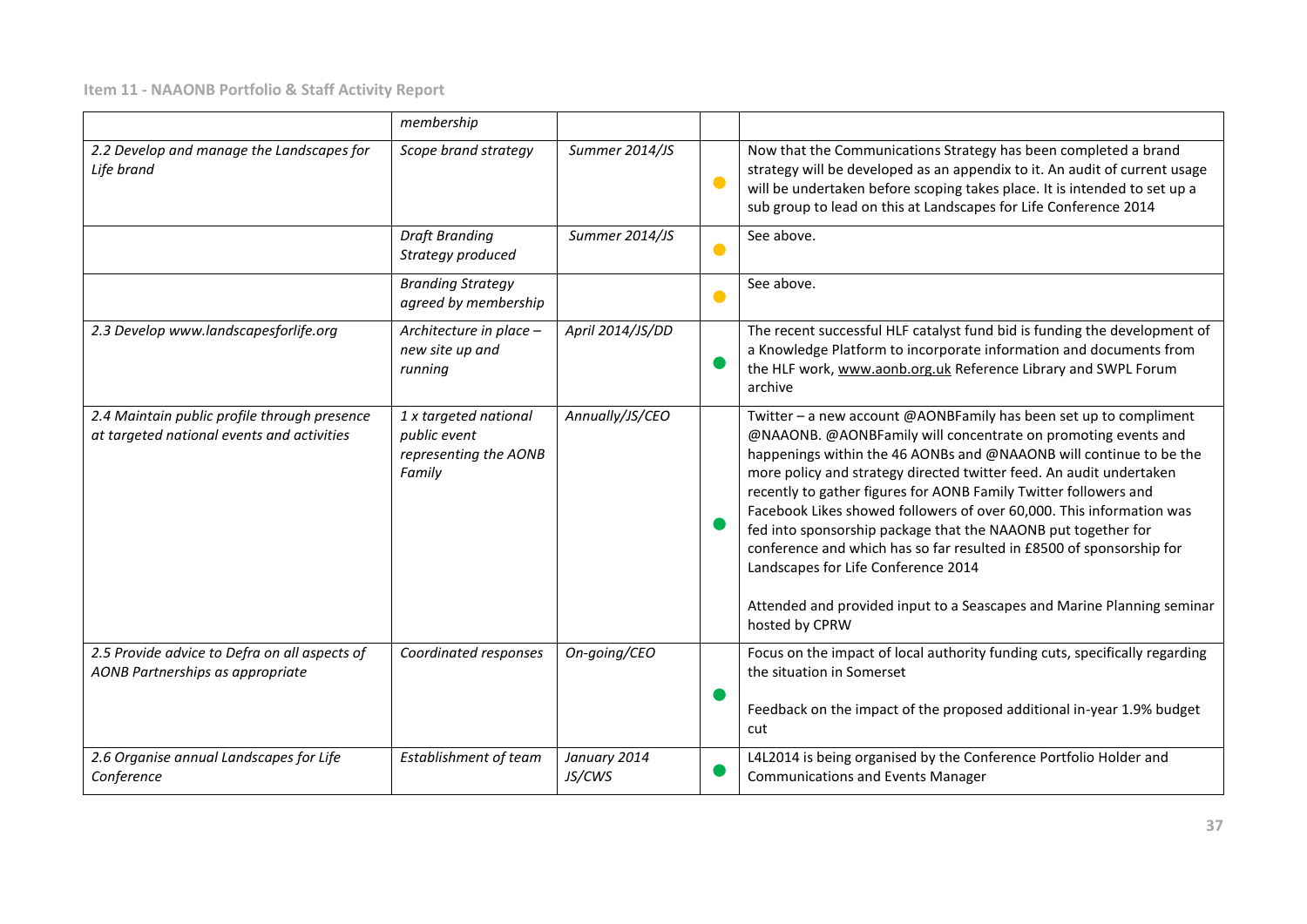|                                                                                                                                                                                                               | Preparatory meetings                               | on going               |     |                                                                                                                                                                                                                                                                                                        |
|---------------------------------------------------------------------------------------------------------------------------------------------------------------------------------------------------------------|----------------------------------------------------|------------------------|-----|--------------------------------------------------------------------------------------------------------------------------------------------------------------------------------------------------------------------------------------------------------------------------------------------------------|
|                                                                                                                                                                                                               | Conference event                                   | July 2014/JS/CWS       | a a |                                                                                                                                                                                                                                                                                                        |
| 2.7 Organise schedule of possible Ministerial<br>visits                                                                                                                                                       | Paper tabled at<br>tripartite board                | March 2014/CEO         |     | Ongoing, although the role of the NAAONB is now to provide advice<br>rather than organise a schedule                                                                                                                                                                                                   |
| 2.8 Deliver a national programme of training<br>and development, focusing on AONB Units<br>and Joint Advisory Committee members but<br>also seeking to involve appropriate people<br>from other organisations | 2 x training meetings                              | April<br>2015/DD/RC/JS |     | The bid submitted to the Heritage Lottery Fund Catalyst Fund to support<br>NAAONB training / development of staff, members and volunteers with<br>regard to raising non exchequer sources of funding was successful.                                                                                   |
|                                                                                                                                                                                                               | 3 'regional' events                                | April<br>2015/DD/RC/JS | O   | SW Workshop with Western Power Distribution on identifying candidate<br>sites for undergrounding 2015 -2023 June 2014                                                                                                                                                                                  |
|                                                                                                                                                                                                               | 2 national training<br>events                      | April 2015/DD          |     | Developing programmes for 2 NAAONB training events for Autumn 2014<br>on Lottery Funding and Working with Friends Groups                                                                                                                                                                               |
|                                                                                                                                                                                                               |                                                    |                        |     | Launched CEPM funded study visit programme; 3 study visits during<br>July/August to woodlands in Dorset, Shropshire Hills and Arnside &<br>Silverdale AONBs                                                                                                                                            |
|                                                                                                                                                                                                               | 4 lead officer and<br>chairman meetings.           | Nov2014/JS             |     | The usual regional Chairmen's meetings format was replaced by the<br>AONB Chairmen's Conference in November.                                                                                                                                                                                           |
| 2.9 Use the wide range of expertise within the<br>AONB Family to produce national position<br>statements                                                                                                      | Draft position<br>statements presented<br>to Board | On going/CEO/All       |     | A comprehensive listing of Position Statements and Planning Guidance<br>available from the AONB Family are published on NAAONB website and<br>Basecamp. These have now been transferred to the new Knowledge<br>Platform which will go live and be launched at Landscapes for Life<br>Conference 2014. |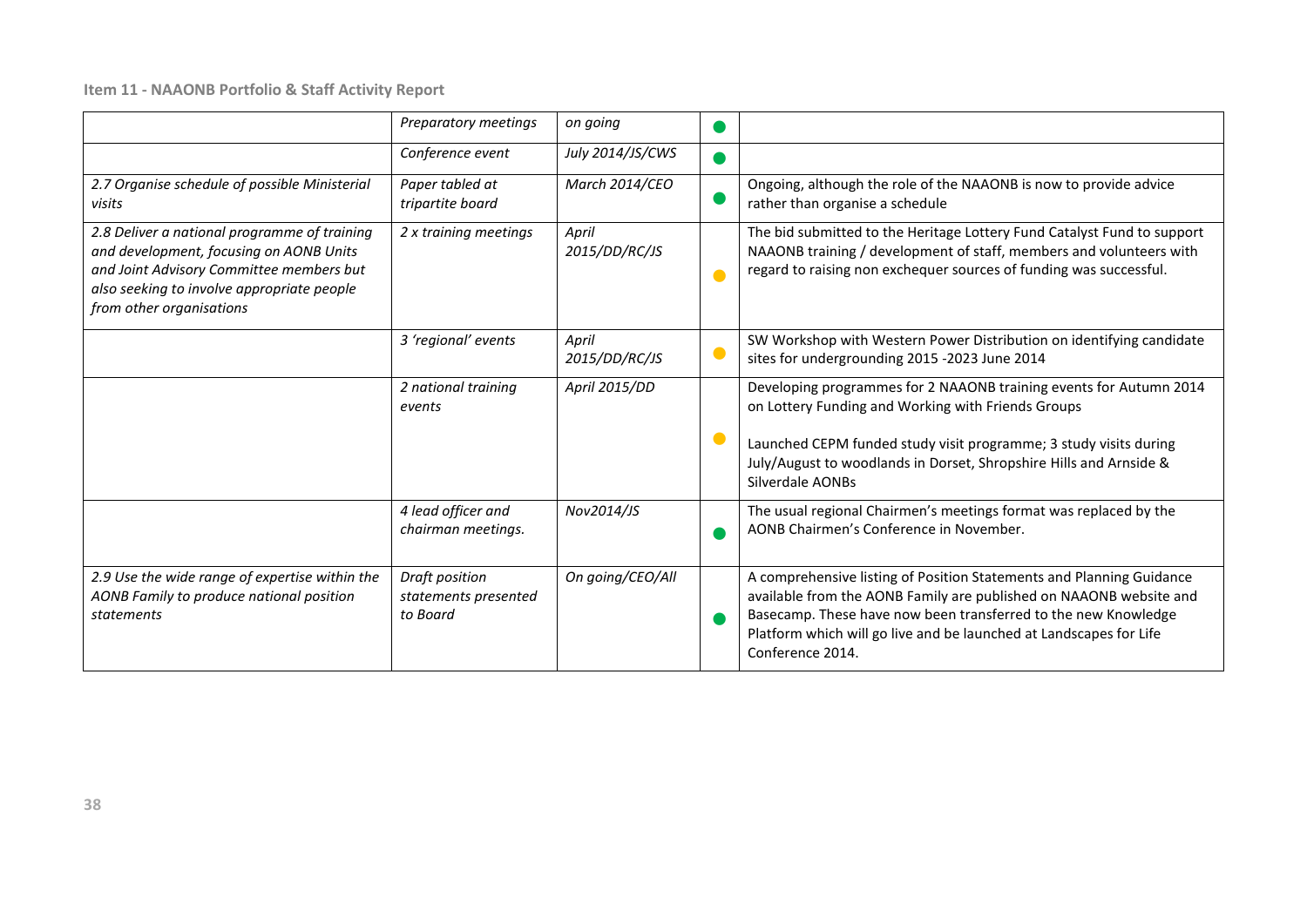| Objective 3 -Improve the way AONB Partnerships and the NAAONB work - Portfolio Holder: Chris Woodley-Stewart, Lead Officer: David Dixon                                                                     |                                                                        |                                               |  |                                                                                                                                                                                                                                                                                                                                                                                                                                 |  |
|-------------------------------------------------------------------------------------------------------------------------------------------------------------------------------------------------------------|------------------------------------------------------------------------|-----------------------------------------------|--|---------------------------------------------------------------------------------------------------------------------------------------------------------------------------------------------------------------------------------------------------------------------------------------------------------------------------------------------------------------------------------------------------------------------------------|--|
|                                                                                                                                                                                                             |                                                                        |                                               |  |                                                                                                                                                                                                                                                                                                                                                                                                                                 |  |
| 3.1 Produce regular E-newsletters to highlight<br>and share good practice                                                                                                                                   | Planned programme of<br>newsletters agreed                             | April 2014/JS                                 |  | AONB News is produced as an e-news and a word document 6 times a<br>year. It is disseminated nationally by the Communications and Events<br>Manager and AONB Communications Officers are encouraged to<br>disseminate it more locally.<br>Good practice and experience is also highlighted and shared on<br>Basecamp.<br>L4L Conference presentations and other events are shared via<br>www.landscapesforlifeconference.org.uk |  |
| 3.2 Work with Defra, Protected Landscape<br>Fora, Natural England, Natural Resources<br>Wales, and Northern Ireland Environment<br>Agency to review working arrangements for<br>regional co-ordinator posts | Co-ordinated views of<br>AONBs in Wales sought                         | Early 2012/CEO                                |  | Complete.                                                                                                                                                                                                                                                                                                                                                                                                                       |  |
|                                                                                                                                                                                                             | Full integration of<br>working arrangements<br>complete in England     | April 2012/CEO                                |  | Complete.                                                                                                                                                                                                                                                                                                                                                                                                                       |  |
| 3.3 Provide national overview to AONB Family<br>direction and shared objectives                                                                                                                             | Annual review to AGM                                                   | Nov 2013<br>Chairman/CEO/JS                   |  | The Chairman and CEO reported to the membership at the AGM in<br>November. The Communications and Events Manager produced a brief<br>annual report in pdf format which was available at the AGM and a<br>subsequent pair of documents showing "What we did with your support"<br>and "How you could benefit" as part of the membership recruitment<br>campaign in April 2014.                                                   |  |
| 3.4 Advise on development of management<br>plan guidance                                                                                                                                                    | Co-ordinated advice to<br>Natural England/Defra                        | Early 2012/CEO                                |  | Complete.                                                                                                                                                                                                                                                                                                                                                                                                                       |  |
| 3.5 Conduct an annual review and evaluation<br>of the business plan to assess the<br>effectiveness of the NAAONB and fine tune as<br>appropriate                                                            | Progress reports to<br><b>NAAONB Board and</b><br>annual report to AGM | October annually<br>and Board<br>meetings/CEO |  | NAAONB staff working with a board sub-group to produce strategic and<br>business plans for the period 2015-18                                                                                                                                                                                                                                                                                                                   |  |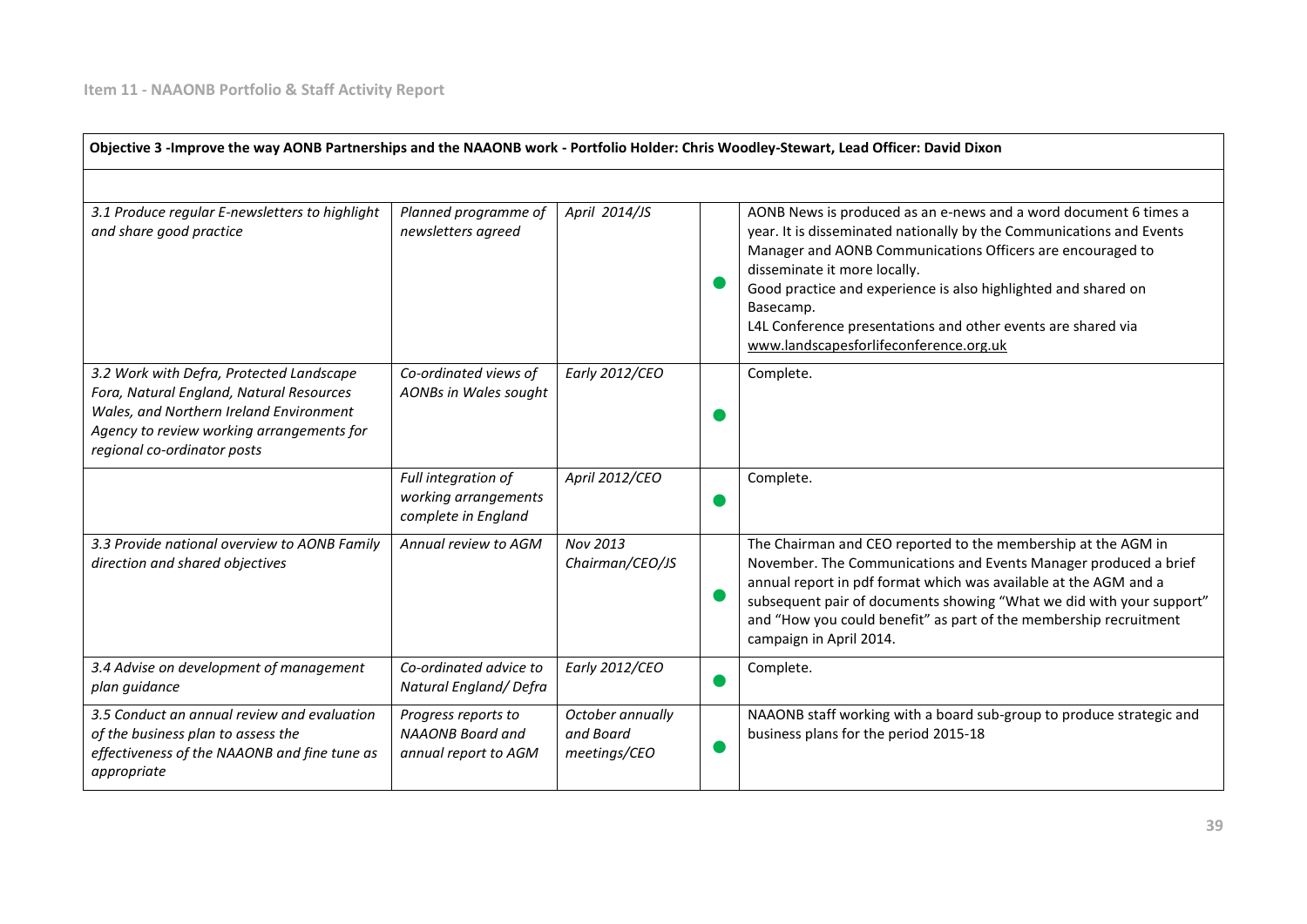| 3.6 Facilitate opportunities for collaborative<br>working                                                                                      | Joint annual outcome<br>agreement agreed with<br><b>English National Park</b><br><b>Authorities Association</b> | July annually/CEO                     |           | Accepted funding from Cabinet Office/DECC for NAAONB led Community<br>Energy Peer to Peer Mentoring partnership. CEPM partnerships will<br>deliver a programme of study visits, training events and practical tools to<br>support social action that drive active woodland management April 2014<br>to April 2015 |
|------------------------------------------------------------------------------------------------------------------------------------------------|-----------------------------------------------------------------------------------------------------------------|---------------------------------------|-----------|-------------------------------------------------------------------------------------------------------------------------------------------------------------------------------------------------------------------------------------------------------------------------------------------------------------------|
|                                                                                                                                                | Joint annual outcome<br>agreement agreed with<br><b>National Parks Wales</b>                                    | July annually/CEO                     |           | Not required in this form, but a clear outline of shared objectives likely to<br>fall out of the recommendations of the William's Commission                                                                                                                                                                      |
| 3.7 Establish a programme and means of<br>mentoring and mutual support between<br><b>AONBs</b>                                                 |                                                                                                                 | May 2014/RC                           | $\bullet$ | Launched NAAONB HLF funded Peer to Peer Mentoring programme on<br>April 30th in Birmingham. AONB staff from 8 AONBs will be working<br>together for 8 months to develop AONB Family understanding about<br>working relationships with the private sector.                                                         |
| 3.8 Review NAAONB Board member portfolios<br>in line with strategic plan requirements                                                          | Any recommended<br>changes implemented                                                                          | March<br>2014/Chairman/<br><b>CEO</b> |           | Portfolios were reviewed at the Board meeting on 5 <sup>th</sup> March 2014.                                                                                                                                                                                                                                      |
|                                                                                                                                                |                                                                                                                 |                                       |           |                                                                                                                                                                                                                                                                                                                   |
| Objective 4 -Secure and manage resources - Portfolio Holder: Rose Day, Lead Officer: Richard Clarke                                            |                                                                                                                 |                                       |           |                                                                                                                                                                                                                                                                                                                   |
|                                                                                                                                                |                                                                                                                 |                                       |           |                                                                                                                                                                                                                                                                                                                   |
| 4.1 Co-ordinate views of AONB partnerships<br>on the review of the AONB funding formula,<br>contribute overview and offer evidence to<br>Defra | <b>Publication of Defra</b><br>paper on funding<br>model                                                        | Early 2012/RC                         |           | Not required.                                                                                                                                                                                                                                                                                                     |
|                                                                                                                                                | Scope of review of<br>funding                                                                                   | May 2012/RC                           |           | The Value of AONB partnerships work has been completed see section 1.7                                                                                                                                                                                                                                            |
| 4.2 Maintain engagement with existing<br>funding partners, work to establish additional<br>funding partnerships                                | Regular meetings with<br>Defra, Natural<br>England, Natural                                                     | On going/CEO                          |           |                                                                                                                                                                                                                                                                                                                   |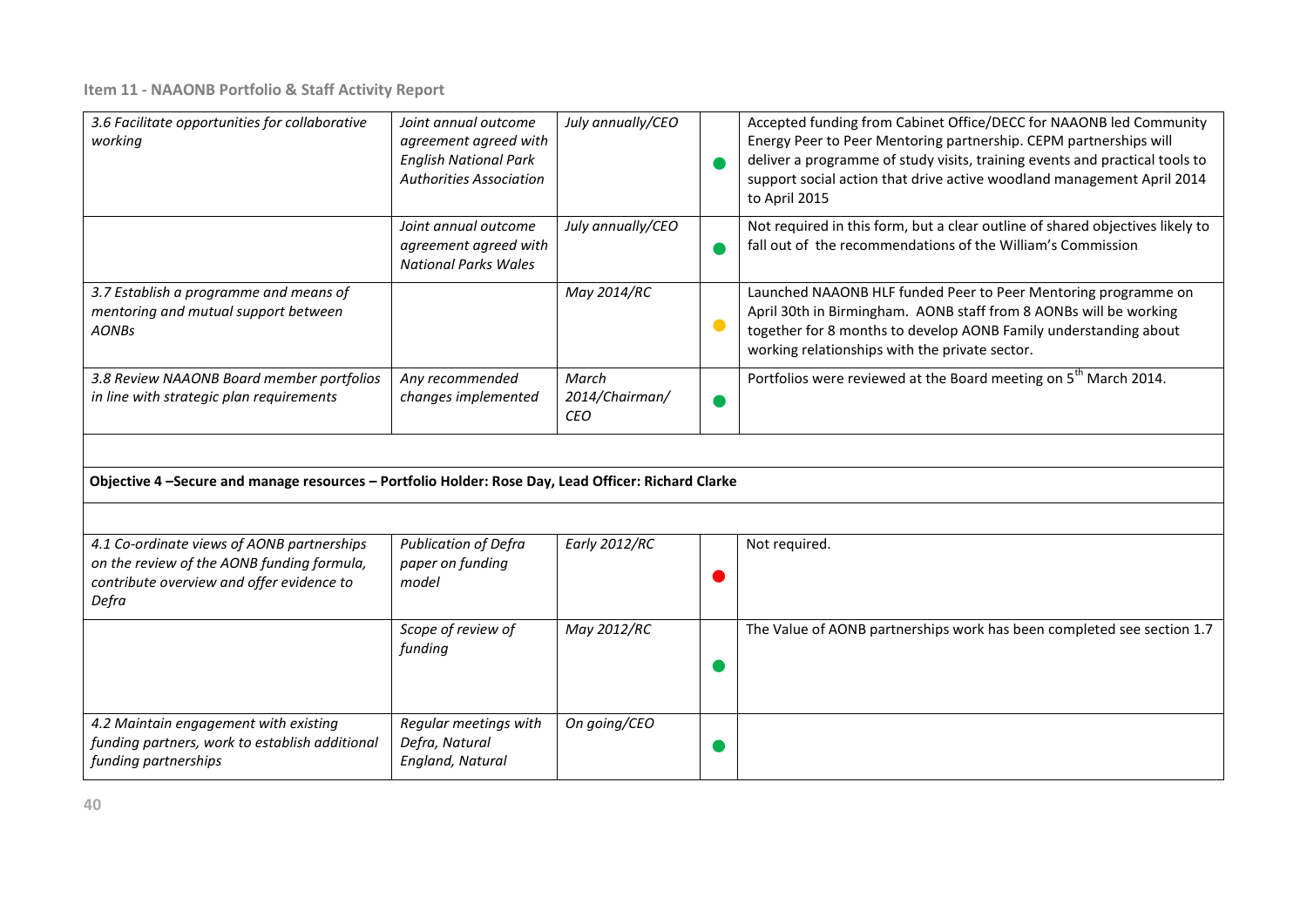|                                                                                                                                                                | Resources Wales, and<br>Northern Ireland<br><b>Environment Agency</b> |                         |   |                                                                                                                                                                                                                                        |
|----------------------------------------------------------------------------------------------------------------------------------------------------------------|-----------------------------------------------------------------------|-------------------------|---|----------------------------------------------------------------------------------------------------------------------------------------------------------------------------------------------------------------------------------------|
|                                                                                                                                                                | Targeted work with the<br>private sector                              | May 2013                |   |                                                                                                                                                                                                                                        |
| 4.3 Lead on large scale external funding bids                                                                                                                  | Scope opportunities                                                   | Early<br>2012/CEO/RC/DD |   | Exploring options for NAAONB bids into LIFE +, ERASMUS + and INTERREG<br>V                                                                                                                                                             |
|                                                                                                                                                                |                                                                       |                         |   | Through the HLF funded P2P work hosting a meeting of private sector<br>supporters in June 23 to better understand business needs from<br>relationships with 3rd sector/ AONB partnerships                                              |
|                                                                                                                                                                | Develop bid                                                           | Mid<br>2012/CEO/RC/DD   | O | Date no longer relevant                                                                                                                                                                                                                |
|                                                                                                                                                                | Application submitted                                                 | Dec 2014<br>CEO/RC/DD   |   | Developed and submitted a bid to Big Lottery with the Plunkett<br>Foundation to provide further support to AONB partnerships involved in<br>social forestry projects - Decision August 2014                                            |
| 4.4 Rolling review of governance<br>arrangements for the NAAONB                                                                                                | Draft handbook to<br>Board                                            | July 2012/Chairman      |   |                                                                                                                                                                                                                                        |
|                                                                                                                                                                | Publication of<br>handbook                                            | October 2012            |   |                                                                                                                                                                                                                                        |
|                                                                                                                                                                | Review                                                                | annually/Chairman       |   |                                                                                                                                                                                                                                        |
| 4.5 Further scope reduction in operating costs<br>to include alternative office accommodation,<br>use of electronic publishing, advertising and<br>sponsorship | Initial review                                                        | April 2012/CEO          |   | Ongoing movement to a more electronic approach to working through<br>teleconference, Skype, and digital signatures etc. Alternative<br>accommodation has been discussed internally with prices for a virtual<br>office address sought. |
|                                                                                                                                                                | Report                                                                | July 2012/CEO           |   |                                                                                                                                                                                                                                        |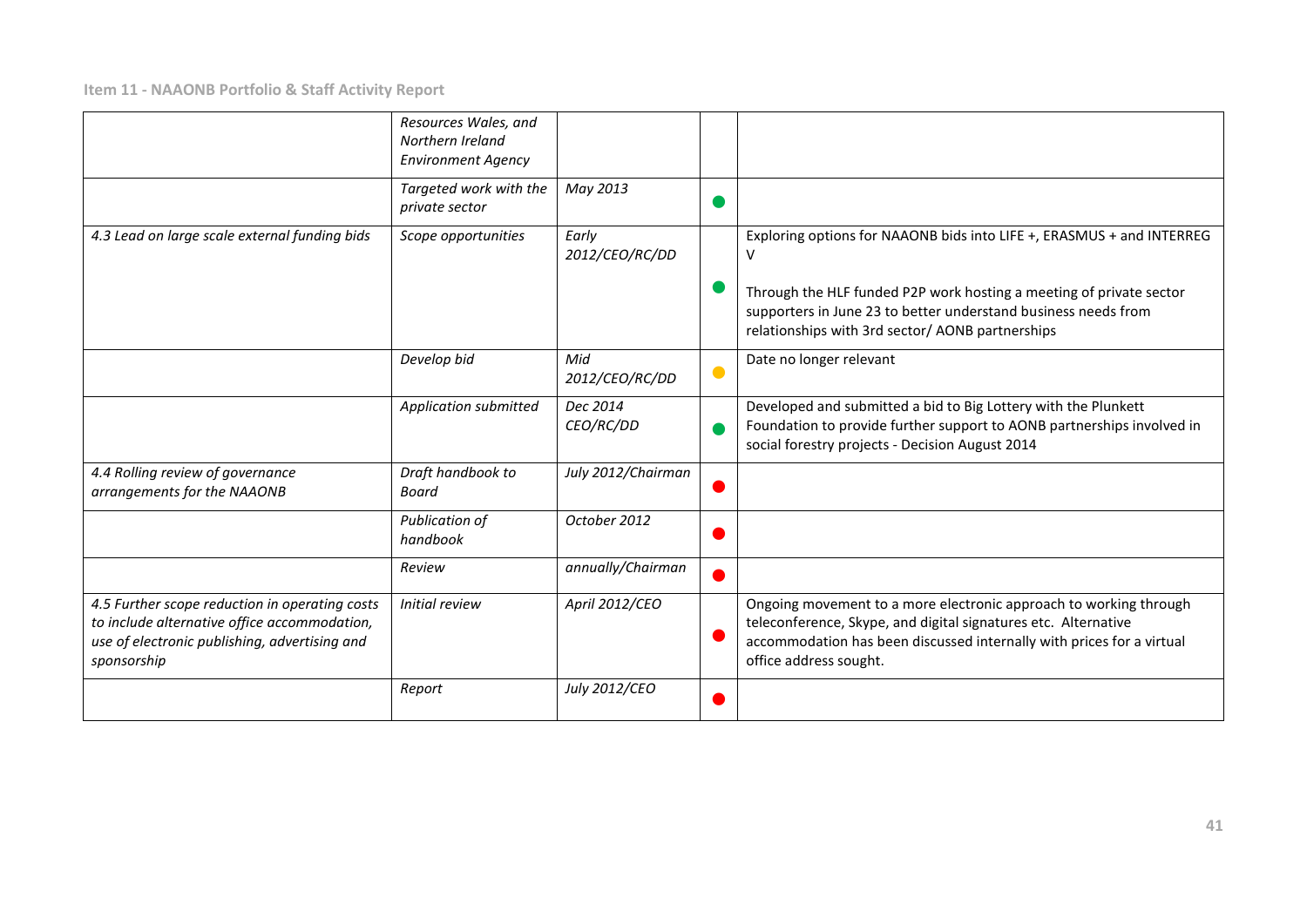# **Item 12 - Defra Report**

| Report to: | The Board of the National Association for AONBs |
|------------|-------------------------------------------------|
| Subject:   | Defra Report                                    |
| Date:      | 26 <sup>th</sup> June 2014                      |
| Report by: | Claire Mason                                    |
| Purpose:   | For information                                 |

## **Defra R&D**

We have worked closely with representatives from AONBs and NPAs on two recent reports which will be published shortly. The constructive feedback and dialogue has been much- appreciated by Defra and its consultants.

- (1) Maximising External Funding for Protected Landscapes by Land Use Consultants made 24 recommendations. We are following up on these with both NAAONB and National Parks England, informed by your responses. There is considerable Ministerial interest in this work. As a first step, a workshop was held on the  $16<sup>th</sup>$  June to look at unique selling points, branding and work with corporates by Protected Landscapes bodies. This proved to be a useful event in developing some key messages and stressing the need for protected landscape approaches.
- (2) We have also conducted research into the Economics of Protected Landscapes which assessed various studies, data sources and techniques which might be used to determine 1) what happens in protected landscapes; 2) the effect of the designation on activity and 3) the role of the managing bodies in the economics of the areas.

This work was undertaken by Cumulus Consultants who have previously undertaken work in the Cotswolds and National Parks. The report reaches a number of conclusions and has recommendations on obtaining new and better evidence. Again we are looking to follow up the recommendations with key partners. Improved economic information will be helpful in demonstrating the benefits of the AONBs and AONB partnerships in delivering, and being seen to deliver, sustainable rural growth.

## **Defra Visits**

Lord de Mauley has now visited five AONBs – Shropshire Hills, Cotswolds, North Wessex Downs, Dedham Vale and Suffolk Coast and Heaths. All of these have been very useful and many of our partners have been involved. The Minister has appreciated the strength and depth of partnership working. To quote from Suffolk:

*"I have had a really wonderful day today seeing how committed everybody is and how passionate they all are about the AONB, as well as seeing some pretty good cross-sections of examples of what is going on"*

## More detail at:

http://www.eadt.co.uk/news/politics/essex\_suffolk\_minister\_visits\_areas\_of\_outstanding\_natural beauty 1 3631125?usurv=skip

A wide range of issues, as well as some common themes such as funding and planning, have been covered on the visits so far.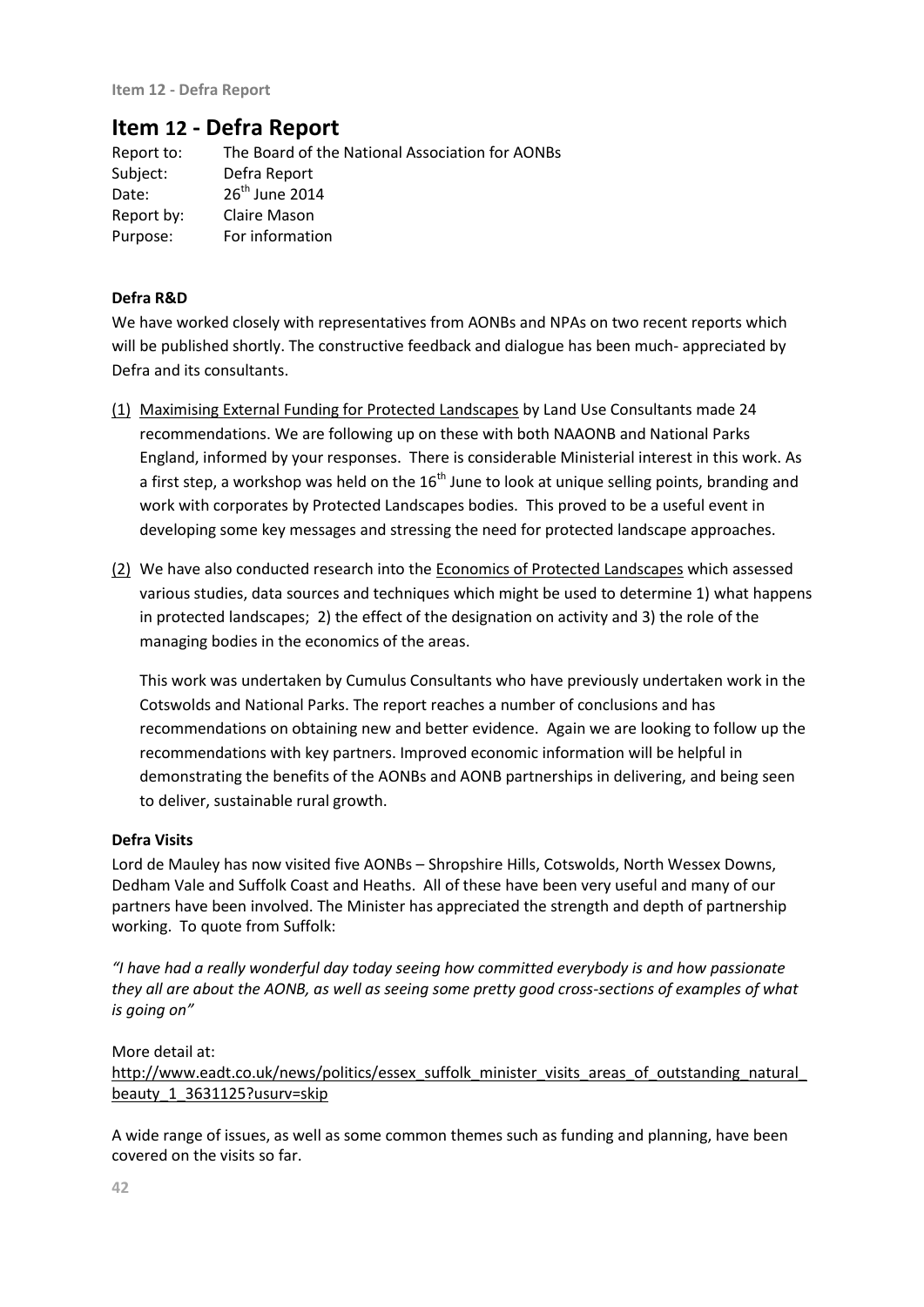Bronwyn Hill, the Defra Permanent Secretary, was to visit the Chilterns at the end of the month but that has had to be postponed. Tom Surrey is arranging another visit with Howard.

## **Funding in 14/15 and 15/16**

The 14/15 funding for AONBs was communicated in December 2013. Defra wrote to all the bodies it sponsors in April to urge prudence in 2014 /15 by only committing 98.1% of planned expenditure. The position will be reviewed in quarter 2 and bodies will be notified of the final budget position as soon as possible.

An analysis by Defra of the business plans for 14/15 suggests that the turnover for AONBs will be about £17.1m from a Defra grant of £6.1m.

We await the finalisation of the NAAONB's next Business Plan and look forward to continued partnership working with the Board.

We discussed funding arrangements within the Tri-partite Meeting on 17 June.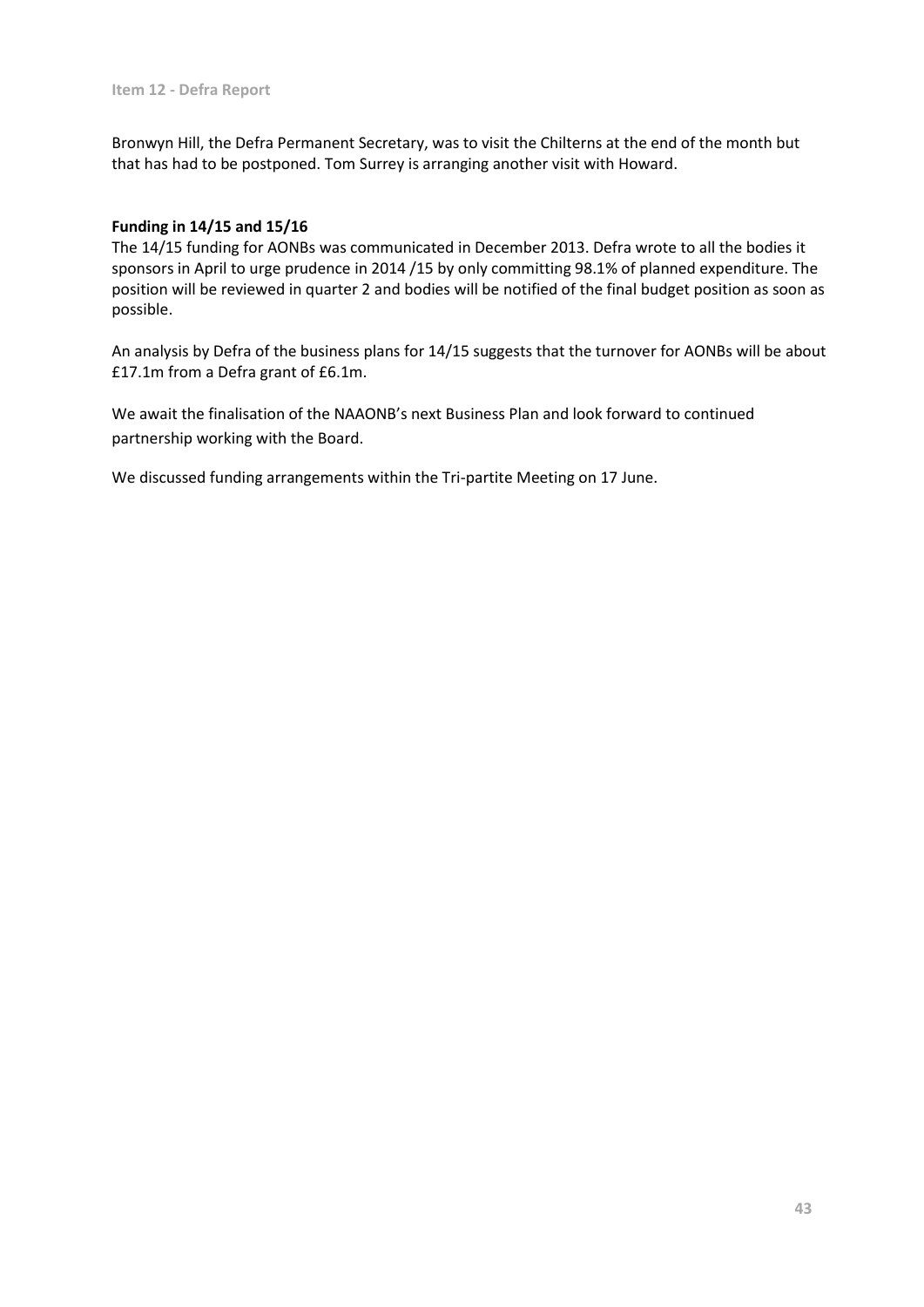# **Item 13 - Natural England Report**

| The Board of the National Association for AONBs |
|-------------------------------------------------|
| Natural England Report                          |
| $26th$ June 2014                                |
| David Henshilwood and Liz Newton                |
| For information                                 |
|                                                 |

## Relationship management

Natural England will be represented at the forthcoming NAAONB conference by Liz Newton, Director for Landscape and Geodiversity, David Henshilwood and colleagues from national and area teams. On 17 July Jim Smyllie, Exec Director and Liz Newton will host a forum in Exeter to explore joint working with our Protected landscape partners. This is an additional forum to those held in February, when bad weather prevented south-western representatives from attending.

#### Natural England's Strategy refresh

Our new Area and national teams are now well-established, and developing their relationships with their local AONB partners. The overall responsibility for our relationship with the NAAONB and the AONB Family rests with Liz Newton's Landscape and Geodiversity team, with David Henshilwood managing the relationship. Any particular questions about our joint work and national relationship should be directed to him.

#### AONB Boundary variations

We will be working closely with the Suffolk Coast and Heaths AONB Partnership over the coming months to progress assessment of the case for boundary variations. A small project team, led by David Vose from Landscape and Geodiversity team, is working alongside area team colleagues. This work is being progressed in parallel with implementing the Minister's decision regarding the Lakes-Dales National Park extension, as a joint landscape designation project. We will need to complete the outstanding work on Lakes- Dales NP before considering when to commence work on Surrey Hills AONB extension case.

Our work on reviewing the 'long list' of potential AONB designation/variation cases is progressing on schedule, and we hope to have completed the assessment of these cases by early July. The priority short-list of possible cases will then need to be referred to our Board for consideration. We will share the findings with the NAAONB as soon as the Board's consideration has been completed. This is likely to be in the late autumn.

It remains the case that we presently do not have sufficient resources to progress any further cases apart from those of the Suffolk Coast and Heaths and Surrey Hills AONBs, and that these two cases will take at least three years to complete.

## Housing developments affecting AONBs

Natural England has received the contract report, presenting the findings from a survey of local authorities to determine the potential impact of housing developments affecting AONBs. The report shows that just over 11000 housing units have been allocated in 92 developments in AONBs, with a further 19,600 units in 33 developments adjoining AONB boundaries.

We hope to share the main findings from the report when we have discussed them further with the relevant Government departments.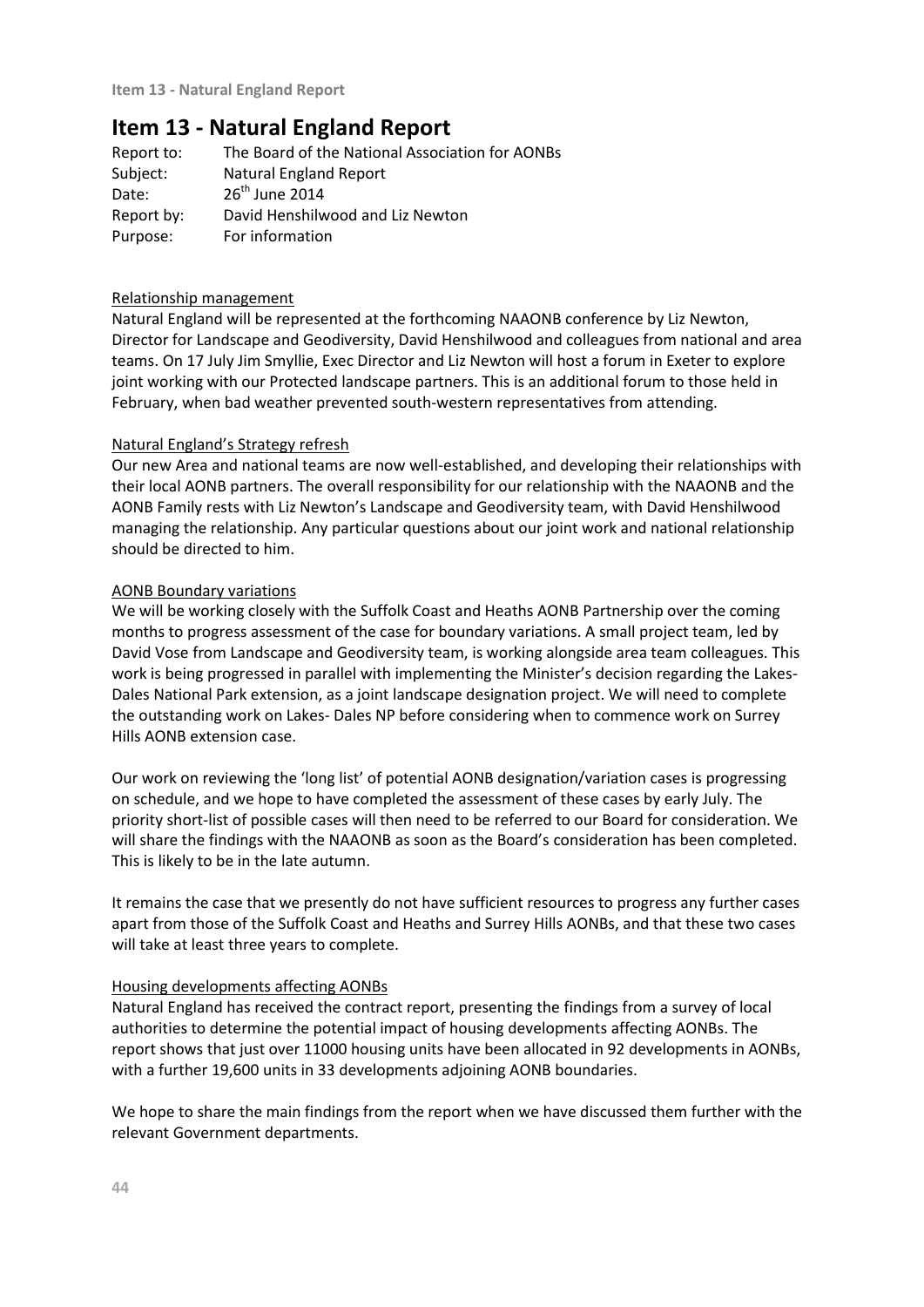# **Item 14 - Cyfoeth Naturiol Cymru - Natural Resources Wales Report**

| Report to: | The Board of the National Association for AONBs         |
|------------|---------------------------------------------------------|
| Subject:   | Cyfoeth Naturiol Cymru - Natural Resources Wales Report |
| Date:      | $26th$ June 2014                                        |
| Report by: | Lisa Tomos                                              |
| Purpose:   | For information                                         |
|            |                                                         |

NRW 2014-17 **Corporate Plan** has been produced with the emphasis very much on natural resources, flooding and plantations. There is scant but significant reference to landscapes. Clearly protected landscapes are crucial natural resource planning units. Future Corporate Plans will be for 5 years

A **Business Plan** has been being produced which sets out one year priorities and delivery. Limited references to landscape enhancement, ELC and sustainable land management are included.

**Partnership and Funding Review** has reported internally and an announcement is to be made at the Royal Welsh Show in July. Our main messages to partners in the meantime are

- we will be a funding organisation with a modest budget for the next three years,
- partnership funding will be delivered in two ways via strategic joint working and via competitive rounds along the lines of the Welsh Government's Nature Fund and CAN,
- we will take a risk based approach to the funding process and we will aim to streamline the process where we can,
- we will have a minimum funding level of £10k,
- there will be an expectation that the funded organisation will match fund Natural Resources Wales contribution,
- we will only provide project or direct delivery funding. We will encourage Welsh Government to provide core funding to relevant organisations where appropriate, and
- **•** two engagement events for partners are to be held on 17 and 18 July.

## **Management Planning Support for AONBs**

NRW has commissioned a report on how the ecosystems approach and natural resource planning can be integrated into the review of management plans. A workshop to follow up the report will be held for PL staff in early July, following other events on data and ecosystem services.

#### **Update on NRW Planning advice**

NRW is reviewing how and on what we provide advice by autumn this year. There will be discussions with WG and the WLGA on this, including how we can assist in improving capacity in LAs. Two new landscape casework officers will be in post by the autumn, one for each North and South Wales also new guidance on single and small scale wind turbines in the landscape.